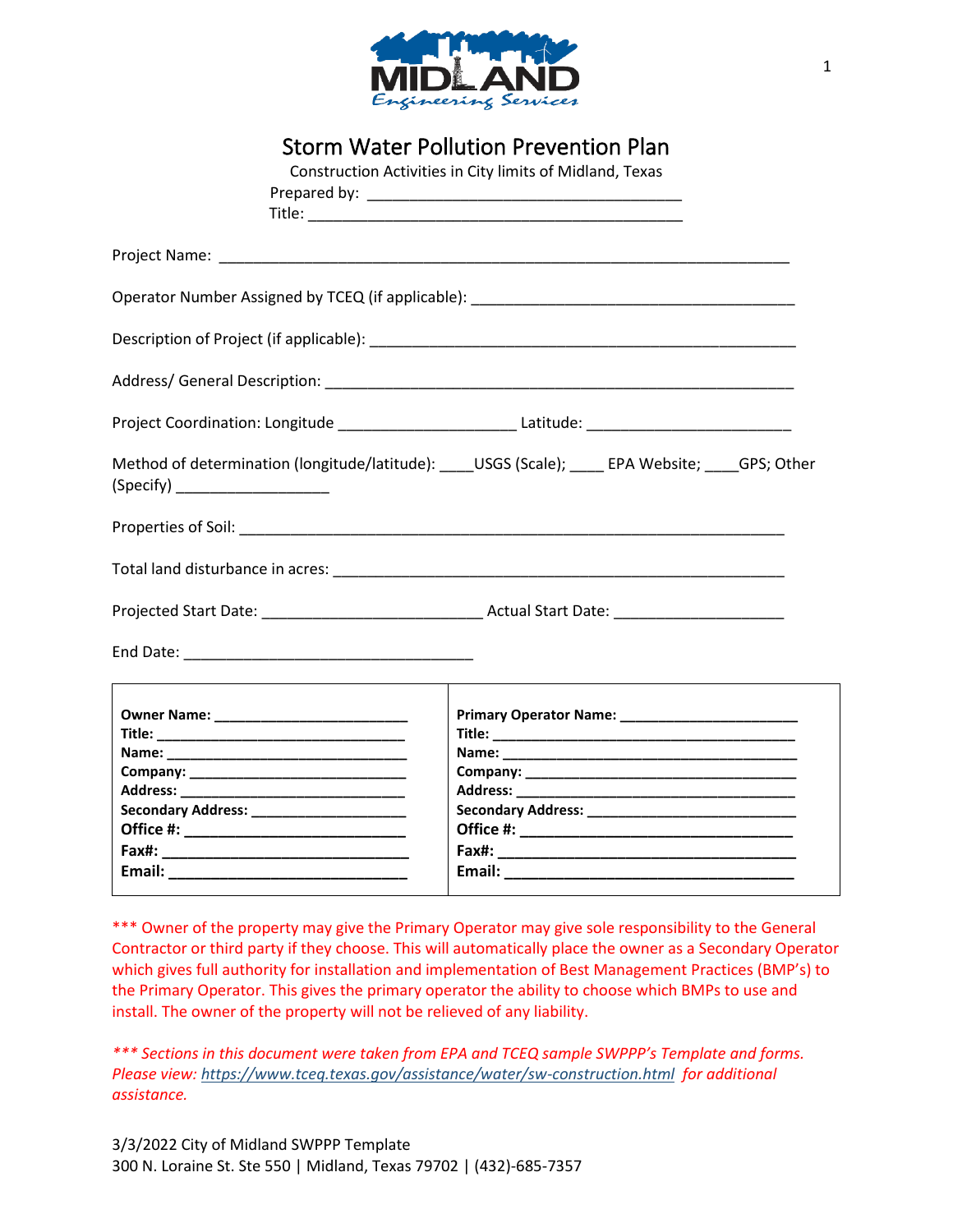

## Section 1: Site Evaluation, Assessment and Planning

### 1.1 Project/Site Information

\_\_\_\_\_\_\_\_\_\_\_\_\_\_\_\_\_\_\_.

Is this project on Indigenous land? Yes\_\_\_\_ No\_\_\_

If yes, please list reservation and location, or not part of a reservation, indicate "not applicable":

Is this project considered a federal facility? Yes \_\_\_\_ No

The boundaries of the project site are the responsibility of the primary operator please describe: \_\_\_\_\_\_\_\_\_\_\_\_\_\_\_\_\_\_\_\_\_\_\_\_\_\_\_\_\_\_\_\_\_\_\_\_\_\_\_\_\_\_\_\_\_\_\_\_\_\_\_\_\_\_\_\_\_\_\_\_\_\_\_\_\_\_\_\_\_\_\_\_\_\_\_\_\_\_\_\_\_

\_\_\_\_\_\_\_\_\_\_\_\_\_\_\_\_\_\_\_\_\_\_\_\_\_\_\_\_\_\_\_\_\_\_\_\_\_\_\_\_\_\_\_\_\_\_\_\_\_\_\_\_\_\_\_\_\_\_\_\_\_\_\_\_\_\_\_\_\_\_\_\_\_\_\_\_\_\_\_\_\_ \_\_\_\_\_\_\_\_\_\_\_\_\_\_\_\_\_\_\_\_\_\_\_\_\_\_\_\_\_\_\_\_\_\_\_\_\_\_\_\_\_\_\_\_\_\_\_\_\_\_\_\_\_\_\_\_\_\_\_\_\_\_\_\_\_\_\_\_\_\_\_\_\_\_\_\_\_\_\_\_\_

#### **Agreement among Operator's:**

This agreement between operators describes and delegates which stormwater responsibilities for all construction operators as well as subcontractors who operate within the confounds of the project site. Operators and subcontractor agree to abide by the conditions throughout the duration of the construction project, effective on the date of signature.

This project is subject to the discretion of TCEQ's TPDES General Permit for discharges from construction activities (Construction General Permit). The intention of the permit is preventing the discharges of pollutants associated with construction activity from entering the municipal separate storm sewer system (MS4). In the City of Midland, the MS4 includes, streets, curb and gutter systems, channels, basins, playa lakes and the Midland Draw.

#### **Responsibilities of the Primary Operator on this project include:**

- Maintaining proper SWPPP documentation, have a qualified individual perform site inspections as required under Part III. Section F.7 of the Construction General Permit.
- File a Notice of Intent (NOI) with TCEQ for coverage to discharge Stormwater under the Construction General Permit prior to the beginning of construction. If NOI is not required, then a Notice for Small site will be filed to the City of Midland.
- Retain copies of the inspection reports on site for review upon request from City of Midland Stormwater Division or any other government or state agency. Documents should always be on site or accessible within 24 hours of request.
- Maintaining good housekeeping and site cleanliness practice at all times. This includes any streets that border the project site. The intention is to minimize the effects of off-site impacts to precede any rain or wind events. Inspection should also involve inlet protection if the site is bordered by stormwater inlets.
- Address any issues with operators or subcontractors onsite about construction general permit compliance issues when needed.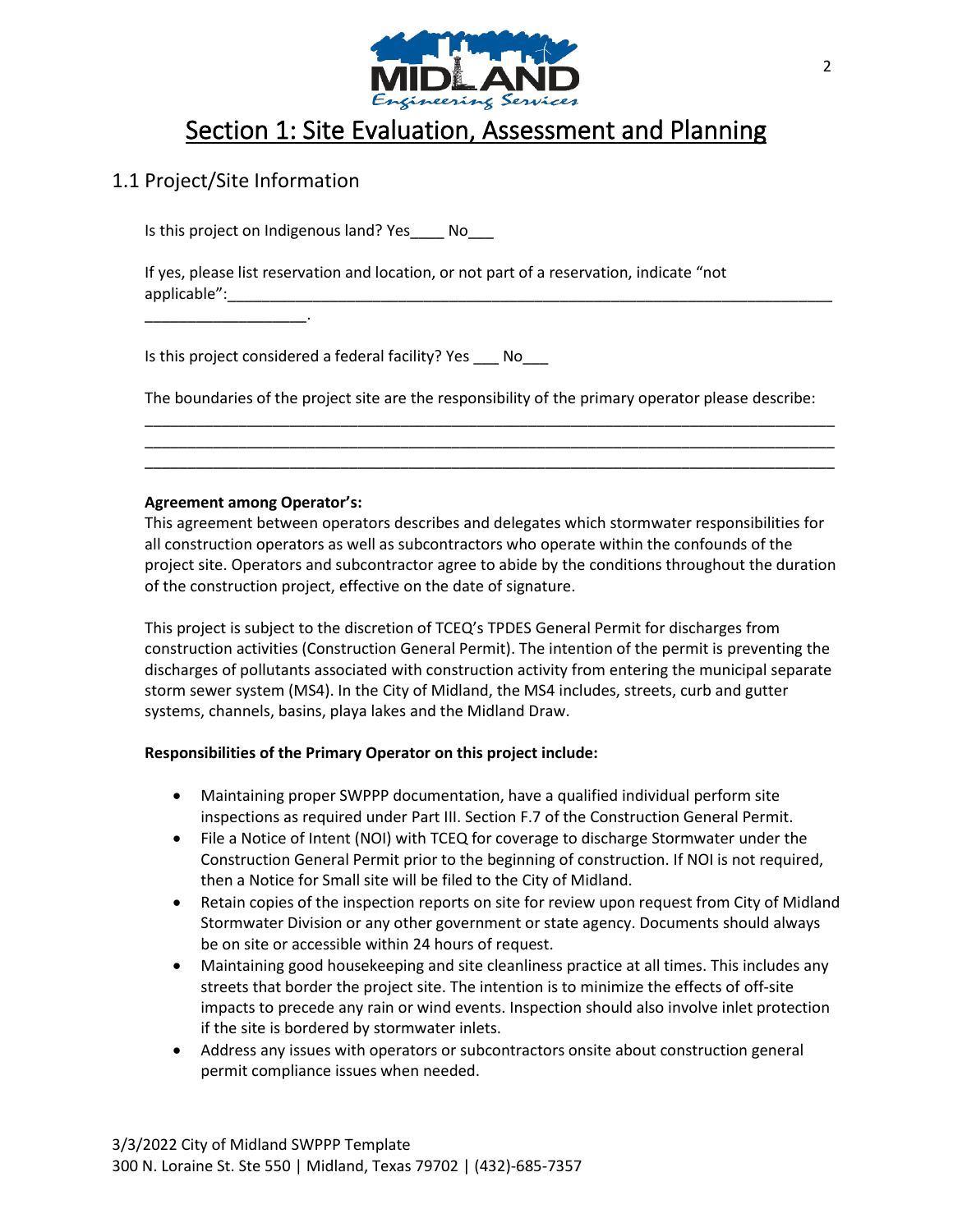

- Inspect and maintain erosion control BMPs in all areas on the site to ensure proper functioning.
- Supply concrete washout location for all subcontractors on site the entire duration of the project materials for washout includes (concrete, mortar, grout, paint, etc.)
- Final stabilization is required prior to the end of the construction activity. Construction must begin at the end of the workday within 14 days after construction has ceased on any area of the project site. If not installed by primary operator, the responsibilities must be transferred to new operator and documented in the SWPPP.

#### **Responsibilities of Subcontractor(s)**

- Shall not place or store material on an impervious surface (roadway) without proper stormwater measure to protect against erosion.
- Maintain compliance with rules of the SWPPP. If at any time BMPs are changed, it must be documented in the SWPPP by the primary operator.
- Exercise responsible washout actions in a concrete washout provided by the primary operator.

All parties agree to perform accordingly to the terms and conditions of this Agreement as described above.

| Primary Operator   | Signature & Title | Date |
|--------------------|-------------------|------|
| Secondary Operator | Signature & Title | Date |
| Subcontractor      | Signature & Title | Date |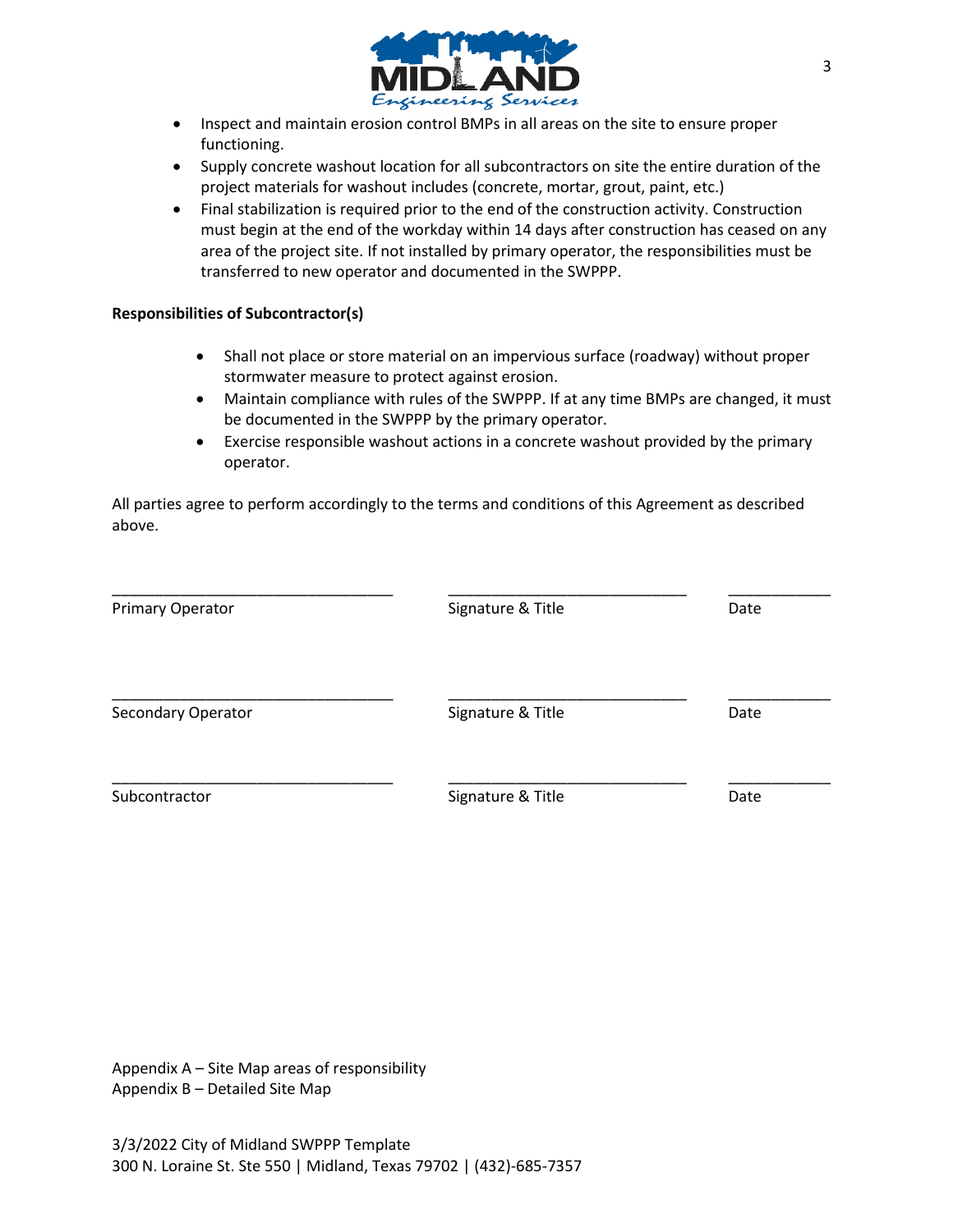

# 1.2 Contact Information/Responsible Parties

| Responsibilities at                                                                                                                                                                                                            |
|--------------------------------------------------------------------------------------------------------------------------------------------------------------------------------------------------------------------------------|
|                                                                                                                                                                                                                                |
|                                                                                                                                                                                                                                |
|                                                                                                                                                                                                                                |
|                                                                                                                                                                                                                                |
|                                                                                                                                                                                                                                |
|                                                                                                                                                                                                                                |
|                                                                                                                                                                                                                                |
|                                                                                                                                                                                                                                |
|                                                                                                                                                                                                                                |
|                                                                                                                                                                                                                                |
|                                                                                                                                                                                                                                |
| Responsibilities at                                                                                                                                                                                                            |
|                                                                                                                                                                                                                                |
|                                                                                                                                                                                                                                |
|                                                                                                                                                                                                                                |
|                                                                                                                                                                                                                                |
|                                                                                                                                                                                                                                |
|                                                                                                                                                                                                                                |
|                                                                                                                                                                                                                                |
|                                                                                                                                                                                                                                |
|                                                                                                                                                                                                                                |
|                                                                                                                                                                                                                                |
|                                                                                                                                                                                                                                |
| Responsibilities at                                                                                                                                                                                                            |
|                                                                                                                                                                                                                                |
|                                                                                                                                                                                                                                |
|                                                                                                                                                                                                                                |
| Subcontractor(s):                                                                                                                                                                                                              |
|                                                                                                                                                                                                                                |
|                                                                                                                                                                                                                                |
|                                                                                                                                                                                                                                |
|                                                                                                                                                                                                                                |
|                                                                                                                                                                                                                                |
| Telephone# and a state of the state of the state of the state of the state of the state of the state of the state of the state of the state of the state of the state of the state of the state of the state of the state of t |
| Fax#                                                                                                                                                                                                                           |
| Responsibilities at                                                                                                                                                                                                            |
| site:                                                                                                                                                                                                                          |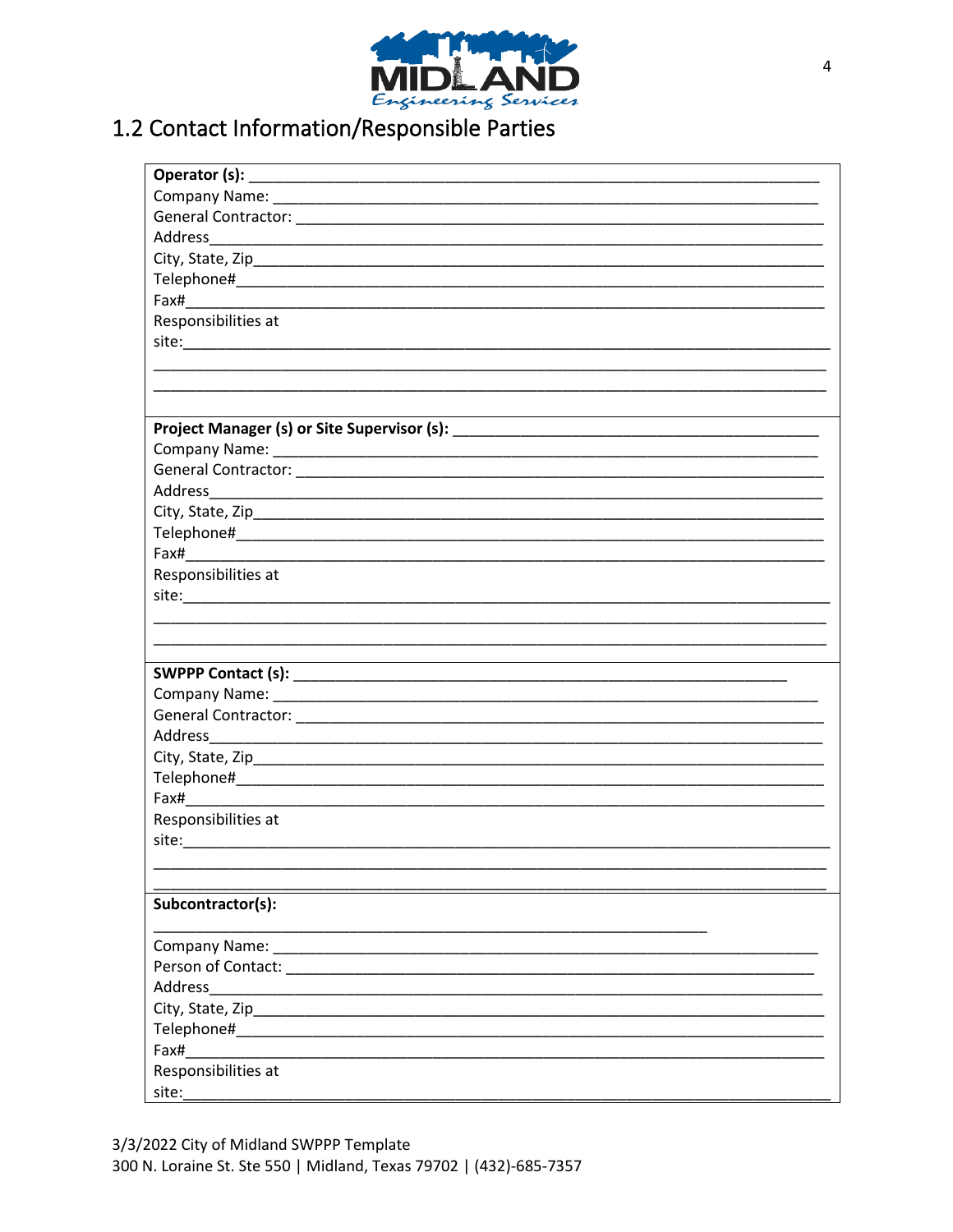

\_\_\_\_\_\_\_\_\_\_\_\_\_\_\_\_\_\_\_\_\_\_\_\_\_\_\_\_\_\_\_\_\_\_\_\_\_\_\_\_\_\_\_\_\_\_\_\_\_\_\_\_\_\_\_\_\_\_\_\_\_\_\_\_\_\_\_

\_\_\_\_\_\_\_\_\_\_\_\_\_\_\_\_\_\_\_\_\_\_\_\_\_\_\_\_\_\_\_\_\_\_\_\_\_\_\_\_\_\_\_\_\_\_\_\_\_\_\_\_\_\_\_\_\_\_\_\_\_\_\_\_\_\_\_\_\_\_\_\_\_\_\_\_\_\_\_ \_\_\_\_\_\_\_\_\_\_\_\_\_\_\_\_\_\_\_\_\_\_\_\_\_\_\_\_\_\_\_\_\_\_\_\_\_\_\_\_\_\_\_\_\_\_\_\_\_\_\_\_\_\_\_\_\_\_\_\_\_\_\_\_\_\_\_\_\_\_\_\_\_\_\_\_\_\_\_

**Emergency 24 -Hour Contact (s):**

Company Name: \_\_\_\_\_\_\_\_\_\_\_\_\_\_\_\_\_\_\_\_\_\_\_\_\_\_\_\_\_\_\_\_\_\_\_\_\_\_\_\_\_\_\_\_\_\_\_\_\_\_\_\_\_\_\_\_\_\_\_\_\_\_\_\_

Telephone#\_\_\_\_\_\_\_\_\_\_\_\_\_\_\_\_\_\_\_\_\_\_\_\_\_\_\_\_\_\_\_\_\_\_\_\_\_\_\_\_\_\_\_\_\_\_\_\_\_\_\_\_\_\_\_\_\_\_\_\_\_\_\_\_\_\_\_\_\_

### 1.3 Nature and Sequence of Construction Activity

In general, please describe the scope of the project in phases and they will occur:

What type of construction activity will be performed? \_\_Commercial \_\_Residential \_\_Industrial \_\_Linear (Road, utility etc.)

Activity Schedule: This section is a detailed log of major activity phases such as BMP installation, Grading, Construction and Final Stabilization lastly Post construction measures. Please be as detailed as possible and fill out only the areas that apply.

\_\_\_\_\_\_\_\_\_\_\_\_\_\_\_\_\_\_\_\_\_\_\_\_\_\_\_\_\_\_\_\_\_\_\_\_\_\_\_\_\_\_\_\_\_\_\_\_\_\_\_\_\_\_\_\_\_\_\_\_\_\_\_\_\_\_\_\_\_\_\_\_\_\_\_\_\_\_\_\_\_ \_\_\_\_\_\_\_\_\_\_\_\_\_\_\_\_\_\_\_\_\_\_\_\_\_\_\_\_\_\_\_\_\_\_\_\_\_\_\_\_\_\_\_\_\_\_\_\_\_\_\_\_\_\_\_\_\_\_\_\_\_\_\_\_\_\_\_\_\_\_\_\_\_\_\_\_\_\_\_\_\_ \_\_\_\_\_\_\_\_\_\_\_\_\_\_\_\_\_\_\_\_\_\_\_\_\_\_\_\_\_\_\_\_\_\_\_\_\_\_\_\_\_\_\_\_\_\_\_\_\_\_\_\_\_\_\_\_\_\_\_\_\_\_\_\_\_\_\_\_\_\_\_\_\_\_\_\_\_\_\_\_\_ \_\_\_\_\_\_\_\_\_\_\_\_\_\_\_\_\_\_\_\_\_\_\_\_\_\_\_\_\_\_\_\_\_\_\_\_\_\_\_\_\_\_\_\_\_\_\_\_\_\_\_\_\_\_\_\_\_\_\_\_\_\_\_\_\_\_\_\_\_\_\_\_\_\_\_\_\_\_\_\_\_ \_\_\_\_\_\_\_\_\_\_\_\_\_\_\_\_\_\_\_\_\_\_\_\_\_\_\_\_\_\_\_\_\_\_\_\_\_\_\_\_\_\_\_\_\_\_\_\_\_\_\_\_\_\_\_\_\_\_\_\_\_\_\_\_\_\_\_\_\_\_\_\_\_\_\_\_\_\_\_\_\_ \_\_\_\_\_\_\_\_\_\_\_\_\_\_\_\_\_\_\_\_\_\_\_\_\_\_\_\_\_\_\_\_\_\_\_\_\_\_\_\_\_\_\_\_\_\_\_\_\_\_\_\_\_\_\_\_\_\_\_\_\_\_\_\_\_\_\_\_\_\_\_\_\_\_\_\_\_\_\_\_\_ \_\_\_\_\_\_\_\_\_\_\_\_\_\_\_\_\_\_\_\_\_\_\_\_\_\_\_\_\_\_\_\_\_\_\_\_\_\_\_\_\_\_\_\_\_\_\_\_\_\_\_\_\_\_\_\_\_\_\_\_\_\_\_\_\_\_\_\_\_\_\_\_\_\_\_\_\_\_\_\_\_ \_\_\_\_\_\_\_\_\_\_\_\_\_\_\_\_\_\_\_\_\_\_\_\_\_\_\_\_\_\_\_\_\_\_\_\_\_\_\_\_\_\_\_\_\_\_\_\_\_\_\_\_\_\_\_\_\_\_\_\_\_\_\_\_\_\_\_\_\_\_\_\_\_\_\_\_\_\_\_\_\_ \_\_\_\_\_\_\_\_\_\_\_\_\_\_\_\_\_\_\_\_\_\_\_\_\_\_\_\_\_\_\_\_\_\_\_\_\_\_\_\_\_\_\_\_\_\_\_\_\_\_\_\_\_\_\_\_\_\_\_\_\_\_\_\_\_\_\_\_\_\_\_\_\_\_\_\_\_\_\_\_\_

| <b>Timeline of Activities</b> | <b>BMP Installation and Construction Activities</b>        |  |
|-------------------------------|------------------------------------------------------------|--|
| Start Date:                   | Prior to any earth disturbing activities                   |  |
|                               | Install erosion sediment control around site boundaries.   |  |
| End Date:                     | Protect any inlets that border in the near vicinity of the |  |
|                               | site.                                                      |  |
|                               | Install construction entrance.                             |  |
|                               | Clearing & Grubbing                                        |  |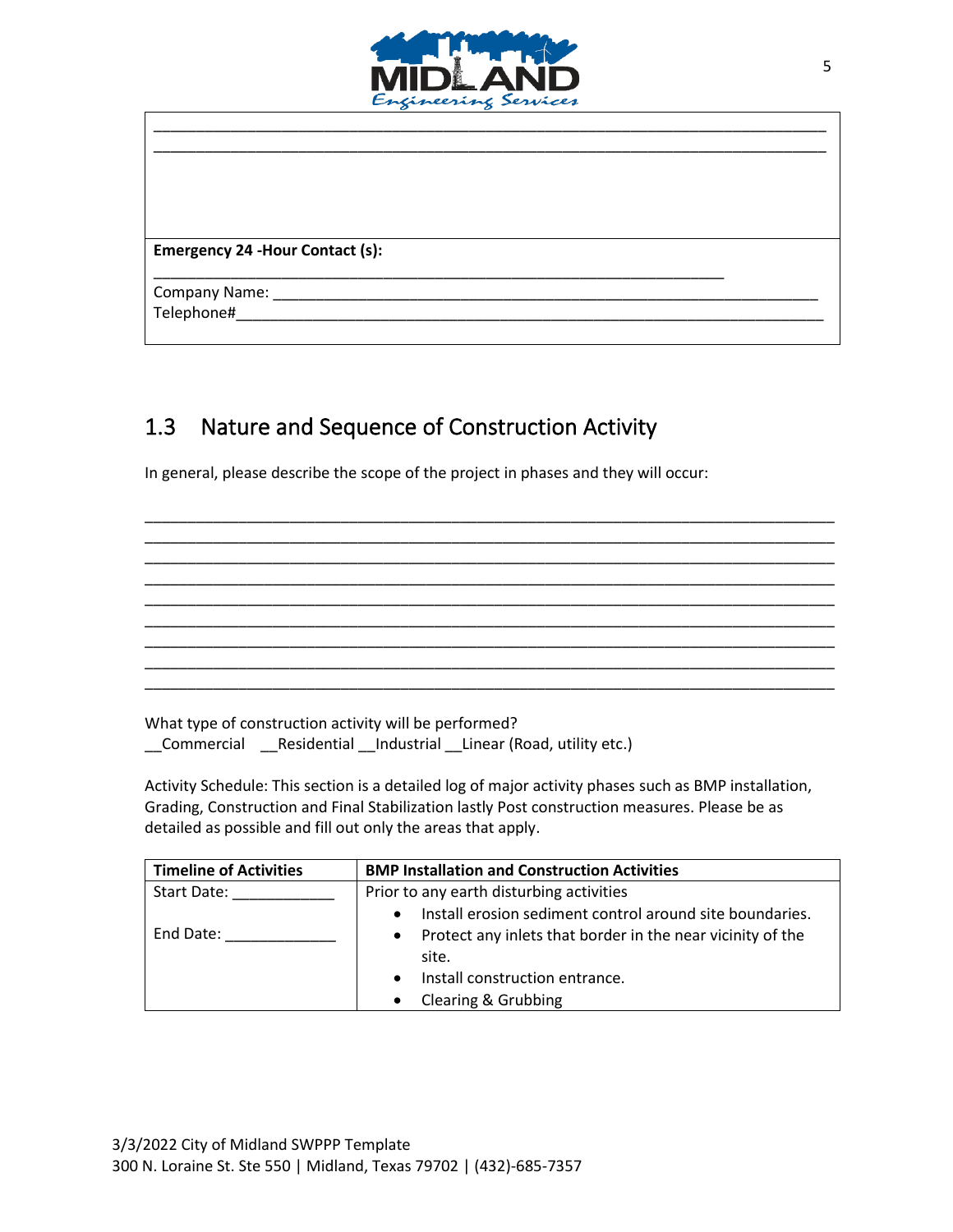

| $\sim$                                                                                                                                                                                                                        |                                                                                       |  |
|-------------------------------------------------------------------------------------------------------------------------------------------------------------------------------------------------------------------------------|---------------------------------------------------------------------------------------|--|
| Start Date: ____________                                                                                                                                                                                                      | <b>Land Prepping/Site Grading</b><br>Initial clearing and grading phases<br>$\bullet$ |  |
|                                                                                                                                                                                                                               | Overburden removal                                                                    |  |
|                                                                                                                                                                                                                               | Stockpile protection; temporary stabilization<br>$\bullet$                            |  |
|                                                                                                                                                                                                                               | <b>Construction Phase</b>                                                             |  |
|                                                                                                                                                                                                                               | Identify staging area for material and equipment storage                              |  |
|                                                                                                                                                                                                                               | Install concrete washout, hazardous material storage,                                 |  |
|                                                                                                                                                                                                                               | trash bin, fuel stations                                                              |  |
|                                                                                                                                                                                                                               | Foundations, building erections etc.<br>$\bullet$                                     |  |
| Start Date: Start Date:                                                                                                                                                                                                       | <b>Final Stabilization</b>                                                            |  |
|                                                                                                                                                                                                                               | Inlet protection removal                                                              |  |
|                                                                                                                                                                                                                               | Remove washout areas<br>$\bullet$                                                     |  |
|                                                                                                                                                                                                                               | Remove temporary measures; stabilize all disturbed areas<br>$\bullet$                 |  |
|                                                                                                                                                                                                                               | Begin all final stabilization measures                                                |  |
| Start Date: <u>contract of</u>                                                                                                                                                                                                | <b>Post Construction BMP</b>                                                          |  |
|                                                                                                                                                                                                                               | Detail responsible parties for final site stabilization<br>$\bullet$                  |  |
|                                                                                                                                                                                                                               | Material must be non-erodible, perennial vegetation (if<br>$\bullet$                  |  |
| End Date: The Contract of the Contract of the Contract of the Contract of the Contract of the Contract of the Contract of the Contract of the Contract of the Contract of the Contract of the Contract of the Contract of the | vegetation is method of choice)                                                       |  |
|                                                                                                                                                                                                                               |                                                                                       |  |
|                                                                                                                                                                                                                               |                                                                                       |  |

### 1.4 Soil Characteristics, Slope Grades, Vegetation

Detailed soil type(s) or characteristics:

Slope grades (please include any changes made to existing slopes on the project site):

\_\_\_\_\_\_\_\_\_\_\_\_\_\_\_\_\_\_\_\_\_\_\_\_\_\_\_\_\_\_\_\_\_\_\_\_\_\_\_\_\_\_\_\_\_\_\_\_\_\_\_\_\_\_\_\_\_\_\_\_\_\_\_\_\_\_\_\_\_\_\_\_\_\_\_ \_\_\_\_\_\_\_\_\_\_\_\_\_\_\_\_\_\_\_\_\_\_\_\_\_\_\_\_\_\_\_\_\_\_\_\_\_\_\_\_\_\_\_\_\_\_\_\_\_\_\_\_\_\_\_\_\_\_\_\_\_\_\_\_\_\_\_\_\_\_\_\_\_\_\_ \_\_\_\_\_\_\_\_\_\_\_\_\_\_\_\_\_\_\_\_\_\_\_\_\_\_\_\_\_\_\_\_\_\_\_\_\_\_\_\_\_\_\_\_\_\_\_\_\_\_\_\_\_\_\_\_\_\_\_\_\_\_\_\_\_\_\_\_\_\_\_\_\_\_\_

\_\_\_\_\_\_\_\_\_\_\_\_\_\_\_\_\_\_\_\_\_\_\_\_\_\_\_\_\_\_\_\_\_\_\_\_\_\_\_\_\_\_\_\_\_\_\_\_\_\_\_\_\_\_\_\_\_\_\_\_\_\_\_\_\_\_\_\_\_\_\_\_\_\_\_ \_\_\_\_\_\_\_\_\_\_\_\_\_\_\_\_\_\_\_\_\_\_\_\_\_\_\_\_\_\_\_\_\_\_\_\_\_\_\_\_\_\_\_\_\_\_\_\_\_\_\_\_\_\_\_\_\_\_\_\_\_\_\_\_\_\_\_\_\_\_\_\_\_\_\_ \_\_\_\_\_\_\_\_\_\_\_\_\_\_\_\_\_\_\_\_\_\_\_\_\_\_\_\_\_\_\_\_\_\_\_\_\_\_\_\_\_\_\_\_\_\_\_\_\_\_\_\_\_\_\_\_\_\_\_\_\_\_\_\_\_\_\_\_\_\_\_\_\_\_\_

\_\_\_\_\_\_\_\_\_\_\_\_\_\_\_\_\_\_\_\_\_\_\_\_\_\_\_\_\_\_\_\_\_\_\_\_\_\_\_\_\_\_\_\_\_\_\_\_\_\_\_\_\_\_\_\_\_\_\_\_\_\_\_\_\_\_\_\_\_\_\_\_\_\_\_ \_\_\_\_\_\_\_\_\_\_\_\_\_\_\_\_\_\_\_\_\_\_\_\_\_\_\_\_\_\_\_\_\_\_\_\_\_\_\_\_\_\_\_\_\_\_\_\_\_\_\_\_\_\_\_\_\_\_\_\_\_\_\_\_\_\_\_\_\_\_\_\_\_\_\_

Existing Vegetation (if applicable):

\_\_\_\_\_\_\_\_\_\_\_\_\_\_\_\_\_\_\_\_\_\_\_\_\_\_\_\_\_\_\_\_\_\_\_\_\_\_\_\_\_\_\_\_\_\_\_\_\_\_\_\_\_\_\_\_\_\_\_\_\_\_\_\_\_\_\_\_\_\_\_\_\_\_\_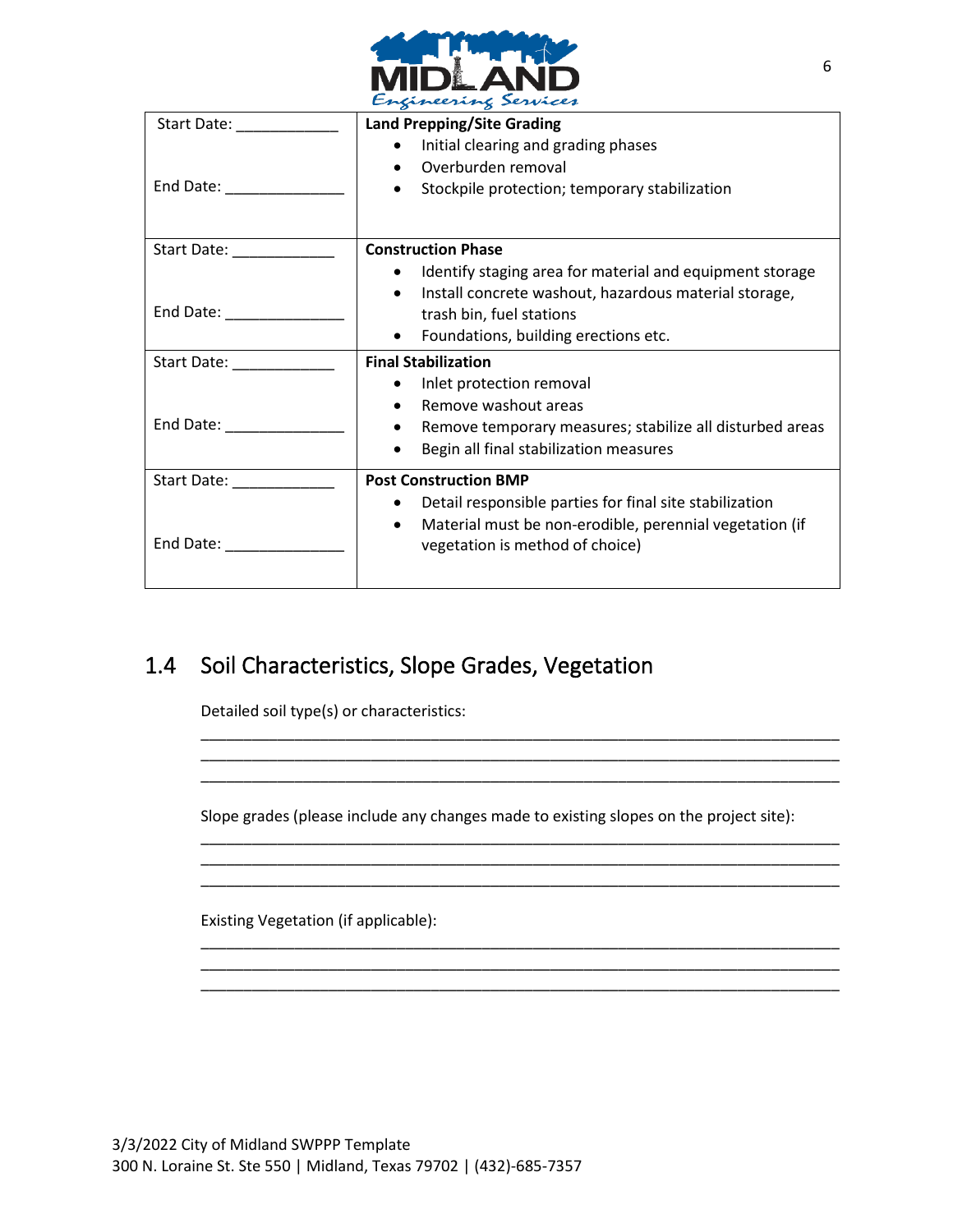

### 1.5 Receiving Waters

Provide a description of the nearest receiving waters for the City of Midland MS4 stormwater outfalls:

For the City of Midland, receiving water bodies include Beals Creek segment 1412B located northwest of Big Spring Tx in Howard County. Ultimate receiving bodies of water are EV Spence Reservoir in Coke County Tx.

\_\_\_\_\_\_\_\_\_\_\_\_\_\_\_\_\_\_\_\_\_\_\_\_\_\_\_\_\_\_\_\_\_\_\_\_\_\_\_\_\_\_\_\_\_\_\_\_\_\_\_\_\_\_\_\_\_\_\_\_\_\_\_\_\_\_\_\_\_\_\_\_\_\_\_ \_\_\_\_\_\_\_\_\_\_\_\_\_\_\_\_\_\_\_\_\_\_\_\_\_\_\_\_\_\_\_\_\_\_\_\_\_\_\_\_\_\_\_\_\_\_\_\_\_\_\_\_\_\_\_\_\_\_\_\_\_\_\_\_\_\_\_\_\_\_\_\_\_\_\_ \_\_\_\_\_\_\_\_\_\_\_\_\_\_\_\_\_\_\_\_\_\_\_\_\_\_\_\_\_\_\_\_\_\_\_\_\_\_\_\_\_\_\_\_\_\_\_\_\_\_\_\_\_\_\_\_\_\_\_\_\_\_\_\_\_\_\_\_\_\_\_\_\_\_\_ \_\_\_\_\_\_\_\_\_\_\_\_\_\_\_\_\_\_\_\_\_\_\_\_\_\_\_\_\_\_\_\_\_\_\_\_\_\_\_\_\_\_\_\_\_\_\_\_\_\_\_\_\_\_\_\_\_\_\_\_\_\_\_\_\_\_\_\_\_\_\_\_\_\_\_

Will the project have a private storm sewer system? Or will it connect to city storm sewer system infrastructure? Please explain:

\_\_\_\_\_\_\_\_\_\_\_\_\_\_\_\_\_\_\_\_\_\_\_\_\_\_\_\_\_\_\_\_\_\_\_\_\_\_\_\_\_\_\_\_\_\_\_\_\_\_\_\_\_\_\_\_\_\_\_\_\_\_\_\_\_\_\_\_\_\_\_\_\_\_\_ \_\_\_\_\_\_\_\_\_\_\_\_\_\_\_\_\_\_\_\_\_\_\_\_\_\_\_\_\_\_\_\_\_\_\_\_\_\_\_\_\_\_\_\_\_\_\_\_\_\_\_\_\_\_\_\_\_\_\_\_\_\_\_\_\_\_\_\_\_\_\_\_\_\_\_ \_\_\_\_\_\_\_\_\_\_\_\_\_\_\_\_\_\_\_\_\_\_\_\_\_\_\_\_\_\_\_\_\_\_\_\_\_\_\_\_\_\_\_\_\_\_\_\_\_\_\_\_\_\_\_\_\_\_\_\_\_\_\_\_\_\_\_\_\_\_\_\_\_\_\_

303 – 305D list for impaired waters of the state for TCEQ. The City of Midland is required to review all impaired water segments near Midland County. Currently, there are none listed that no changes have been made for the current permit term. For all impaired water bodies please research TCEQs webpage at

[http://www.tceq.texas.gov/waterquality/assessment/305\\_303.html](http://www.tceq.texas.gov/waterquality/assessment/305_303.html)

### 1.6 Endangered Species, Historical Markers

List any endangered species or historic markers that may be potentially impacted by the project:

\_\_\_\_\_\_\_\_\_\_\_\_\_\_\_\_\_\_\_\_\_\_\_\_\_\_\_\_\_\_\_\_\_\_\_\_\_\_\_\_\_\_\_\_\_\_\_\_\_\_\_\_\_\_\_\_\_\_\_\_\_\_\_\_\_\_\_\_\_\_\_\_\_\_\_ \_\_\_\_\_\_\_\_\_\_\_\_\_\_\_\_\_\_\_\_\_\_\_\_\_\_\_\_\_\_\_\_\_\_\_\_\_\_\_\_\_\_\_\_\_\_\_\_\_\_\_\_\_\_\_\_\_\_\_\_\_\_\_\_\_\_\_\_\_\_\_\_\_\_\_ \_\_\_\_\_\_\_\_\_\_\_\_\_\_\_\_\_\_\_\_\_\_\_\_\_\_\_\_\_\_\_\_\_\_\_\_\_\_\_\_\_\_\_\_\_\_\_\_\_\_\_\_\_\_\_\_\_\_\_\_\_\_\_\_\_\_\_\_\_\_\_\_\_\_\_

### 1.7 Potential Pollution Concerns

Potential sources of pollution on this project are listed below:

- i. Sediment from grading, grubbing, or landscaping activities
- ii. Vehicle tracking
- iii. Illicit Discharges from site

Potential Pollution Concerns for Non-sediment sources are listed below:

- i. Fueling activities, equipment wash and maintenance areas
- ii. Material storage areas (rock, concrete & mortar tool clean out areas etc.)
- iii. Temporary restroom areas
- iv. Any hazardous materials not protected from rain contact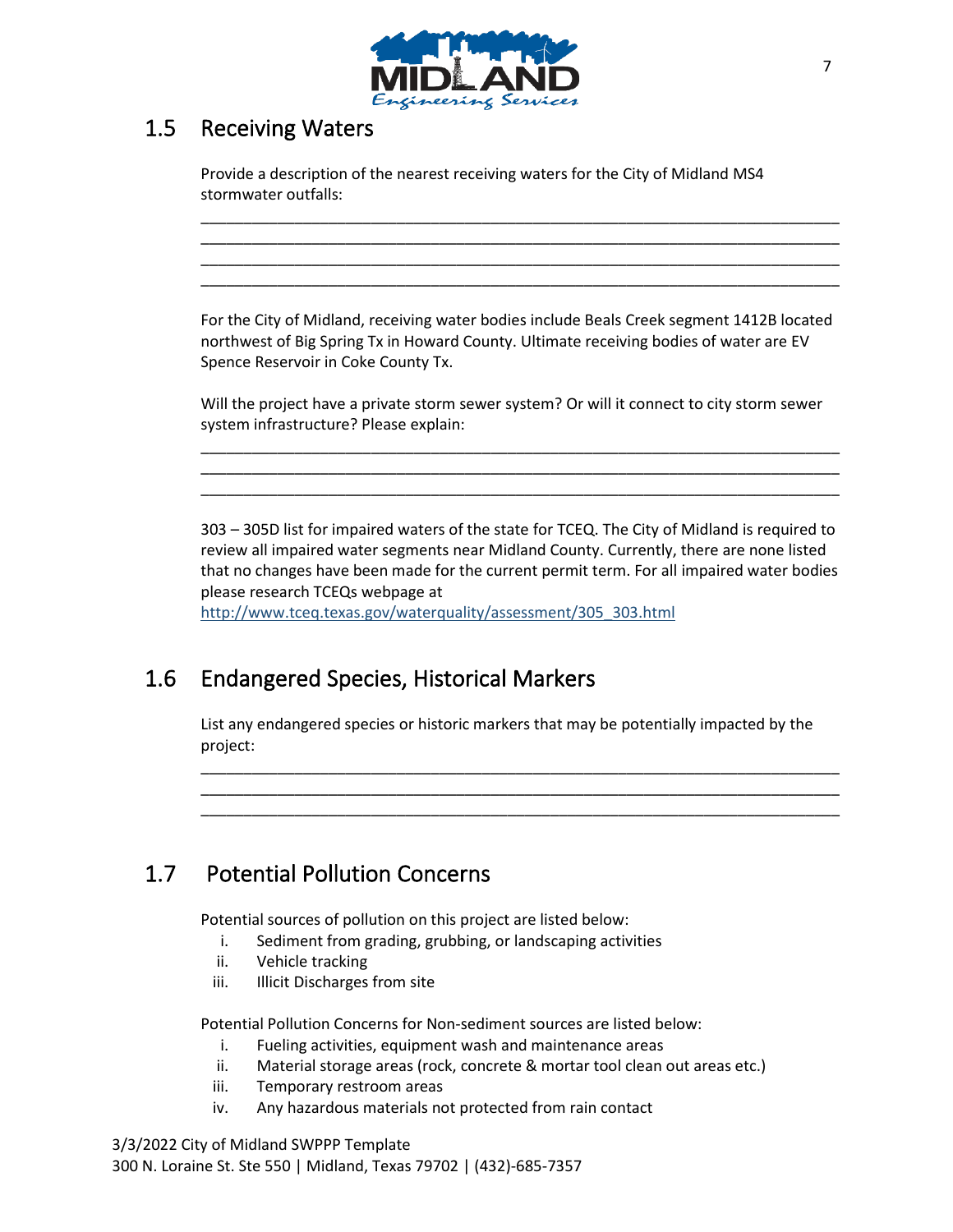

Potential on site Pollutants: Please list all chemicals or materials for this site in table below:

| Material/Chemicals | Description/Characteristics   Pollutants | Location on site |
|--------------------|------------------------------------------|------------------|
|                    |                                          |                  |
|                    |                                          |                  |
|                    |                                          |                  |
|                    |                                          |                  |
|                    |                                          |                  |
|                    |                                          |                  |
|                    |                                          |                  |
|                    |                                          |                  |
|                    |                                          |                  |
|                    |                                          |                  |
|                    |                                          |                  |
|                    |                                          |                  |
|                    |                                          |                  |
|                    |                                          |                  |
|                    |                                          |                  |
|                    |                                          |                  |
|                    |                                          |                  |
|                    |                                          |                  |
|                    |                                          |                  |
|                    |                                          |                  |
|                    |                                          |                  |
|                    |                                          |                  |
|                    |                                          |                  |
|                    |                                          |                  |
|                    |                                          |                  |
|                    |                                          |                  |
|                    |                                          |                  |
|                    |                                          |                  |
|                    |                                          |                  |
|                    |                                          |                  |
|                    |                                          |                  |
|                    |                                          |                  |
|                    |                                          |                  |
|                    |                                          |                  |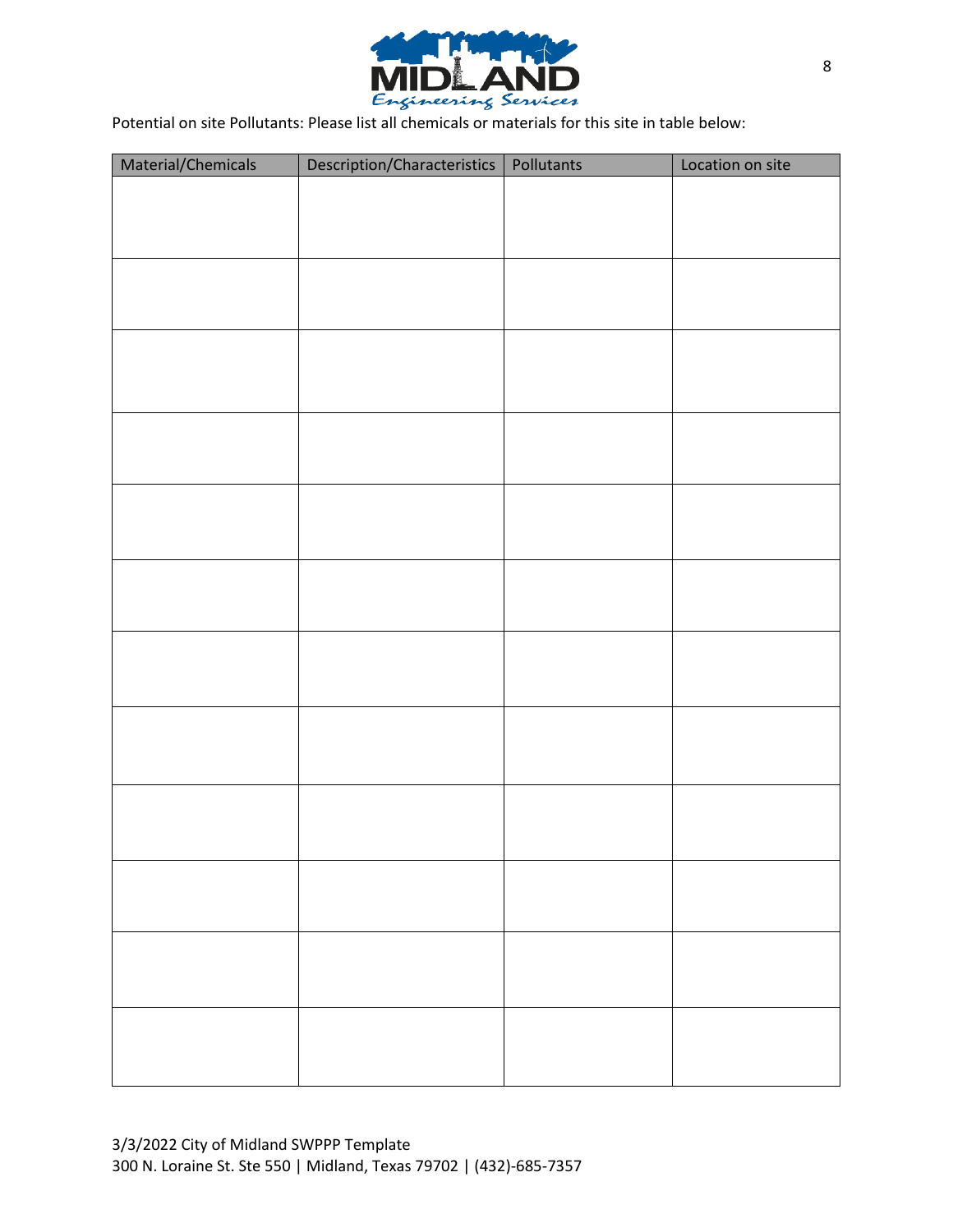

### 1.8 Federal, Local, Tribal or State Applicability

In the City of Midland, it is required that all projects be accompanied by a submittal of a prepared Storm Water Pollution Prevention Plan for review on all projects in the city limits. Projects that are over 1 acre and are not part of the common plan of development must provide proper documentation prior to beginning of construction.

Please provide a date when SWPPP was submitted to the Operator of the MS4 \_\_\_\_\_\_\_\_\_\_\_\_\_\_\_\_\_\_\_\_\_\_\_\_\_\_\_\_\_\_\_\_\_\_\_\_\_\_\_\_\_\_\_\_\_\_\_\_\_\_\_\_\_\_\_\_\_\_\_\_\_\_\_

City of Midland 300 N. Loraine St. Ste 510 Midland, Texas 79702 \*\*Can be submitted physically or electronically at [stormwater@midlandtexas.gov](mailto:stormwater@midlandtexas.gov)

# Section 2. Erosion and Sediment Control Measures

It is the responsibility of the operator to make sure that BMPs selected perform as intended so that erosion of sediment will be minimized. Each BMP will be reviewed on the erosion control plan to ensure that they are properly functioning. Primary operators can delegate authority to qualified individuals of SWPPP and CGP compliance for erosion control BMPs.

## 2.1 Protection of Disturbed Areas and Natural Soil Features

Existing Land Features/Vegetation

| <b>BMP Description</b> | Perimeter bmps will protect established vegetation and aid in erosion and      |
|------------------------|--------------------------------------------------------------------------------|
|                        | sediments that are conveyed from the site.                                     |
| Installation           | When this phase will begin until the project ends.                             |
| Inspections            | Once every 14 days or after a rain event of half inch or more. Any issues will |
|                        | be documented on the inspection sheet portion of this SWPPP.                   |
| Party Responsible      | Detail if the primary operator or if a secondary operator is responsible for   |
|                        | this bmp maintenance.                                                          |

### Overburden/ Topsoil

| <b>BMP Description</b> | Overburden will be removed and located to an area away from inlets or<br>outfalls that leave the project site. Stockpiles are to be protected by a<br>measure that will reduce the amount of sediment that will be moved when<br>contacted rain. |
|------------------------|--------------------------------------------------------------------------------------------------------------------------------------------------------------------------------------------------------------------------------------------------|
| Installation           | Once overburden has been removed it will be located away from any                                                                                                                                                                                |
|                        | stormwater conveyances (i.e., curb and gutter systems, inlets, flumes etc.)                                                                                                                                                                      |
| Inspections            | Once every 14 days or after a rain event of half inch or more. Any issues will                                                                                                                                                                   |
|                        | be documented on the inspection sheet portion of this SWPPP.                                                                                                                                                                                     |
| Party Responsible      | Detail if the primary operator or if a secondary operator is responsible for                                                                                                                                                                     |
|                        | this bmp maintenance.                                                                                                                                                                                                                            |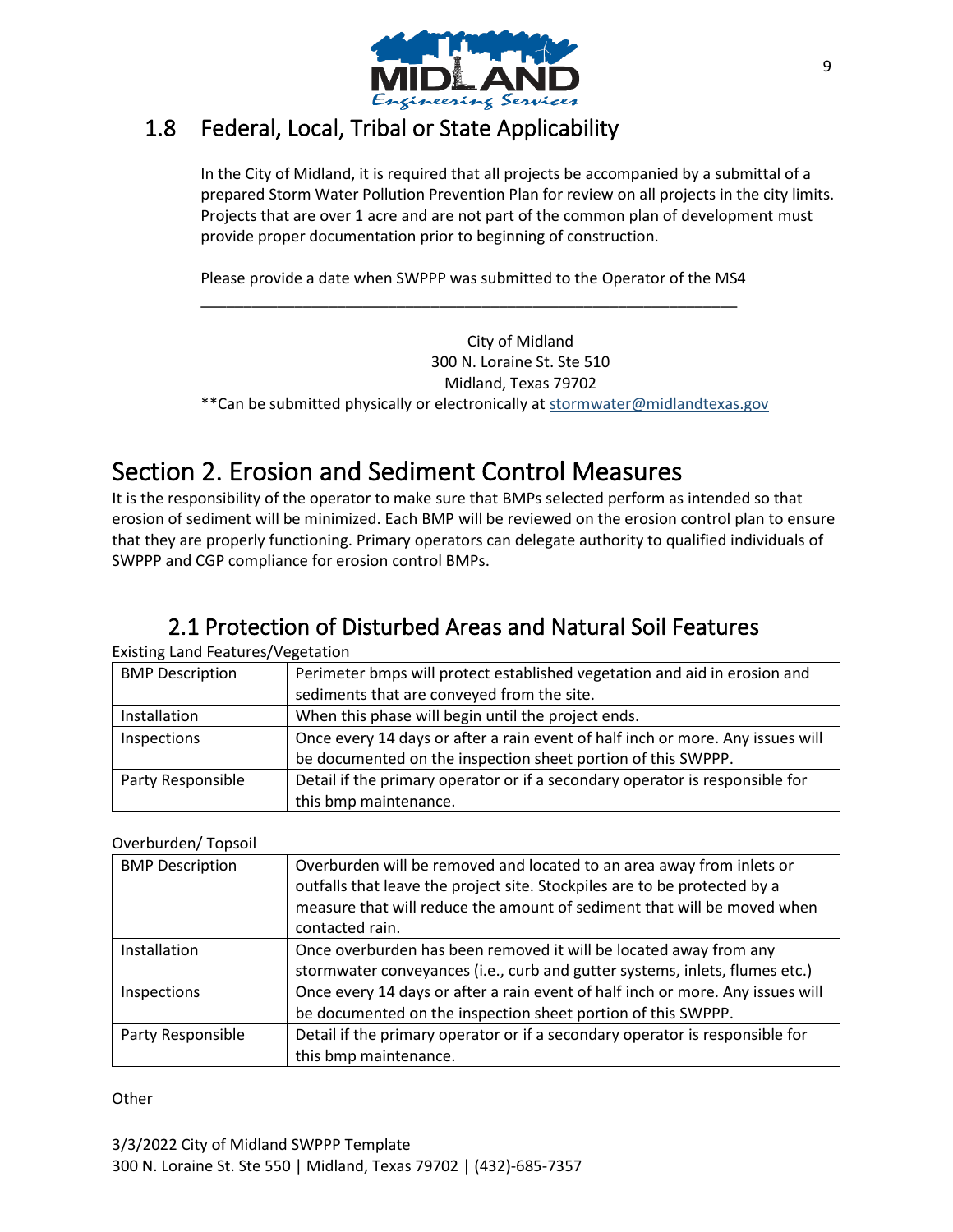

| <b>BMP</b> Description |                                                                                                                                                |
|------------------------|------------------------------------------------------------------------------------------------------------------------------------------------|
| Installation           |                                                                                                                                                |
| Inspections            | Once every 14 days or after a rain event of half inch or more. Any issues will<br>be documented on the inspection sheet portion of this SWPPP. |
| Party Responsible      | Detail if the primary operator or if a secondary operator is responsible for<br>this bmp maintenance.                                          |

## 2.2 Construction Phases

| <b>BMP Description</b> | Project will be constructed in phases. This will help reduce the amount of<br>open land at one time and help control erosion by winds and rainfall. The<br>operator has the ultimate decision on whether to develop the entire project |
|------------------------|----------------------------------------------------------------------------------------------------------------------------------------------------------------------------------------------------------------------------------------|
|                        | at once or in phases. Proper bmps must be selected and inspected to ensure                                                                                                                                                             |
|                        | that they are performing as intended.                                                                                                                                                                                                  |
| Installation           | When this phase will begin until the project ends.                                                                                                                                                                                     |
| Inspections            | Once every 14 days or after a rain event of half inch or more. Any issues will                                                                                                                                                         |
|                        | be documented on the inspection sheet portion of this SWPPP.                                                                                                                                                                           |
| Party Responsible      | Detail if the primary operator or if a secondary operator is responsible for                                                                                                                                                           |
|                        | this bmp maintenance.                                                                                                                                                                                                                  |
|                        |                                                                                                                                                                                                                                        |

| <b>BMP Description</b> |                                                                                                                                                |
|------------------------|------------------------------------------------------------------------------------------------------------------------------------------------|
| Installation           |                                                                                                                                                |
| Inspections            | Once every 14 days or after a rain event of half inch or more. Any issues will<br>be documented on the inspection sheet portion of this SWPPP. |
| Party Responsible      | Detail if the primary operator or if a secondary operator is responsible for<br>this bmp maintenance.                                          |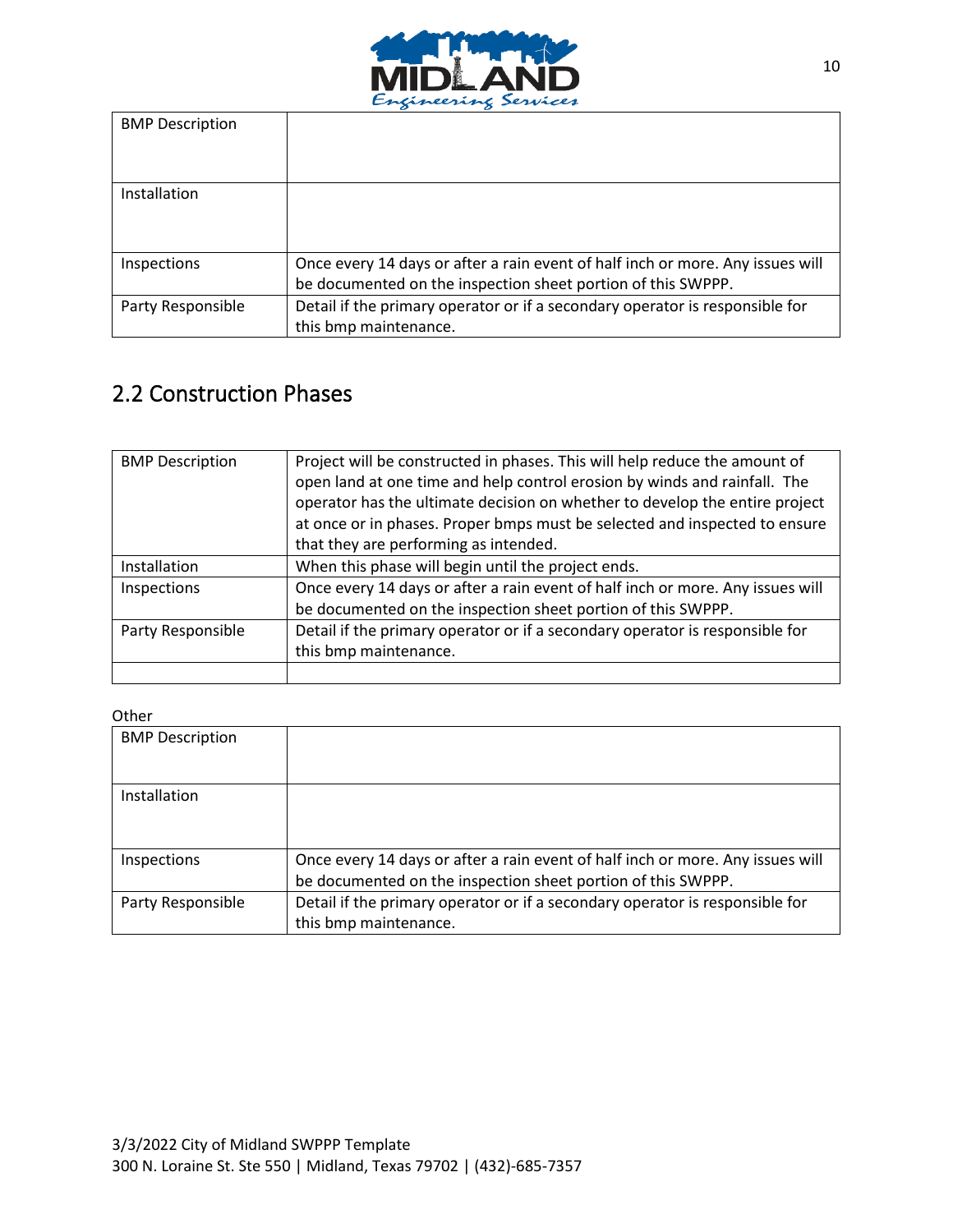

# 2.3 Conveyance of Stormwater through the site

### Silt Fence

| <b>BMP Description</b> | If a silt fence used for erosion control must be installed per city of Midland<br>detail and inspected by Stormwater Administrator. Indicate on plans where<br>fence will be installed. |
|------------------------|-----------------------------------------------------------------------------------------------------------------------------------------------------------------------------------------|
| Installation           | Before construction begins and maintained throughout the duration of the<br>project.                                                                                                    |
| Inspections            | Once every 14 days or after a rain event of half inch or more. Any issues will<br>be documented on the inspection sheet portion of this SWPPP.                                          |
| Party Responsible      | Detail if the primary operator or if a secondary operator is responsible for<br>this bmp maintenance.                                                                                   |

#### Fiber Wattle

| <b>BMP Description</b> | If fiber wattles are used for erosion/perimeter control. They must be          |
|------------------------|--------------------------------------------------------------------------------|
|                        | installed per city of Midland detail and inspected by Stormwater               |
|                        | Administrator. Indicate on plans where the fence will be installed.            |
| Installation           | When this phase will begin until the project ends.                             |
| Inspections            | Once every 14 days or after a rain event of half inch or more. Any issues will |
|                        | be documented on the inspection sheet portion of this SWPPP.                   |
| Party Responsible      | Detail if the primary operator or if a secondary operator is responsible for   |
|                        | this bmp maintenance.                                                          |

| <b>BMP Description</b> |                                                                                                                                                |
|------------------------|------------------------------------------------------------------------------------------------------------------------------------------------|
| Installation           |                                                                                                                                                |
| Inspections            | Once every 14 days or after a rain event of half inch or more. Any issues will<br>be documented on the inspection sheet portion of this SWPPP. |
| Party Responsible      | Detail if the primary operator or if a secondary operator is responsible for<br>this bmp maintenance.                                          |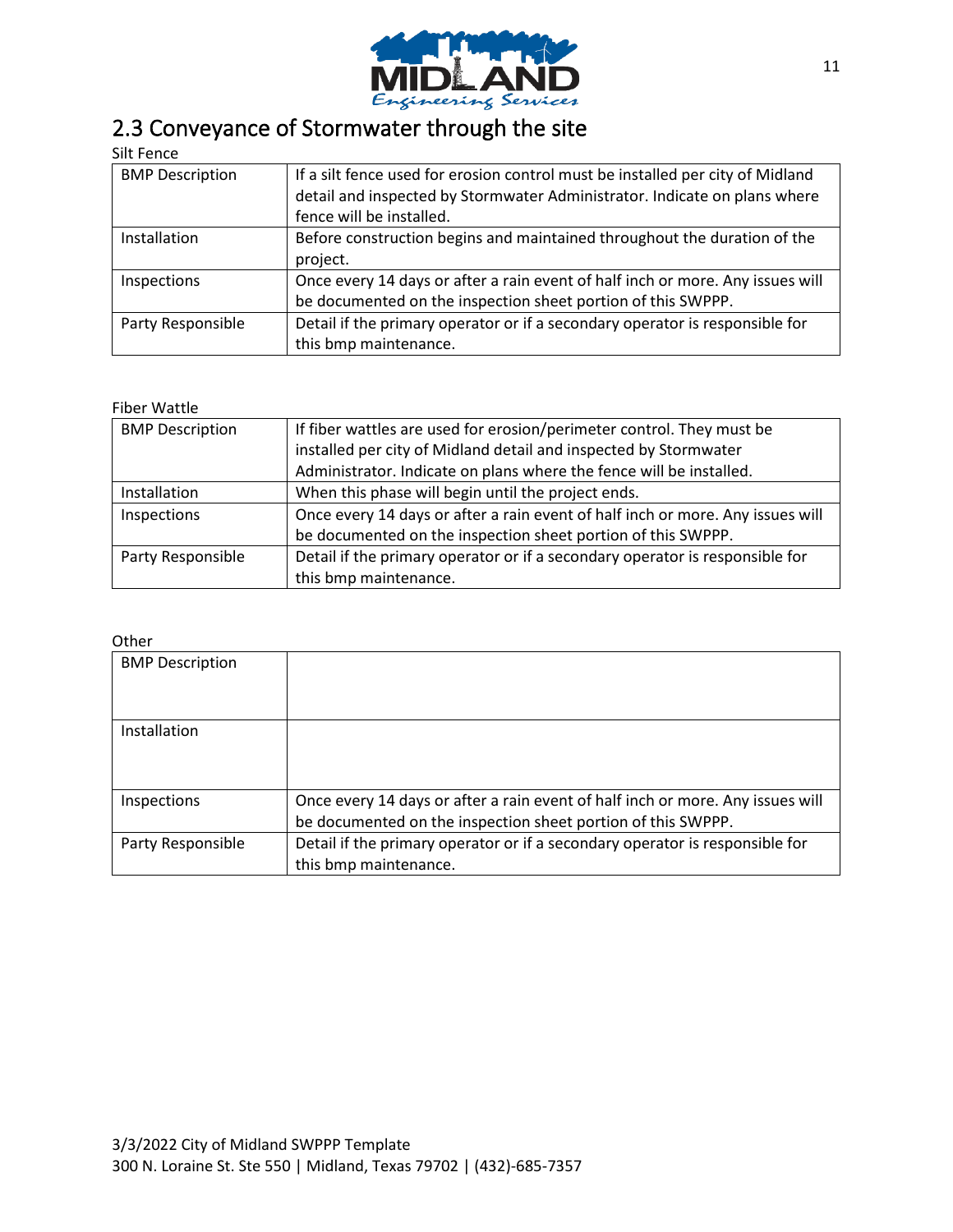

### 2.4 Stabilize Soils

#### Temporary Stabilization

| <b>BMP Description</b> | This BMP requires implementation on areas of the project site where<br>activities have ceased or will be ceased for a period of 14 days. Vegetation is<br>acceptable with native grasses; however, other measures include<br>surrounding stockpiles with wattles, silt fence or any other material that will<br>protect against sediment runoff from the site. |
|------------------------|----------------------------------------------------------------------------------------------------------------------------------------------------------------------------------------------------------------------------------------------------------------------------------------------------------------------------------------------------------------|
| Installation           | Will be implemented once primary operator knows areas where activities<br>will be ceased longer than 14 days.                                                                                                                                                                                                                                                  |
| Inspections            | Once every 14 days or after a rain event of half inch or more. Any issues will<br>be documented on the inspection sheet portion of this SWPPP.                                                                                                                                                                                                                 |
| Party Responsible      | Detail if the primary operator or if a secondary operator is responsible for<br>this bmp maintenance.                                                                                                                                                                                                                                                          |

#### Hydro-mulch/Mulching

| <b>BMP Description</b> | Mulching can be applied as a border perimeter along the MS4 conveyances<br>such as curb/gutter systems. Can be applied with tackifier for substances<br>such as straw, hay bales, wood, or any other non-erodible material. |
|------------------------|-----------------------------------------------------------------------------------------------------------------------------------------------------------------------------------------------------------------------------|
| Installation           | Applied once operators have determined that activities will cease longer<br>than 14 days on any areas of the project site.                                                                                                  |
| Inspections            | Once every 14 days or after a rain event of half inch or more. Any issues will<br>be documented on the inspection sheet portion of this SWPPP.                                                                              |
| Party Responsible      | Detail if the primary operator or if a secondary operator is responsible for<br>this bmp maintenance.                                                                                                                       |

| <b>BMP Description</b> |                                                                                                                                                |
|------------------------|------------------------------------------------------------------------------------------------------------------------------------------------|
| Installation           |                                                                                                                                                |
| Inspections            | Once every 14 days or after a rain event of half inch or more. Any issues will<br>be documented on the inspection sheet portion of this SWPPP. |
| Party Responsible      | Detail if the primary operator or if a secondary operator is responsible for<br>this bmp maintenance.                                          |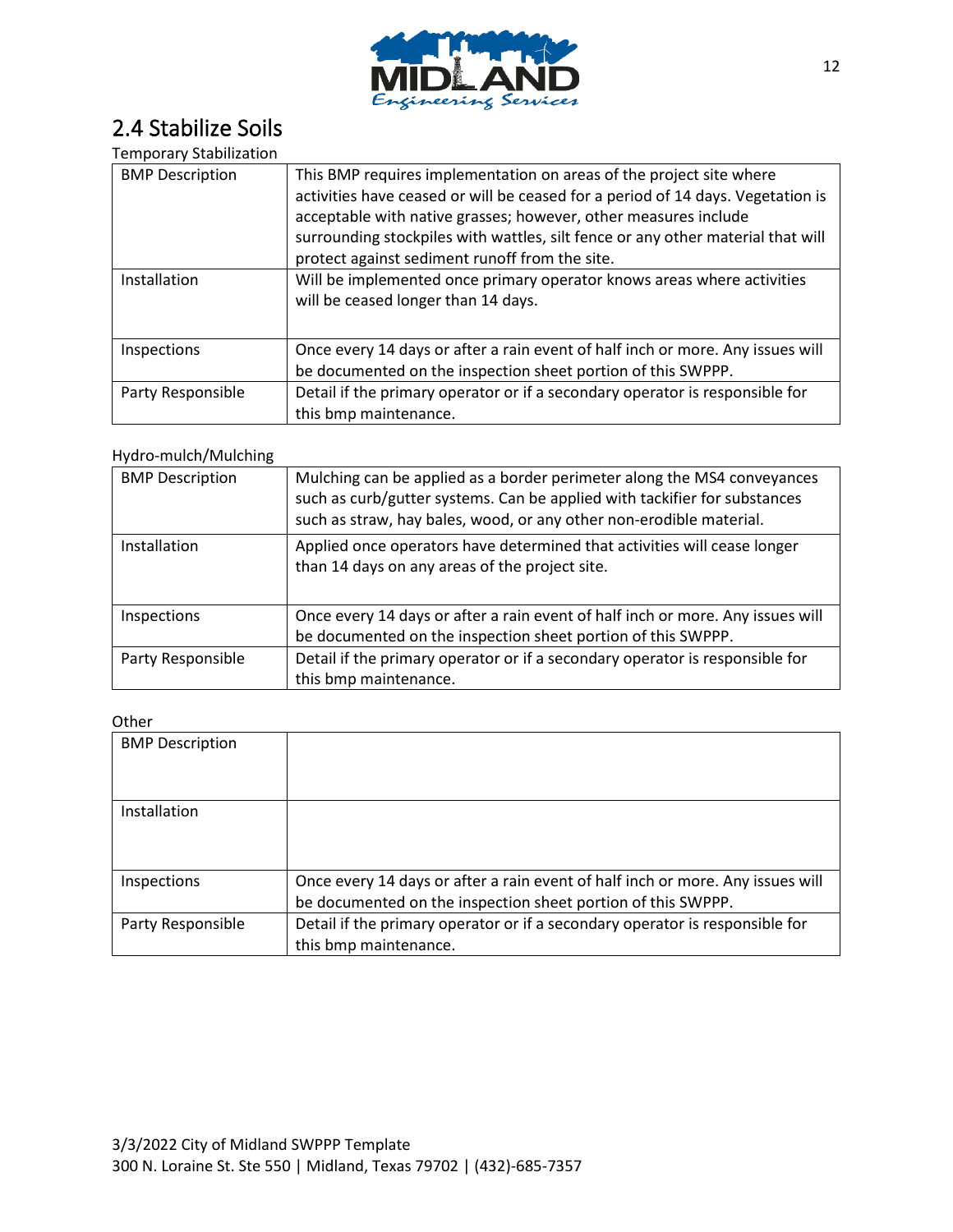

#### **Permanent Stabilization:**

BMP Installation: Please identify which method will be selected upon completion of the project.

- o Upon completion of the project sod will be installed all areas disturbed; a watering schedule will be provided to the City of Midland. Growth of 3-5 inches has been established.
- o Site will be landscaped with decorative rock on all areas that have been disturbed.
- o Site will have mulch sprayed on all areas disturbed.
- o There will be no areas left undisturbed, all areas will be paved.
- o Other (Detail)

| Installation      | Permanent stabilization is required before completion of the project.           |
|-------------------|---------------------------------------------------------------------------------|
|                   | Operators are encouraged to begin stabilization methods well before             |
|                   | completion to ensure that project is completed with no issues before NOT or     |
|                   | Site Notice is applied for. If vegetation is the selected method of choice;     |
|                   | documentation for what was seeded, and a watering schedule should be            |
|                   | submitted to the City of Midland Stormwater Division.                           |
| Inspections       | If vegetation is selected, then inspections should occur every 7 days to        |
|                   | ensure that growth is taking place on site. If landscaped rock is used, then no |
|                   | inspection is required other than to ensure that rock is installed in areas as  |
|                   | shown on plan (same for mulch).                                                 |
| Party Responsible | Detail if the primary operator or if a secondary operator is responsible for    |
|                   | this bmp maintenance.                                                           |
|                   |                                                                                 |

#### **Dust Control**

| <b>BMP Description</b> | City of Midland requires a method of dust control for construction activities<br>of both large and small sites. Water trucks are suggested to operate during<br>windy conditions or when sites activity generates dust that leaves the site in<br>any direction. |
|------------------------|------------------------------------------------------------------------------------------------------------------------------------------------------------------------------------------------------------------------------------------------------------------|
| Installation           | High winds or high activities on site that generate dust plumes whether in<br>residential or commercial projects.                                                                                                                                                |
| Inspections            | Should take place daily to minimize the amount of dust leaving the site.                                                                                                                                                                                         |
| Party Responsible      | Detail if the primary operator or if a secondary operator is responsible for<br>this bmp maintenance.                                                                                                                                                            |

| <b>BMP Description</b> |                                                                              |
|------------------------|------------------------------------------------------------------------------|
|                        |                                                                              |
| Installation           |                                                                              |
|                        |                                                                              |
| Inspections            | Should occur daily to minimize dust leaving the site.                        |
| Party Responsible      | Detail if the primary operator or if a secondary operator is responsible for |
|                        | this bmp maintenance.                                                        |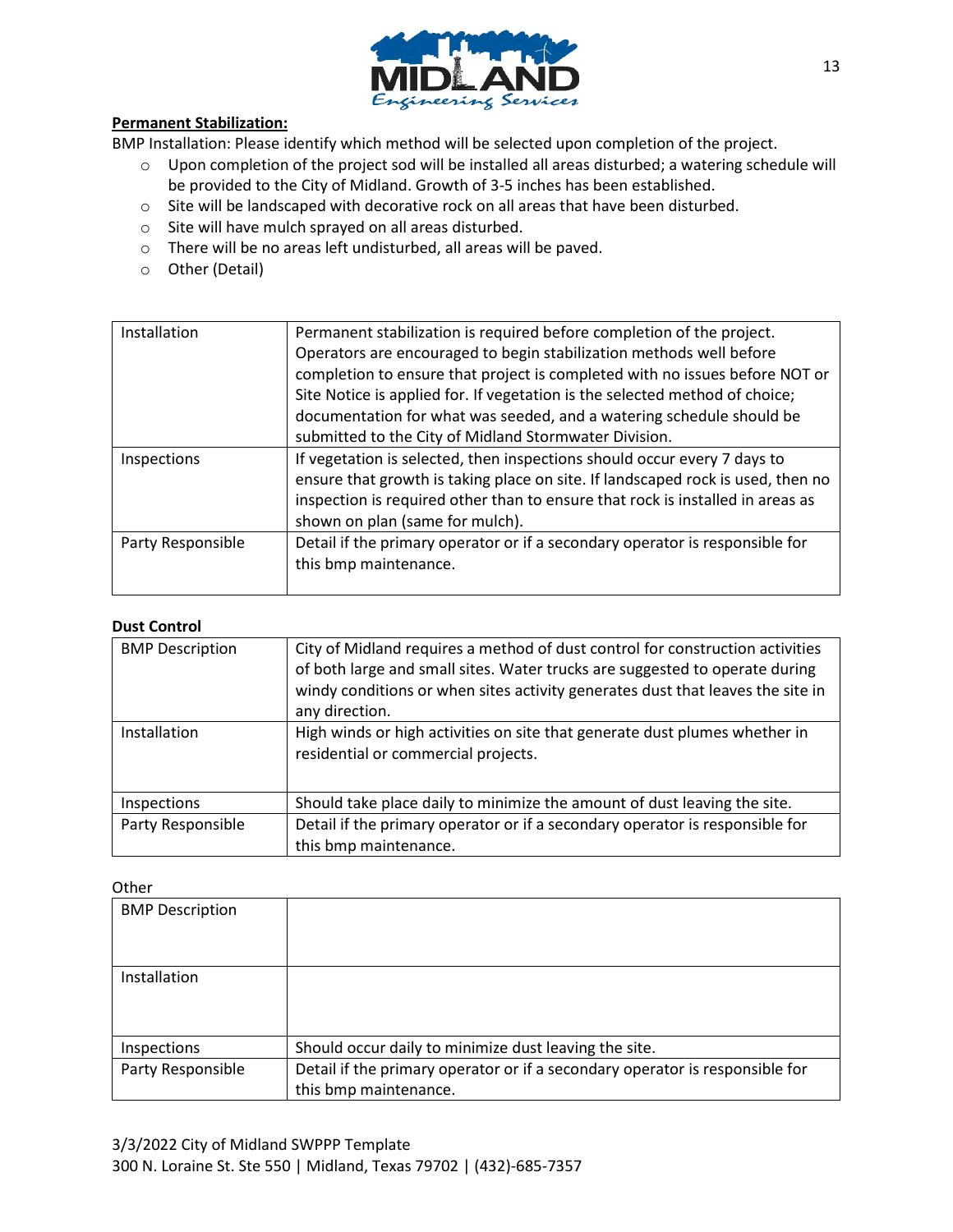

### 2.5 Slope Protection

### Erosion Blankets

| <b>BMP Description</b> | Erosion blankets can be installed on slopes to reduce erosion along channel<br>slopes.                                                                                                                                                         |
|------------------------|------------------------------------------------------------------------------------------------------------------------------------------------------------------------------------------------------------------------------------------------|
| Installation           | Blankets are to be installed in 6-inch trench on the top of the channel edge,<br>then backfilled and compacted to ensure proper hold and prevent wind<br>erosion and water erosion. Stakes must be every 4-6 ft to ensure proper<br>anchoring. |
| Inspections            | Once every 14 days or after a rain event of half inch or more. Any issues will<br>be documented on the inspection sheet portion of this SWPPP.                                                                                                 |
| Party Responsible      | Detail if the primary operator or if a secondary operator is responsible for<br>this bmp maintenance.                                                                                                                                          |

#### Other

| <b>BMP</b> Description |                                                                                                                                                |
|------------------------|------------------------------------------------------------------------------------------------------------------------------------------------|
| Installation           |                                                                                                                                                |
| Inspections            | Once every 14 days or after a rain event of half inch or more. Any issues will<br>be documented on the inspection sheet portion of this SWPPP. |
| Party Responsible      | Detail if the primary operator or if a secondary operator is responsible for<br>this bmp maintenance.                                          |

### 2.6 Inlet Protection

Please identify a method of choice:

- o Storm drain inlets will be protected by straw/fiber wattle providing adequate room for water to flow over and into the drain.
- o Inlet will be covered with material that captures sediment and allows water to flow into the storm drain inlet.
- o Gravel or sandbags will be installed around inlet providing adequate room for water to flow over and into the drain.
- o Other

| Installation      | Before any land disturbing activities.                                         |
|-------------------|--------------------------------------------------------------------------------|
|                   |                                                                                |
|                   |                                                                                |
| Inspections       | Once every 14 days or after a rain event of half inch or more. Any issues will |
|                   | be documented on the inspection sheet portion of this SWPPP.                   |
| Party Responsible | Detail if the primary operator or if a secondary operator is responsible for   |
|                   | this bmp maintenance.                                                          |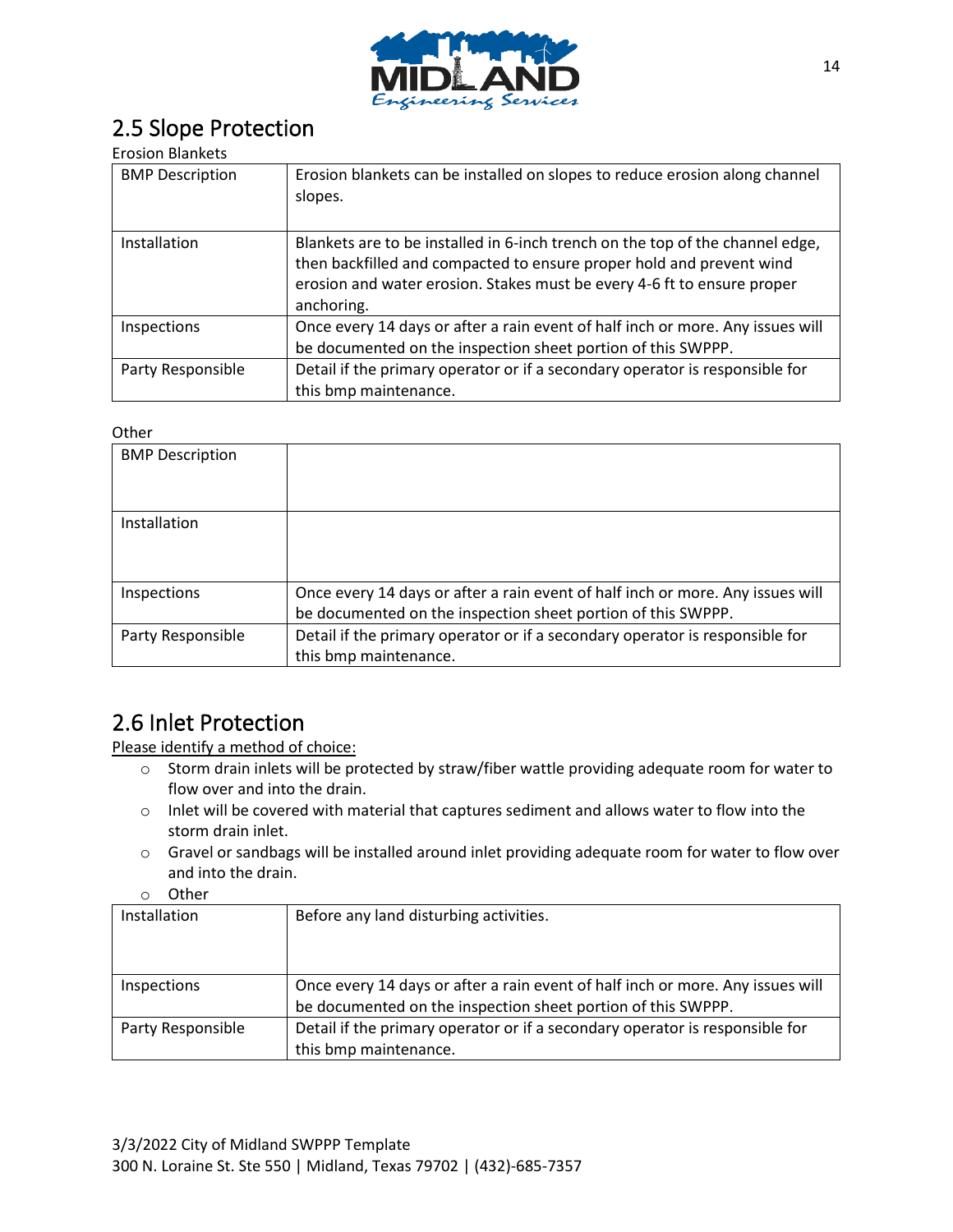

| <b>BMP Description</b> |                                                                                                                                                |
|------------------------|------------------------------------------------------------------------------------------------------------------------------------------------|
| Installation           |                                                                                                                                                |
| Inspections            | Once every 14 days or after a rain event of half inch or more. Any issues will<br>be documented on the inspection sheet portion of this SWPPP. |
| Party Responsible      | Detail if the primary operator or if a secondary operator is responsible for<br>this bmp maintenance.                                          |

### 2.7 Perimeter BMP Selections

Silt fencing will be installed to establish project boundaries and provide protection against sediments that may leave the site, reducing the potential for contamination of the municipal separate stormwater sewer system of the City of Midland.

Silt Fence

| <b>BMP Description</b> | Silt fencing will be installed before any construction activity take place. Can<br>be used in j-hooked sections to control larger flows of water and minimize<br>sediment and erosion.                                                             |
|------------------------|----------------------------------------------------------------------------------------------------------------------------------------------------------------------------------------------------------------------------------------------------|
| Installation           | Prior to any land disturbance, must be trenched in 6 inches deep, j-hooked<br>at the toe and back filled on both sides. Stakes should be 4-6 ft apart on<br>center. Can be wooden or metal stakes with metal mesh facing outward to<br>the street. |
| Inspections            | Once every 14 days or after a rain event of half inch or more. Any issues will<br>be documented on the inspection sheet portion of this SWPPP.                                                                                                     |
| Party Responsible      | Detail if the primary operator or if a secondary operator is responsible for<br>this bmp maintenance.                                                                                                                                              |

Fiber Wattle

| <b>BMP Description</b> | Will be installed before any construction activity takes place. Can be used to<br>create ponding and allow water to leave site while trapping a large portion<br>of sediment onsite. |
|------------------------|--------------------------------------------------------------------------------------------------------------------------------------------------------------------------------------|
| Installation           | Must be installed along perimeter, over lapped where ends meet and staked<br>every 4-6 ft for proper anchoring.                                                                      |
| Inspections            | Once every 14 days or after a rain event of half inch or more. Any issues will<br>be documented on the inspection sheet portion of this SWPPP.                                       |
| Party Responsible      | Detail if the primary operator or if a secondary operator is responsible for<br>this bmp maintenance.                                                                                |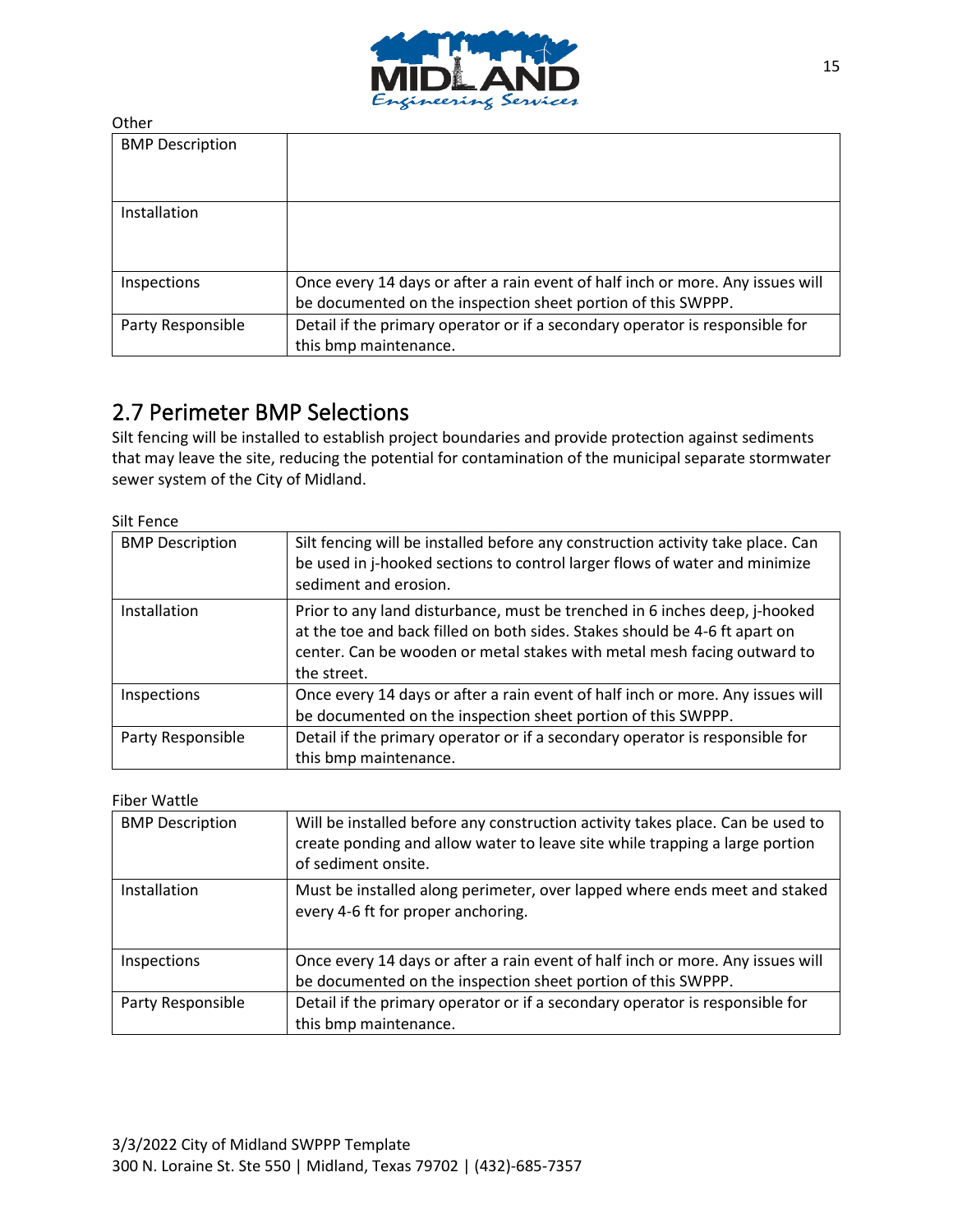

| <b>BMP Description</b> |                                                                                                                                                |
|------------------------|------------------------------------------------------------------------------------------------------------------------------------------------|
| Installation           |                                                                                                                                                |
| Inspections            | Once every 14 days or after a rain event of half inch or more. Any issues will<br>be documented on the inspection sheet portion of this SWPPP. |
| Party Responsible      | Detail if the primary operator or if a secondary operator is responsible for<br>this bmp maintenance.                                          |

### 2.8 Construction Entrance Installation

Construction sites are required to have a stabilized construction entrance to prevent an excess of mud and other sediments from leaving the site and entering the stormwater sewer system of the City of Midland.

Rock Entrance

| <b>BMP Description</b> | Entrance material must be installed at the point of entrance to the site.<br>Details for the City of Midland for rock include 4-6-inch bull rock, |
|------------------------|---------------------------------------------------------------------------------------------------------------------------------------------------|
|                        | dimensions of the entrance are 14 feet wide by 50 long should provide                                                                             |
|                        | adequate room for 8 full revolutions for truck tires. (Can be adjusted to                                                                         |
|                        | accommodate site size)                                                                                                                            |
| Installation           | Must be installed at the time of perimeter bmps at the entrance of the site                                                                       |
|                        | to minimize amount of sediment track out from the site. Operators can use                                                                         |
|                        | more than one on site; must be documented on plans and in SWPPP to                                                                                |
|                        | reflect site.                                                                                                                                     |
| Inspections            | Inspections should occur numerous times a week to ensure rocks have not                                                                           |
|                        | been compacted.                                                                                                                                   |
| Party Responsible      | Detail if the primary operator or if a secondary operator is responsible for                                                                      |
|                        | this bmp maintenance.                                                                                                                             |

#### Rumble Strip/Plate

| <b>BMP Description</b> | Entrance material consists of two large, truncated dome style plates. Details<br>for the City of Midland are 14 feet wide by 50 feet long. Provide adequate<br>room for 8 full revolutions for truck tires. (Can be adjusted to accommodate<br>site size.) |
|------------------------|------------------------------------------------------------------------------------------------------------------------------------------------------------------------------------------------------------------------------------------------------------|
| Installation           | Must be installed at time of perimeter bmps at the entrance of the site to<br>minimize amount of sediment trach out from the site.                                                                                                                         |
| Inspections            | Inspection should occur numerous times a week to ensure plates do not<br>become filled with sediment.                                                                                                                                                      |
| Party Responsible      | Detail if the primary operator or if a secondary operator is responsible for<br>this bmp maintenance.                                                                                                                                                      |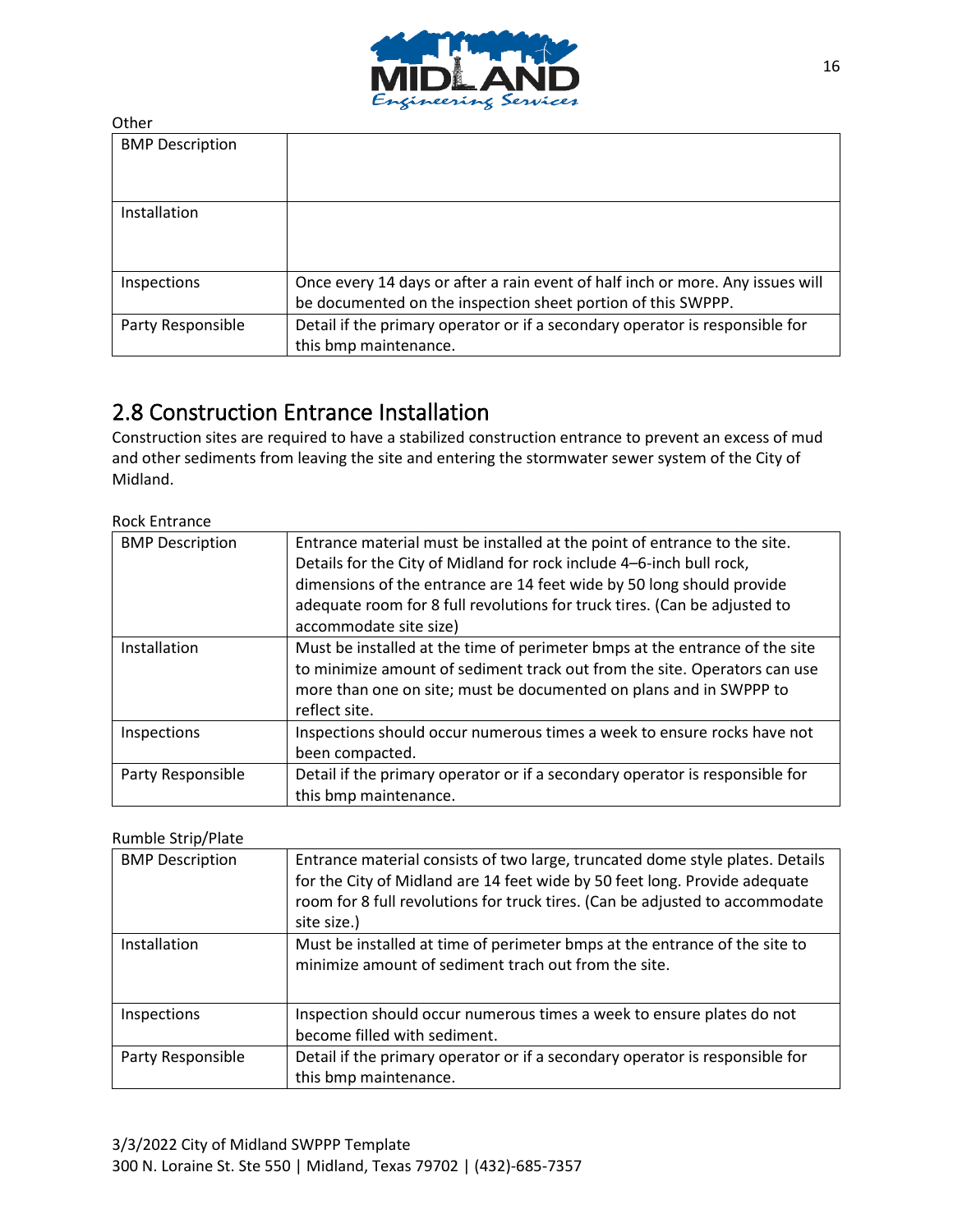

| <b>BMP Description</b> |                                                                                                       |
|------------------------|-------------------------------------------------------------------------------------------------------|
| Installation           |                                                                                                       |
| Inspections            | Inspections should occur at time of perimeter bmps.                                                   |
| Party Responsible      | Detail if the primary operator or if a secondary operator is responsible for<br>this bmp maintenance. |

## 2.9 Additional Bmp Measures

Sweeping

| .                      |                                                                                                                                                                                                                                                                                 |
|------------------------|---------------------------------------------------------------------------------------------------------------------------------------------------------------------------------------------------------------------------------------------------------------------------------|
| <b>BMP Description</b> | Sweeping and removing excess sediment from streets, curbs and gutters<br>must be performed regularly to keep material on the site. If deemed<br>unsuccessful, the operator can increase or implement additional measures<br>along with sweeping to keep track out to a minimum. |
| Installation           | As necessary, once operator notices that track out has become an issue.<br>He/she must coordinate necessary actions to have sediment track out<br>resolved.                                                                                                                     |
| Inspections            | Perform on weekly basis to ensure that track out is not entering storm sewer<br>system.                                                                                                                                                                                         |
| Party Responsible      | Detail if the primary operator or if a secondary operator is responsible for<br>this bmp maintenance.                                                                                                                                                                           |

# Section 3: Site Cleanliness Good Housekeeping Measures

### 3.1 Hazardous Waste, Trash, Material Handling etc.

### Hazardous Wastes Materials

| <b>BMP Description</b> | Chemicals deemed as hazardous waste will be stored on site, inside covered<br>areas with leak proof containers or secondary containment that prevent any<br>contact with rain fall. Should be kept on crates off the ground. At no time,<br>can tools be cleaned in the concrete washout, hazardous material tools must<br>be cleaned in area designated so that material cannot leak out and cause<br>any damages. |
|------------------------|---------------------------------------------------------------------------------------------------------------------------------------------------------------------------------------------------------------------------------------------------------------------------------------------------------------------------------------------------------------------------------------------------------------------|
| Installation           | Material location should be installed in area that is safe and away from any<br>conveyances of the MS4 such as curb and gutter systems, inlets, or concrete<br>drain flumes. If inside containment is infeasible, materials should be<br>protected and covered by plastic to minimize contact with rainfall.                                                                                                        |
| Inspections            | Inspections should occur at time of perimeter bmps or once daily.                                                                                                                                                                                                                                                                                                                                                   |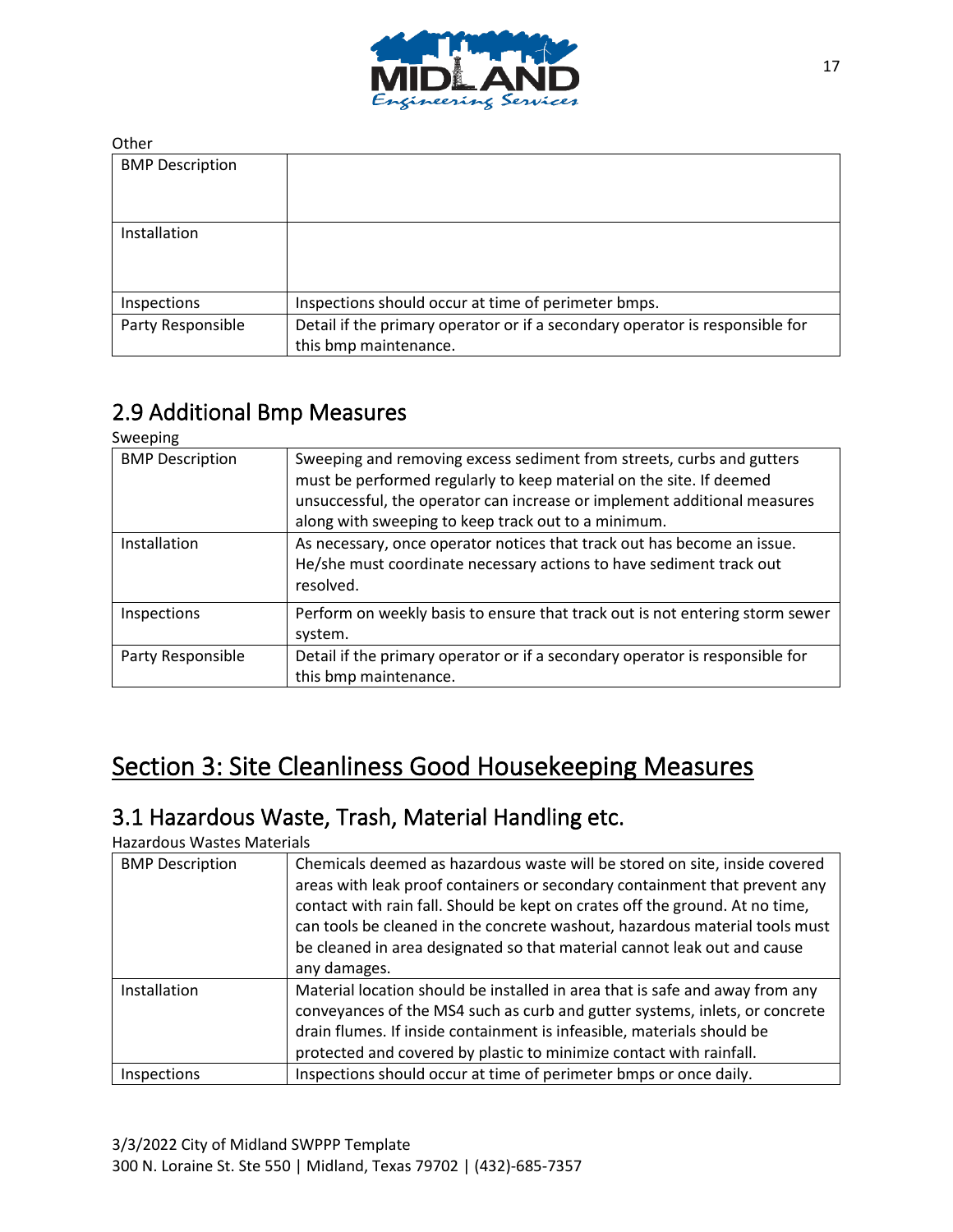

| Party Responsible      | Detail if the primary operator or if a secondary operator is responsible for                                                                                                                                                                    |
|------------------------|-------------------------------------------------------------------------------------------------------------------------------------------------------------------------------------------------------------------------------------------------|
|                        | this bmp maintenance.                                                                                                                                                                                                                           |
| Trash                  |                                                                                                                                                                                                                                                 |
| <b>BMP Description</b> | Open top construction bin must be located on site for any construction<br>debris and paper trash that is generated on site for storage and disposal.<br>Inspection records must be indicated on reports, showing how often<br>inspection occur. |
| Installation           | Should be installed in area onsite throughout the life span of the project.                                                                                                                                                                     |
| Inspections            | Inspections should occur at time of perimeter bmps or once daily.                                                                                                                                                                               |
| Party Responsible      | Detail if the primary operator or if a secondary operator is responsible for<br>this bmp maintenance.                                                                                                                                           |

#### Sanitary Waste/Temporary Port a Potty Locations

| <b>BMP Description</b> | Temporary toilet locations should be placed before major construction<br>activities. Must be in areas that are not prone to large volume flows, or any<br>ponding can occur. |
|------------------------|------------------------------------------------------------------------------------------------------------------------------------------------------------------------------|
| Installation           | Operators can install on site as needed.                                                                                                                                     |
| Inspections            | Inspections should occur at time of perimeter bmps.                                                                                                                          |
| Party Responsible      | Detail if the primary operator or if a secondary operator is responsible for                                                                                                 |
|                        | this bmp maintenance.                                                                                                                                                        |

| <b>BMP Description</b> |                                                                              |
|------------------------|------------------------------------------------------------------------------|
|                        |                                                                              |
| Installation           |                                                                              |
|                        |                                                                              |
|                        |                                                                              |
| Inspections            | Inspections should occur at time of perimeter bmps.                          |
| Party Responsible      | Detail if the primary operator or if a secondary operator is responsible for |
|                        | this bmp maintenance.                                                        |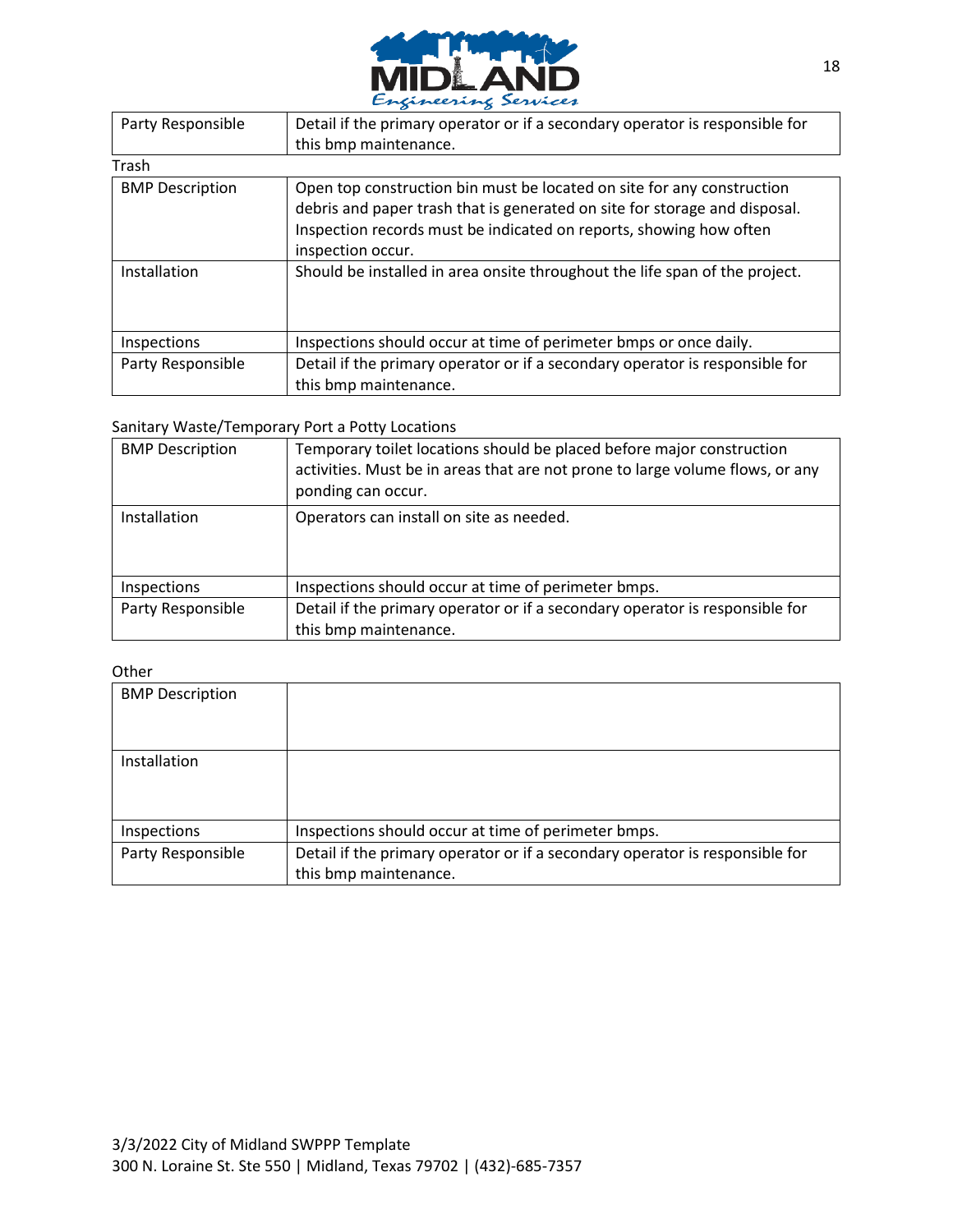

## 3.2 Staging Areas

### Staging Areas

| <b>BMP Description</b> | Staging areas must be detailed in plan set, must be within direct area of<br>construction site. Must be protected by an erosion control measure to<br>minimize track out or erosion from rainfall.       |
|------------------------|----------------------------------------------------------------------------------------------------------------------------------------------------------------------------------------------------------|
| Installation           | Must be indicated by operator at the time of submittal of plans for review.<br>Staging areas must be stabilized at or before completion of the project back<br>to 70 percent of pre-existing conditions. |
| Inspections            | Inspections should occur at time of perimeter bmps or once daily.                                                                                                                                        |
| Party Responsible      | Detail if the primary operator or if a secondary operator is responsible for<br>this bmp maintenance.                                                                                                    |

### **Other**

| <b>BMP Description</b> |                                                                              |
|------------------------|------------------------------------------------------------------------------|
| Installation           |                                                                              |
| Inspections            | Inspections should occur at time of perimeter bmps.                          |
| Party Responsible      | Detail if the primary operator or if a secondary operator is responsible for |
|                        | this bmp maintenance.                                                        |

### 3.3 Concrete Washout Location

### Washout Location

| <b>BMP Description</b> | Washout locations must be located on site, shown on plans, and installed to<br>reflect what the City of Midland detail shows. Two options on city detail<br>pages, must include plastic lined pit on either option selected by the<br>operator. |
|------------------------|-------------------------------------------------------------------------------------------------------------------------------------------------------------------------------------------------------------------------------------------------|
| Installation           | Installed prior to any pouring of concrete at the site.                                                                                                                                                                                         |
| <b>Inspections</b>     | Inspections should occur at time of perimeter bmps.                                                                                                                                                                                             |
| Party Responsible      | Detail if the primary operator or if a secondary operator is responsible for<br>this bmp maintenance.                                                                                                                                           |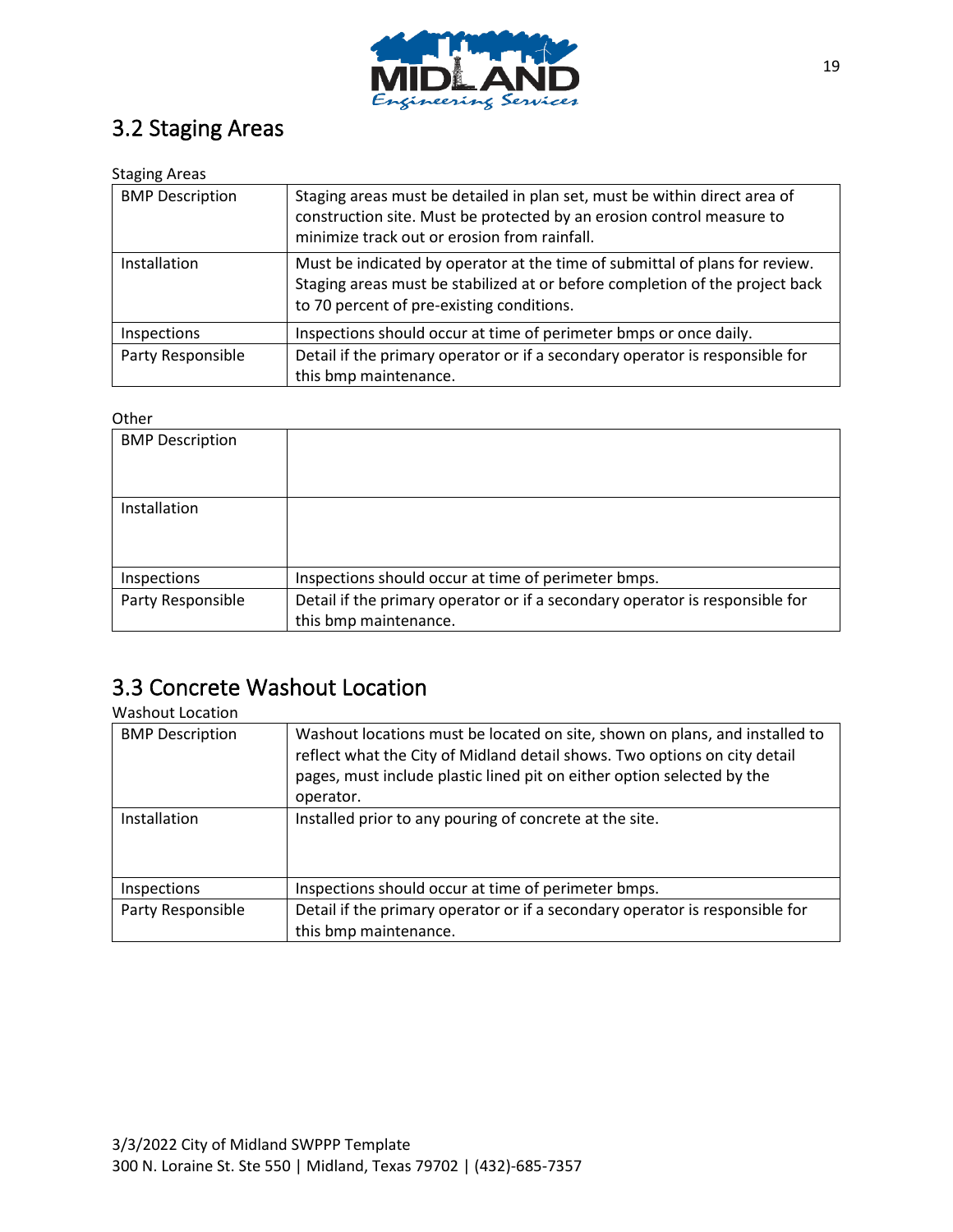

# 3.4 Vehicle Maintenance Location

Fueling Area

| <b>BMP Description</b> | Fueling and maintenance areas can be listed onsite; however, they should be<br>protected by a measure that would minimize any soil contamination. Will<br>also require spill kit and documentation that shows spill size, response time<br>and mitigation methods. |
|------------------------|--------------------------------------------------------------------------------------------------------------------------------------------------------------------------------------------------------------------------------------------------------------------|
| Installation           | The operator must identify where this measure will be installed or if<br>infeasible, leaking machinery will be repaired or removed from the site to<br>avoid further contamination. Must be documented onsite inspection sheet.                                    |
| Inspections            | Inspections should occur daily.                                                                                                                                                                                                                                    |
| Party Responsible      | Detail if the primary operator or if a secondary operator is responsible for<br>this bmp maintenance.                                                                                                                                                              |

### **Other**

| -----                  |                                                                                                       |
|------------------------|-------------------------------------------------------------------------------------------------------|
| <b>BMP Description</b> |                                                                                                       |
| Installation           |                                                                                                       |
| Inspections            | Inspections should occur at time of perimeter bmps.                                                   |
| Party Responsible      | Detail if the primary operator or if a secondary operator is responsible for<br>this bmp maintenance. |

## 3.5 Spill Kit Inventory

| <b>BMP Description</b> | It is the responsibility of the primary operator to inform any sub-contractors<br>or secondary operators of spill prevention and reporting. Once a spill occurs,<br>operators should corner off areas affected by spill and remove and clean<br>immediately. Spills above 25 gallons should be reported to City of Midland<br>Fire Department, TCEQ and the Stormwater Division of the City of Midland<br>as soon as possible. |
|------------------------|--------------------------------------------------------------------------------------------------------------------------------------------------------------------------------------------------------------------------------------------------------------------------------------------------------------------------------------------------------------------------------------------------------------------------------|
| Installation           | All crewmembers should have knowledge of where the spill kit inventory is<br>located as well as the MSDS sheet that will detail how to clean the spill and<br>the chemical reactants to certain chemicals. Any spill will have to be<br>documented on a log in the spill kit and inspection sheet.                                                                                                                             |
| Inspections            | Posters, phone numbers also MSDS sheets should be posted in multiple<br>locations around the site. Inventory all spills on logs.                                                                                                                                                                                                                                                                                               |
| Party Responsible      | Detail if the primary operator or if a secondary operator is responsible for<br>this bmp maintenance.                                                                                                                                                                                                                                                                                                                          |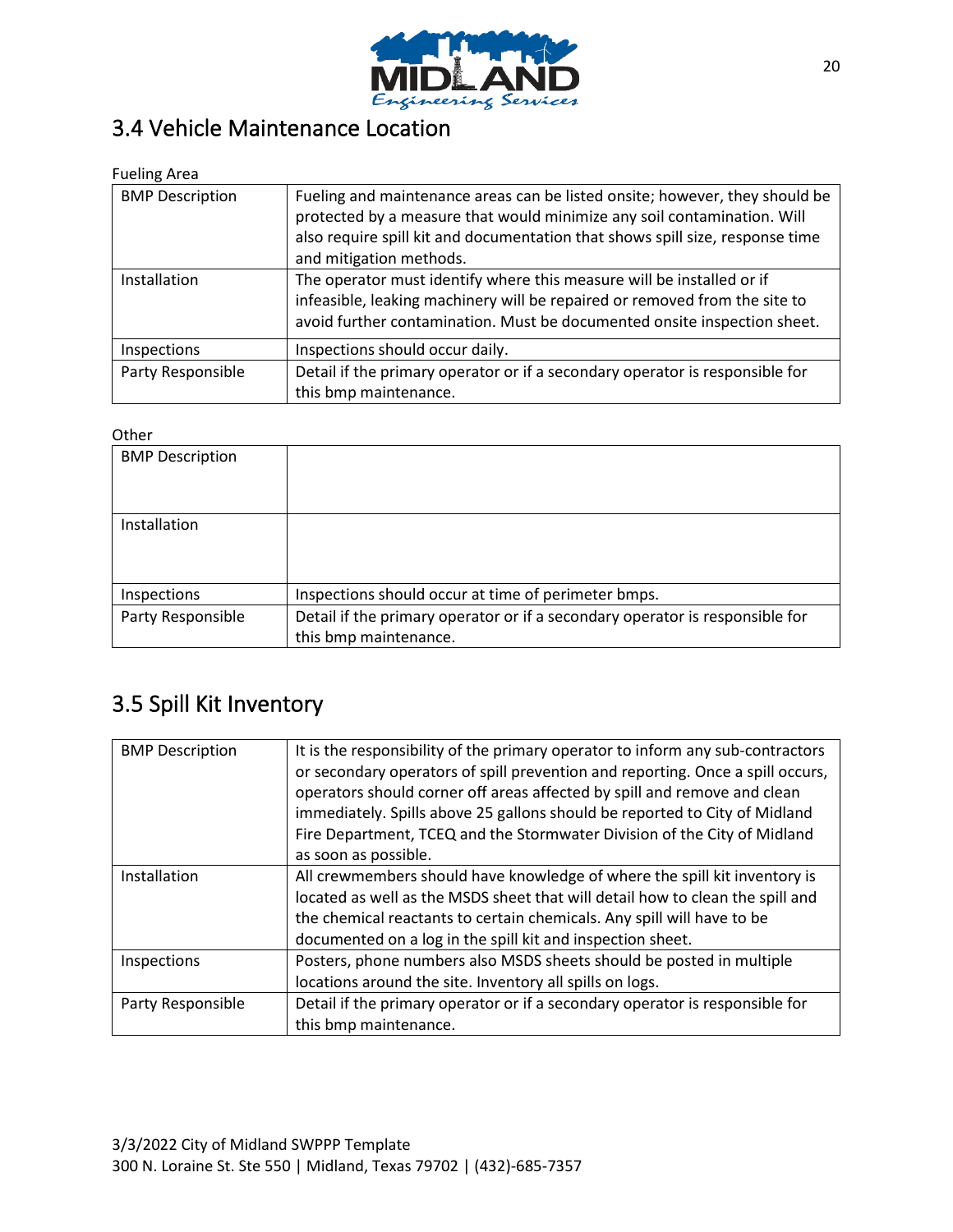

| <b>BMP Description</b> |                                                                              |
|------------------------|------------------------------------------------------------------------------|
|                        |                                                                              |
|                        |                                                                              |
| Installation           |                                                                              |
|                        |                                                                              |
|                        |                                                                              |
| Inspections            | Inspections should occur at time of perimeter bmps.                          |
| Party Responsible      | Detail if the primary operator or if a secondary operator is responsible for |
|                        | this bmp maintenance.                                                        |

## 3.6 Additional BMP's

Other

| ULIICI                 |                                                                              |
|------------------------|------------------------------------------------------------------------------|
| <b>BMP Description</b> |                                                                              |
| Installation           |                                                                              |
| Inspections            | Inspections should occur at time of perimeter bmps.                          |
| Party Responsible      | Detail if the primary operator or if a secondary operator is responsible for |
|                        | this bmp maintenance.                                                        |

### 3.7 Allowable Discharges Management

Dust Suppression Method

| <b>BMP Description</b> | Primary operators can use water to control dust from leaving the site. Water<br>must not cause any additional issues such as flooding adjacent properties or<br>carry any sediment from project site onto the street. |
|------------------------|-----------------------------------------------------------------------------------------------------------------------------------------------------------------------------------------------------------------------|
| Installation           | During high wind events, operators must designate a driver to apply water to<br>the site to minimize blowing dust.                                                                                                    |
| Inspections            | Inspections should occur at time of perimeter bmps to ensure water is not<br>leaving the site.                                                                                                                        |
| Party Responsible      | Detail if the primary operator or if a secondary operator is responsible for<br>this bmp maintenance.                                                                                                                 |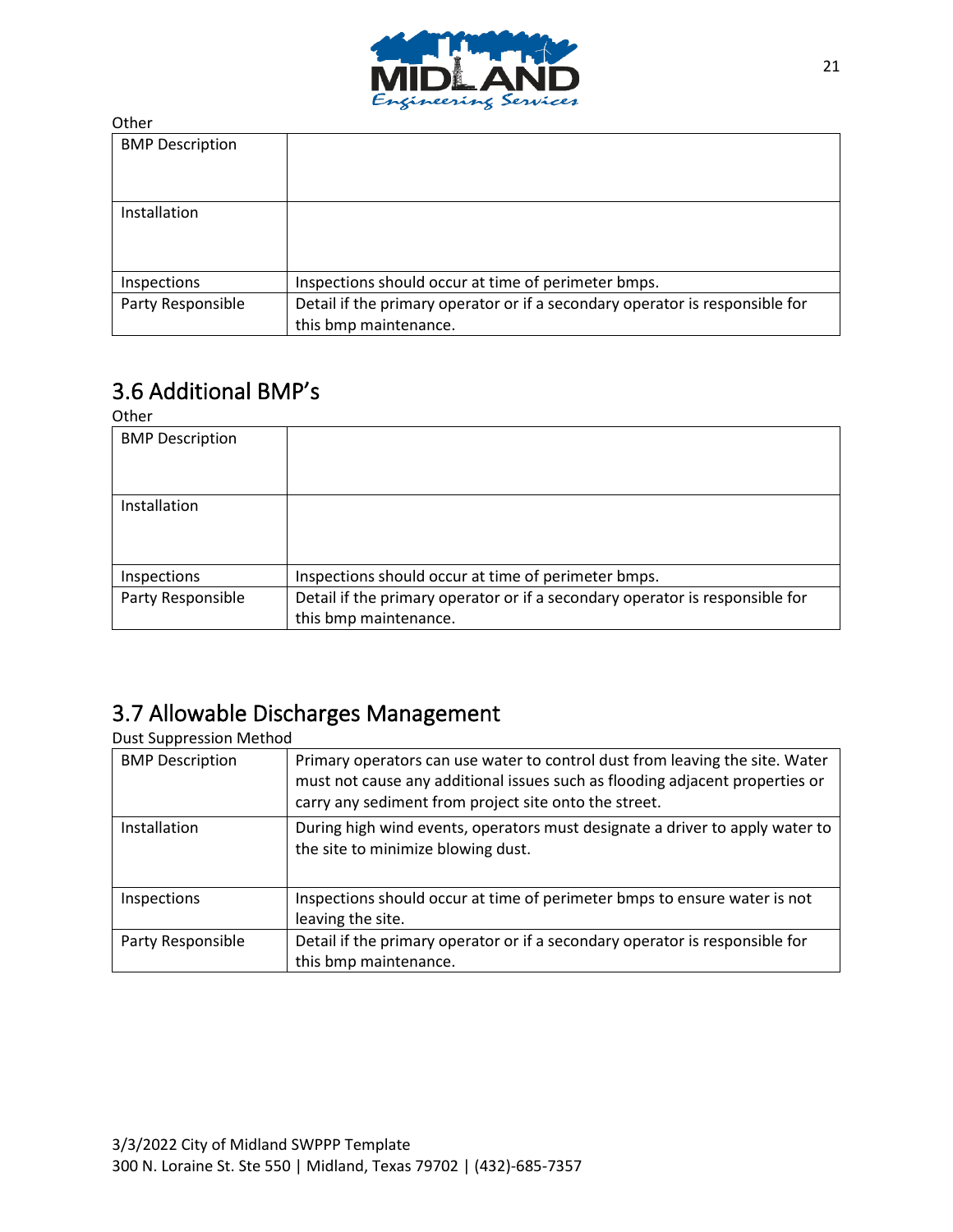

| <b>Stormwater Dewatering Activities</b> |  |  |
|-----------------------------------------|--|--|
|-----------------------------------------|--|--|

| <b>BMP Description</b> | Operators may discharge sources that only contain stormwater from<br>construction sites. Sources cannot contain any hazardous chemicals or<br>substances that are harmful to the environment or the City of Midland MS4.                                     |
|------------------------|--------------------------------------------------------------------------------------------------------------------------------------------------------------------------------------------------------------------------------------------------------------|
| Installation           | Discharges must include a filter mechanism that traps sediment while water<br>is flowing downstream. Examples include fiber wattles, sand or gravel bags<br>or j-hooked silt fence installation to minimize flow of water being discharged<br>from the site. |
| Inspections            | When dewatering, inspections of the bmp of choice should occur many<br>times daily to ensure they are working properly.                                                                                                                                      |
| Party Responsible      | Detail if the primary operator or if a secondary operator is responsible for<br>this bmp maintenance.                                                                                                                                                        |

#### Landscaping/Stabilization Methods

| <b>BMP Description</b> | Once a measure has been selected by the operator it is important to<br>encourage stabilization. If vegetation (i.e., hydro seed, broadcast seeding,<br>sod application, other) is a selected measure of choice, the City of Midland<br>requires a watering schedule, a signed document of who will handle<br>responsibilities and what was seeded. |
|------------------------|----------------------------------------------------------------------------------------------------------------------------------------------------------------------------------------------------------------------------------------------------------------------------------------------------------------------------------------------------|
| Installation           | Must occur at the end of the workday once it has been determined that<br>construction activity has been completed or no activity will take place on the<br>affected area for longer than 14 days.                                                                                                                                                  |
| Inspections            | Inspections should occur weekly to ensure that growth is taking place.<br>Vegetation must have an established root system before<br>contractor/developer/operator (primary, secondary) can leave the site.                                                                                                                                         |
| Party Responsible      | Detail if the primary operator or if a secondary operator is responsible for<br>this bmp maintenance.                                                                                                                                                                                                                                              |

| <b>BMP Description</b> |                                                                              |
|------------------------|------------------------------------------------------------------------------|
|                        |                                                                              |
| Installation           |                                                                              |
|                        |                                                                              |
|                        |                                                                              |
| Inspections            | Inspections should occur at time of perimeter bmps.                          |
| Party Responsible      | Detail if the primary operator or if a secondary operator is responsible for |
|                        | this bmp maintenance.                                                        |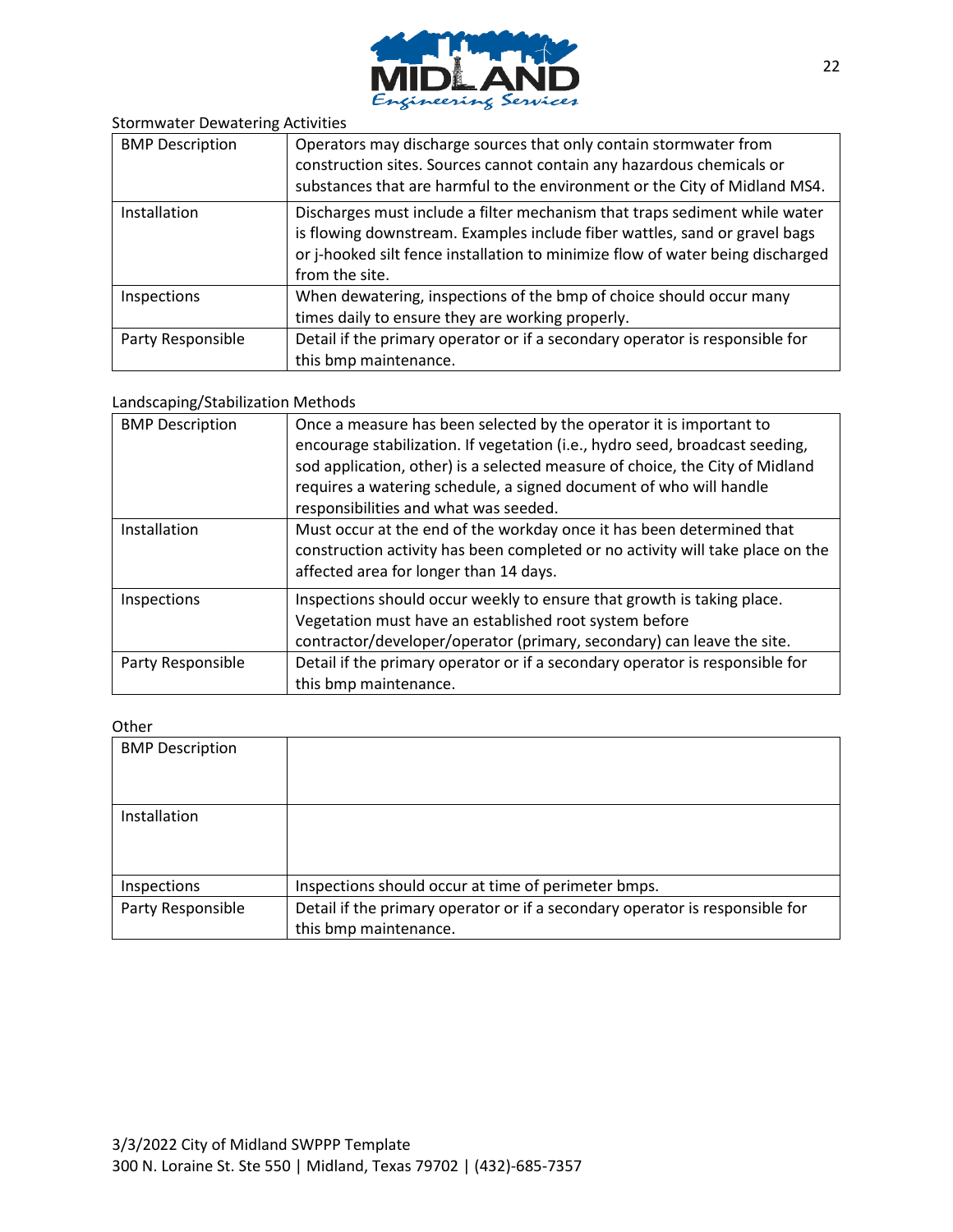

# Section 4: Post Construction Responsibilities

| <b>Basins</b>          |                                                                                                                                                                                                                                                                                                                          |
|------------------------|--------------------------------------------------------------------------------------------------------------------------------------------------------------------------------------------------------------------------------------------------------------------------------------------------------------------------|
| <b>BMP Description</b> | Basins are designed and installed to accommodate minimal preconstruction<br>peak flow runoff conditions. Capabilities of the basin must reduce peak flow<br>conditions or keep them the same as pre-existing conditions.                                                                                                 |
| Installation           | In most instances, basins are developed prior to or during any major<br>construction activities. The purpose is to reduce flow capacity to the MS4 of<br>the City of Midland. Basins in the City of Midland are required to have rip rap<br>installed in the spillway and inlet locations and required to be stabilized. |
| Inspections            | Inspections should occur at time of perimeter bmps and after rain events of<br>more than 1/2 inch within a 24-hour period.                                                                                                                                                                                               |
| Party Responsible      | Detail if the primary operator or if a secondary operator is responsible for<br>this bmp maintenance.                                                                                                                                                                                                                    |

Swale

| <b>BMP Description</b> | Vegetated swales if shown on plans must be constructed to reflect what<br>plans show. Can be used to divert water, filter chemicals, and collect debris.<br>Also, they aid in infiltration of the water into the soil. |
|------------------------|------------------------------------------------------------------------------------------------------------------------------------------------------------------------------------------------------------------------|
| Installation           | Also are installed during major construction activities; may contain rip rap or<br>any other method of water diversion.                                                                                                |
| Inspections            | Inspections should occur at time of perimeter bmps. Any excess sediment<br>will be removed at time of inspection.                                                                                                      |
| Party Responsible      | Detail if the primary operator or if a secondary operator is responsible for<br>this bmp maintenance.                                                                                                                  |

| <b>BMP Description</b> |                                                                              |
|------------------------|------------------------------------------------------------------------------|
|                        |                                                                              |
|                        |                                                                              |
| Installation           |                                                                              |
|                        |                                                                              |
|                        |                                                                              |
| Inspections            | Inspections should occur at time of perimeter bmps.                          |
| Party Responsible      | Detail if the primary operator or if a secondary operator is responsible for |
|                        | this bmp maintenance.                                                        |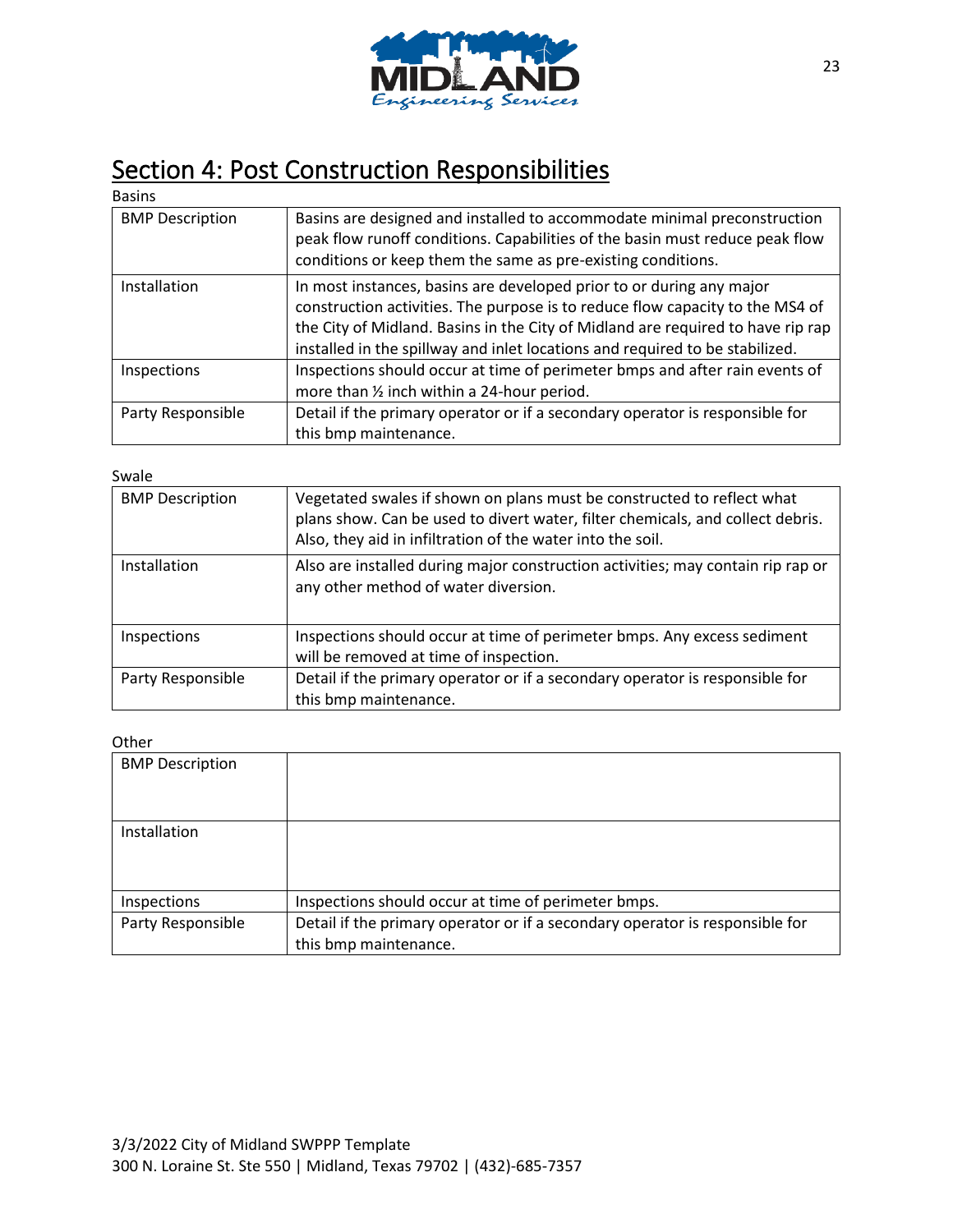

# Section 5: Site Erosion Control Inspections

5.1 Inspections

1. Please identify individuals who will be performing inspections at this site. List qualifications if applicable. Should have knowledge of stormwater erosion control measures and bmp installation as well as performing routine inspections after rain events:

\_\_\_\_\_\_\_\_\_\_\_\_\_\_\_\_\_\_\_\_\_\_\_\_\_\_\_\_\_\_\_\_\_\_\_\_\_\_\_\_\_\_\_\_\_\_\_\_\_\_\_\_\_\_\_\_\_\_\_\_\_\_\_\_\_\_\_\_\_\_\_\_\_\_\_\_\_\_ \_\_\_\_\_\_\_\_\_\_\_\_\_\_\_\_\_\_\_\_\_\_\_\_\_\_\_\_\_\_\_\_\_\_\_\_\_\_\_\_\_\_\_\_\_\_\_\_\_\_\_\_\_\_\_\_\_\_\_\_\_\_\_\_\_\_\_\_\_\_\_\_\_\_\_\_\_\_ \_\_\_\_\_\_\_\_\_\_\_\_\_\_\_\_\_\_\_\_\_\_\_\_\_\_\_\_\_\_\_\_\_\_\_\_\_\_\_\_\_\_\_\_\_\_\_\_\_\_\_\_\_\_\_\_\_\_\_\_\_\_\_\_\_\_\_\_\_\_\_\_\_\_\_\_\_\_ \_\_\_\_\_\_\_\_\_\_\_\_\_\_\_\_\_\_\_\_\_\_\_\_\_\_\_\_\_\_\_\_\_\_\_\_\_\_\_\_\_\_\_\_\_\_\_\_\_\_\_\_\_\_\_\_\_\_\_\_\_\_\_\_\_\_\_\_\_\_\_\_\_\_\_\_\_\_ \_\_\_\_\_\_\_\_\_\_\_\_\_\_\_\_\_\_\_\_\_\_\_\_\_\_\_\_\_\_\_\_\_\_\_\_\_\_\_\_\_\_\_\_\_\_\_\_\_\_\_\_\_\_\_\_\_\_\_\_\_\_\_\_\_\_\_\_\_\_\_\_\_\_\_\_\_\_ \_\_\_\_\_\_\_\_\_\_\_\_\_\_\_\_\_\_\_\_\_\_\_\_\_\_\_\_\_\_\_\_\_\_\_\_\_\_\_\_\_\_\_\_\_\_\_\_\_\_\_\_\_\_\_\_\_\_\_\_\_\_\_\_\_\_\_\_\_\_\_\_\_\_\_\_\_\_

\_\_\_\_\_\_\_\_\_\_\_\_\_\_\_\_\_\_\_\_\_\_\_\_\_\_\_\_\_\_\_\_\_\_\_\_\_\_\_\_\_\_\_\_\_\_\_\_\_\_\_\_\_\_\_\_\_\_\_\_\_\_\_\_\_\_\_\_\_\_\_\_\_\_\_\_\_\_ \_\_\_\_\_\_\_\_\_\_\_\_\_\_\_\_\_\_\_\_\_\_\_\_\_\_\_\_\_\_\_\_\_\_\_\_\_\_\_\_\_\_\_\_\_\_\_\_\_\_\_\_\_\_\_\_\_\_\_\_\_\_\_\_\_\_\_\_\_\_\_\_\_\_\_\_\_\_

| ➤ | Inspector (s): |  |
|---|----------------|--|
|---|----------------|--|

➢ Qualifications:

2. Procedures and Schedules for Inspections

Please indicate inspections and the intervals in which they will be performed for your site. Must include frequency for all bmp selections and when they will begin (i.e., morning, afternoon etc.)

Per the Construction General Permit, operators must have inspections performed once weekly, twice in 14 days or 24 hours after a rain event of ½ inch or greater. Please indicate below how the operator will perform inspections:

Please indicate procedures for mitigating issues onsite once they occur. Items necessary for this project include staff (third party, sub-contractor, secondary operator) and reaction times for mitigation.

\_\_\_\_\_\_\_\_\_\_\_\_\_\_\_\_\_\_\_\_\_\_\_\_\_\_\_\_\_\_\_\_\_\_\_\_\_\_\_\_\_\_\_\_\_\_\_\_\_\_\_\_\_\_\_\_\_\_\_\_\_\_\_\_\_\_\_\_\_\_\_\_\_\_\_\_\_\_\_\_\_\_\_\_\_

 $\triangleright$  Once issues are identified on site, responsible parties are to be notified and the incident is to be reported on an inspection log within this SWPPP. It is the responsibility of the primary operator to initiate remediation of the issues found during the time of the inspection. The City of Midland gives a grace period of 10 days to commercial/residential projects and 21 days for industrial projects to correct issues found onsite. If inspection frequencies are deemed ineffective, the operator my change the time and choice of bmp and list of the inspection log.

\*\*Operator may attach a copy of the inspection log with this SWPPP or use one provided in Appendix E of this template. \*\*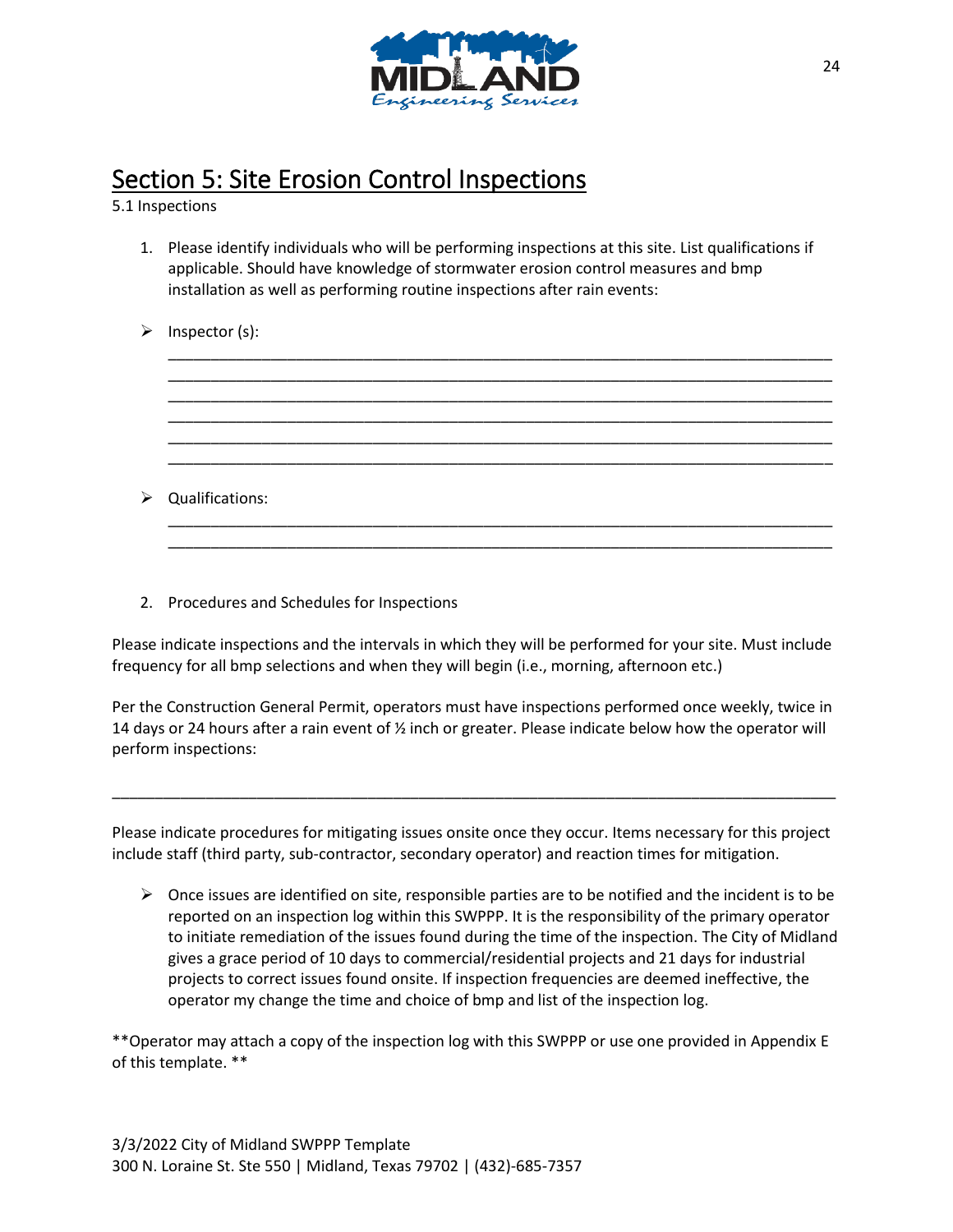

### 5.2 Delegation of Authority

| Authority Representative(s) Or Position(s): |  |
|---------------------------------------------|--|
| Company Name:                               |  |
| Authorized Individual:                      |  |
| Title:                                      |  |
| Address 1:                                  |  |
| Address 2:                                  |  |
| Phone#:                                     |  |
| Email:                                      |  |
|                                             |  |

\*\*Delegation of Authority Signatory Page Appendix J\*\*

## Section 6: Training/ Record Keeping

#### 6.1 Record Keeping

Operator of construction activities are required to retain project records for a period of 3 years after the project has been completed and the NOT (Notice of Termination) has been filed to TCEQ and the operator of the MS4, City of Midland. Records must include dates of all inspections, any amendments made to the project site etc.

- \*\* See Appendix I for Activities related to Grading and Stabilization\*\*
- 6.2 Amendments to the SWPPP
- \*\*See Appendix G for amendments made to the SWPPP\*\*

### Section 7: Final Stabilization

### Permanent Vegetation:

Operators may select a method for stabilization for their project so long as the vegetation is not noxious or invasive to the region. If vegetation is the method of choice, the source must be perennial, and a watering schedule and mixture documentation must be provided as well. Please indicate below a method of stabilization:

- $\triangleright$  Site will have vegetation on all disturbed areas (includes staging areas, any area where machinery has disturbed soil).
- ➢ \_\_\_\_\_\_ Decorative rock (i.e., caliche, crushed gravel, limestone etc.)
- ➢ \_\_\_\_\_\_ Hydro Seed, Mulch, Vegetative Buffer Strips
- ➢ Other (explain) \_\_\_\_\_\_\_\_\_\_\_\_\_\_\_\_\_\_\_\_\_\_\_\_\_\_\_\_\_\_\_\_\_\_\_\_\_\_\_\_\_\_\_\_\_\_\_\_\_\_

3/3/2022 City of Midland SWPPP Template 300 N. Loraine St. Ste 550 | Midland, Texas 79702 | (432)-685-7357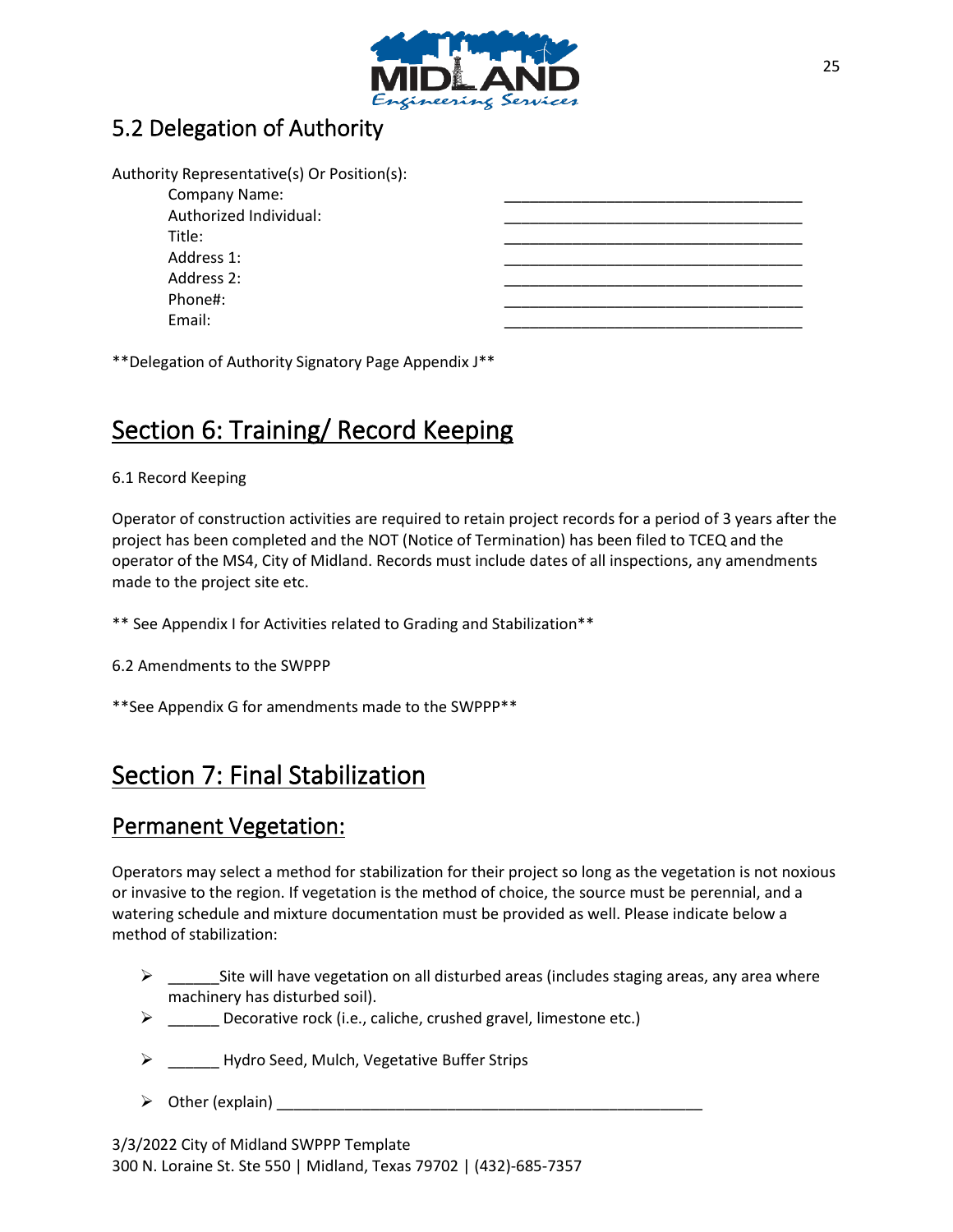

#### Seeding

| <b>BMP Description</b> | Seeding will be implemented before closing project out, must have growth<br>and established root system before contractor can file NOT and leave the<br>site.     |
|------------------------|-------------------------------------------------------------------------------------------------------------------------------------------------------------------|
| Inspections            | Inspections should occur weekly to ensure vegetation measure is growing.<br>All spoil piles and discarded construction material must be removed from<br>the site. |
| Party Responsible      | Detail if the primary operator or if a secondary operator is responsible for<br>this bmp maintenance.                                                             |

### Decorative Landscape Rocks

| <b>BMP Description</b> |                                                                                                       |
|------------------------|-------------------------------------------------------------------------------------------------------|
| Inspections            | Inspections should occur weekly to ensure no washout has occurred.                                    |
| Party Responsible      | Detail if the primary operator or if a secondary operator is responsible for<br>this bmp maintenance. |

| <b>BMP Description</b> |                                                                                                       |
|------------------------|-------------------------------------------------------------------------------------------------------|
| Inspections            | Inspections should occur at time of perimeter bmps.                                                   |
| Party Responsible      | Detail if the primary operator or if a secondary operator is responsible for<br>this bmp maintenance. |
| Other                  |                                                                                                       |
| <b>BMP Description</b> |                                                                                                       |
| Inspections            | Inspections should occur at time of perimeter bmps.                                                   |
| Party Responsible      | Detail if the primary operator or if a secondary operator is responsible for<br>this bmp maintenance. |
| Other                  |                                                                                                       |
| <b>BMP Description</b> |                                                                                                       |
| Inspections            | Inspections should occur at time of perimeter bmps.                                                   |

| <b>Inspections</b> | Inspections should occur at time of perimeter bmps.                          |
|--------------------|------------------------------------------------------------------------------|
| Party Responsible  | Detail if the primary operator or if a secondary operator is responsible for |
|                    | this bmp maintenance.                                                        |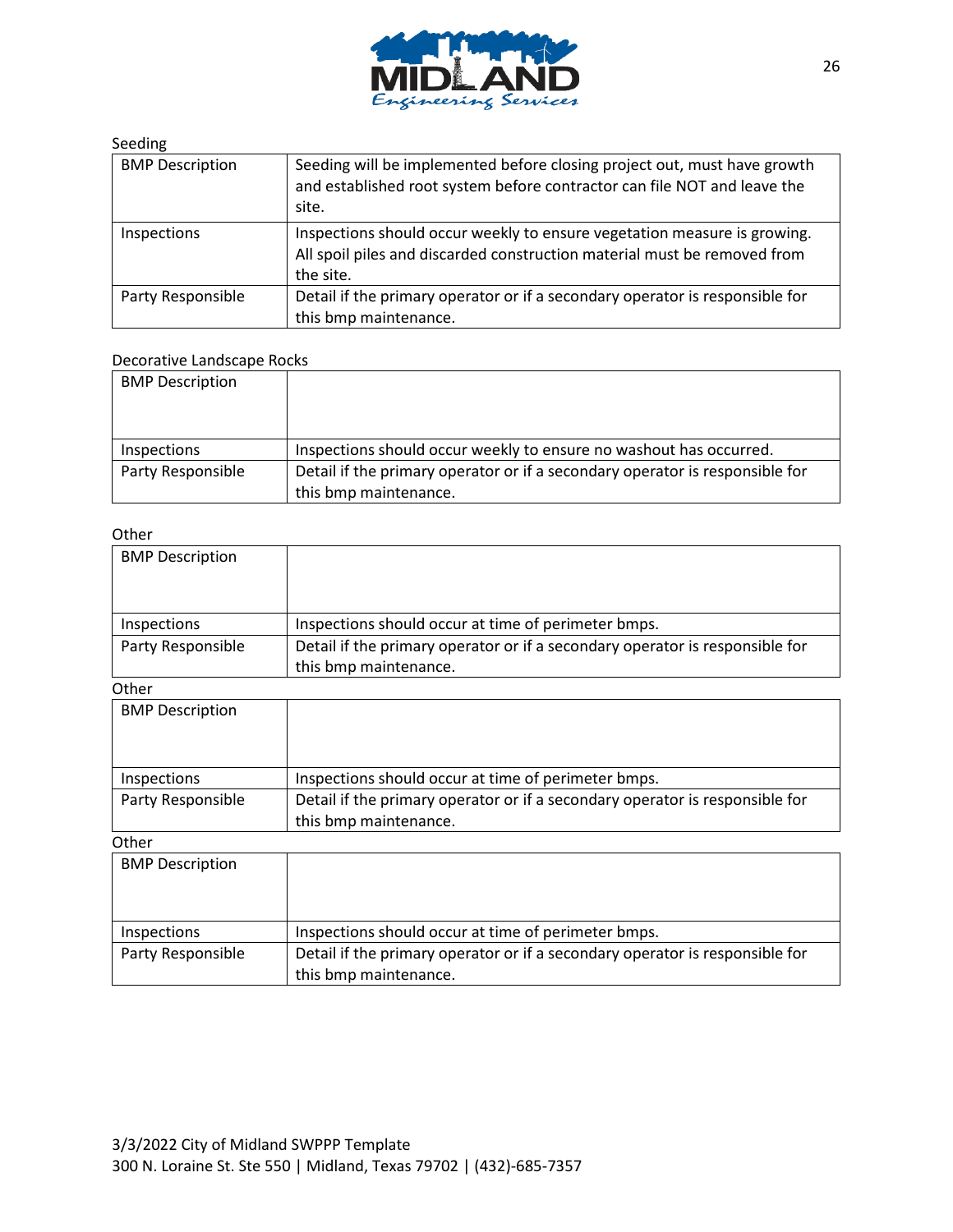

# Section 8: Certification and Notification

I certify under penalty of law that this document and all attachments were prepared under my direction or supervision in accordance with a system designed to assure that qualified personnel properly gathered and evaluated the information submitted. Based on my inquiry of the person or persons who manage the system, or those persons directly responsible for gathering the information, the information submitted is to the best of my knowledge and belief, true, accurate, and complete. I am aware that there are significant penalties for submitting false information, including the possibility of fine and imprisonment for knowing violations.

| <b>Primary Operator</b>   |        |
|---------------------------|--------|
|                           | Title: |
|                           |        |
| <b>Secondary Operator</b> |        |
|                           |        |
|                           |        |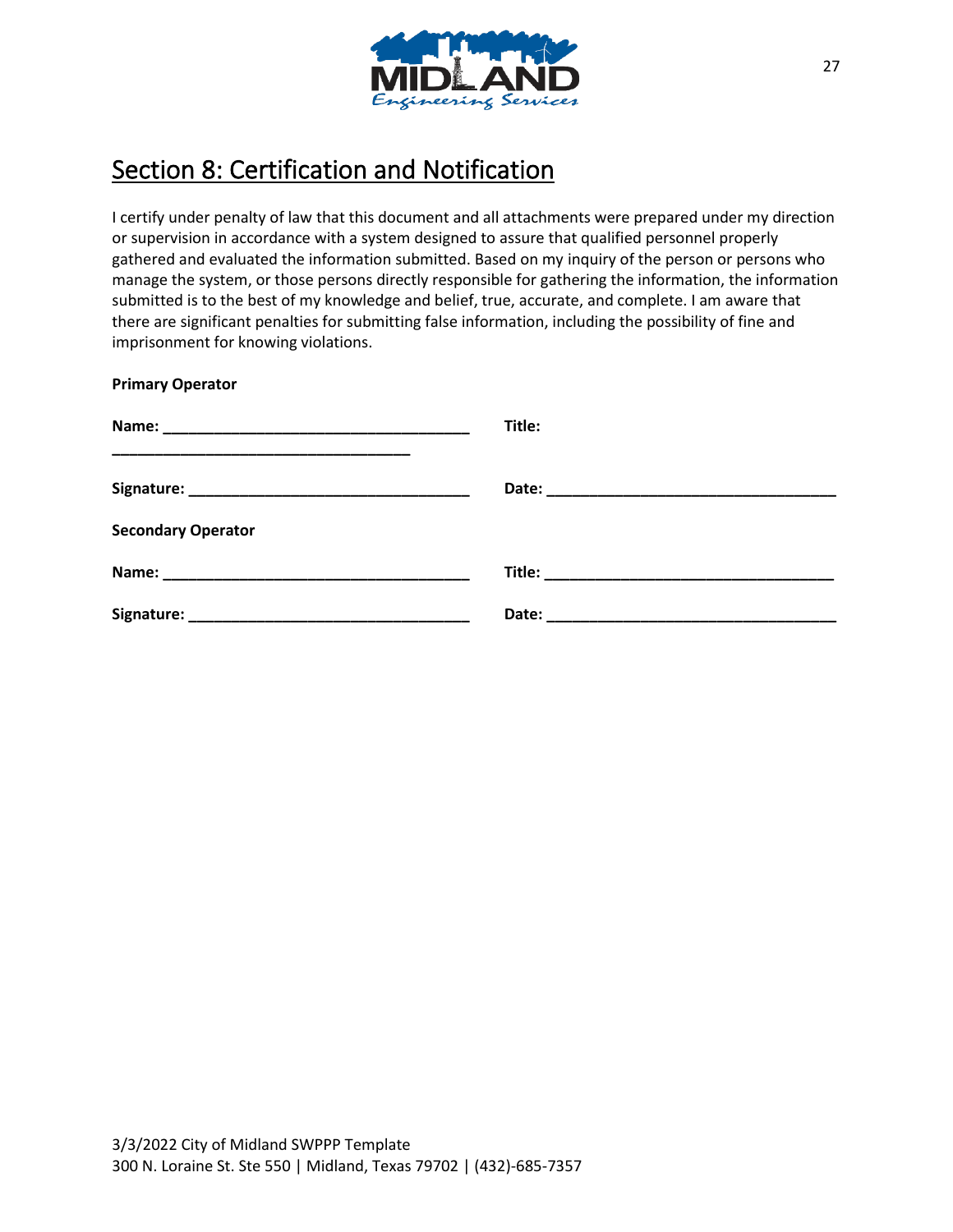

# Appendix A: General Project Location Map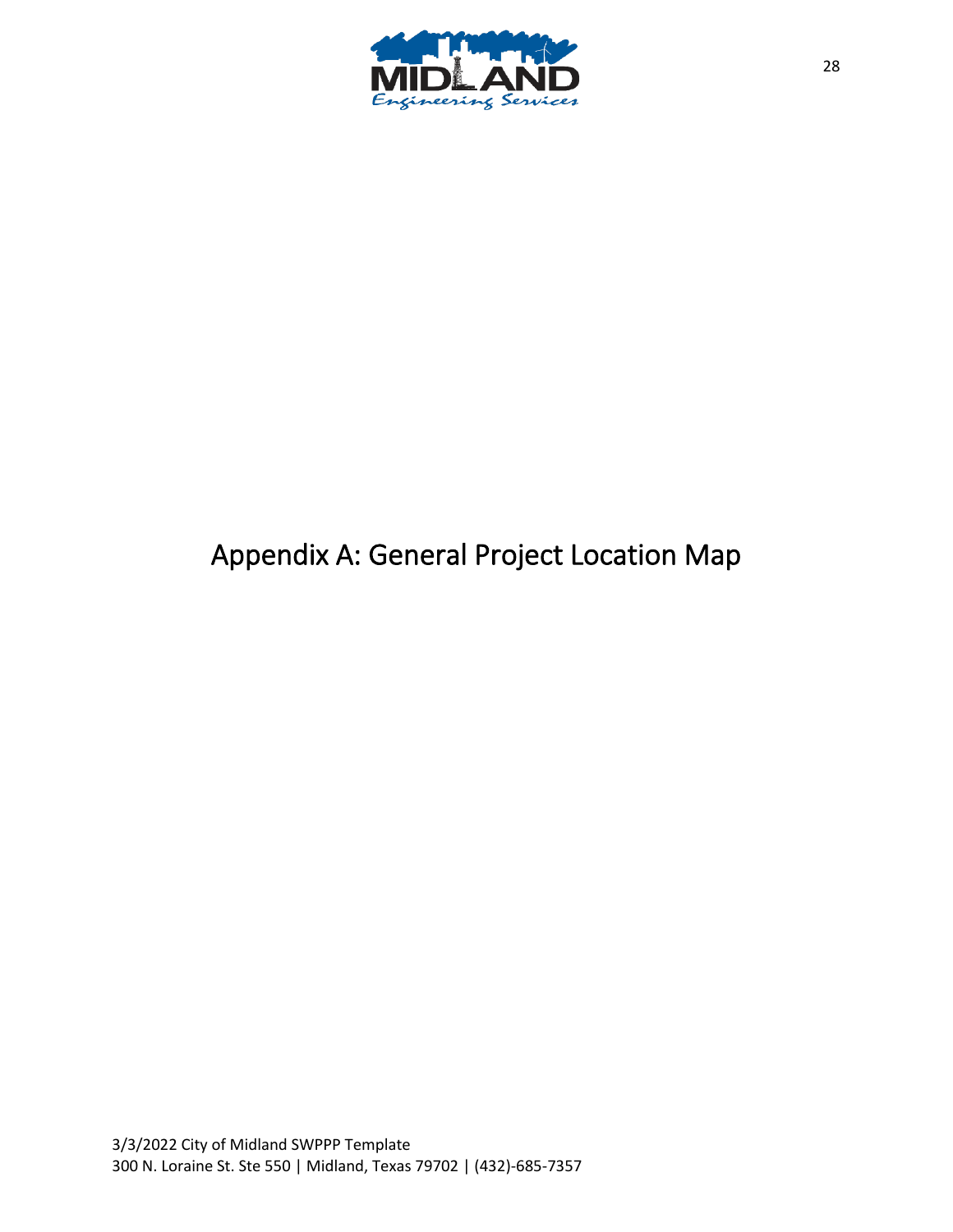

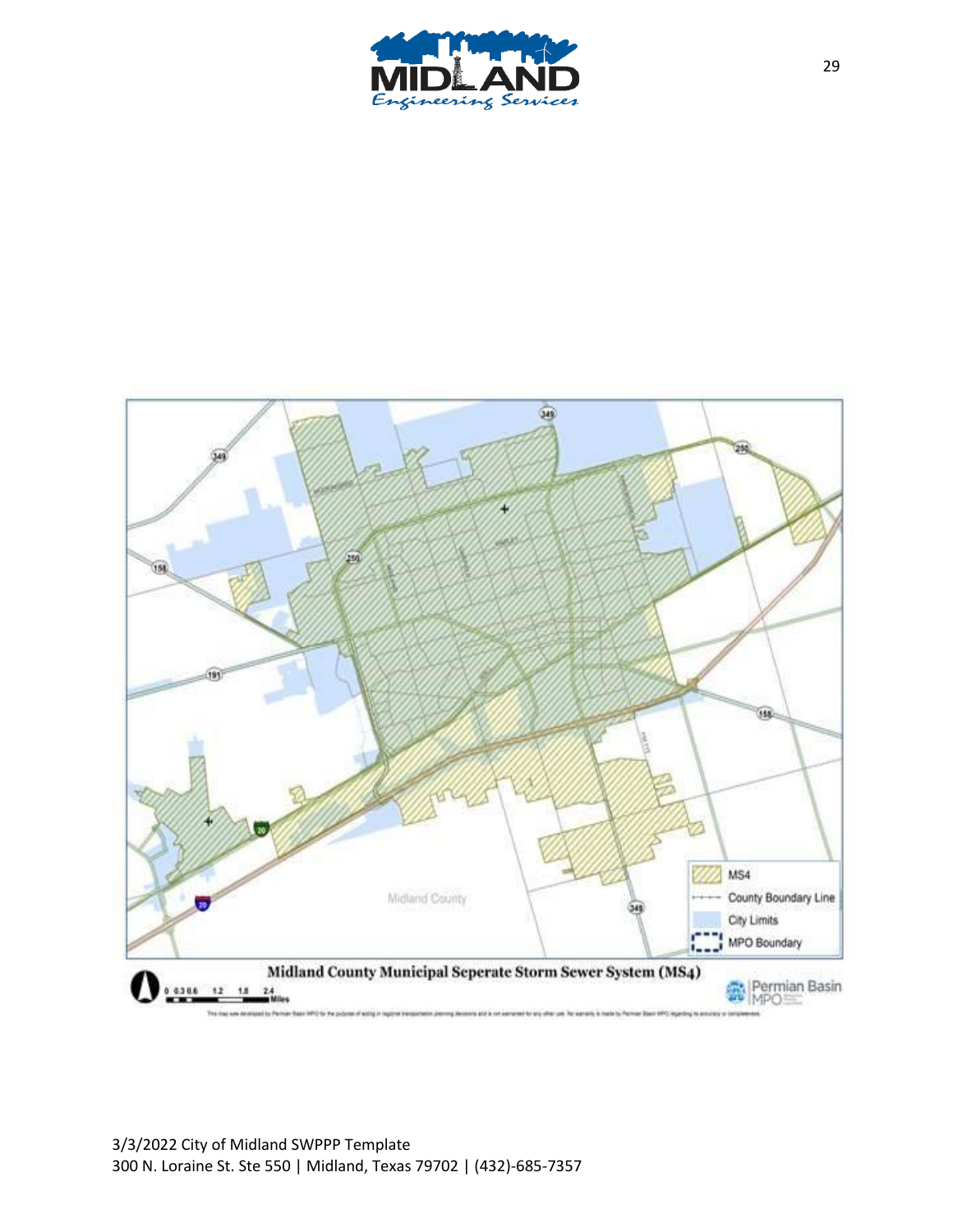

# Appendix B: Site Location Map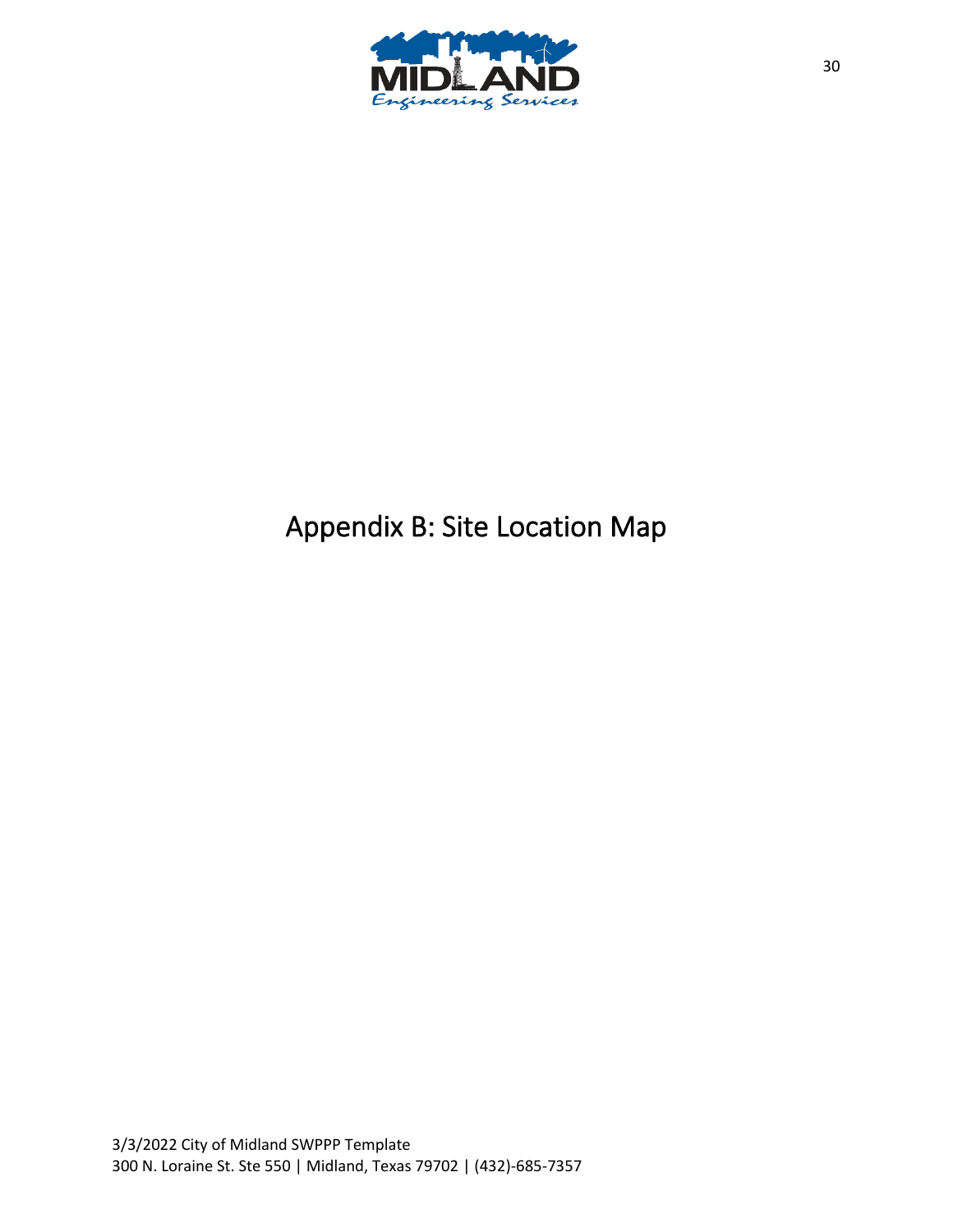

# Appendix C: TPDES Construction General Permit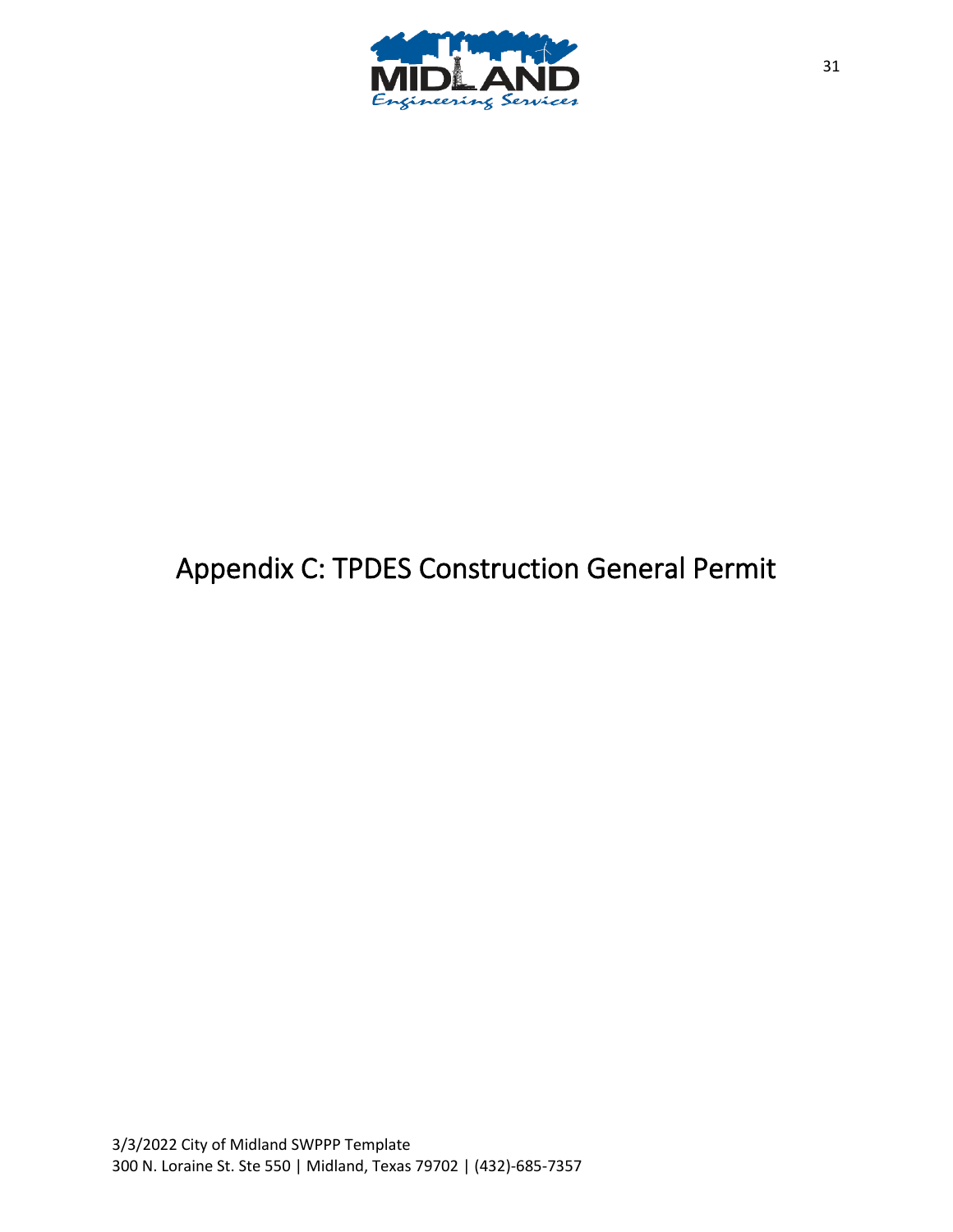

# Appendix D: NOI Large Site TCEQ Authorization Number or Small Site Notice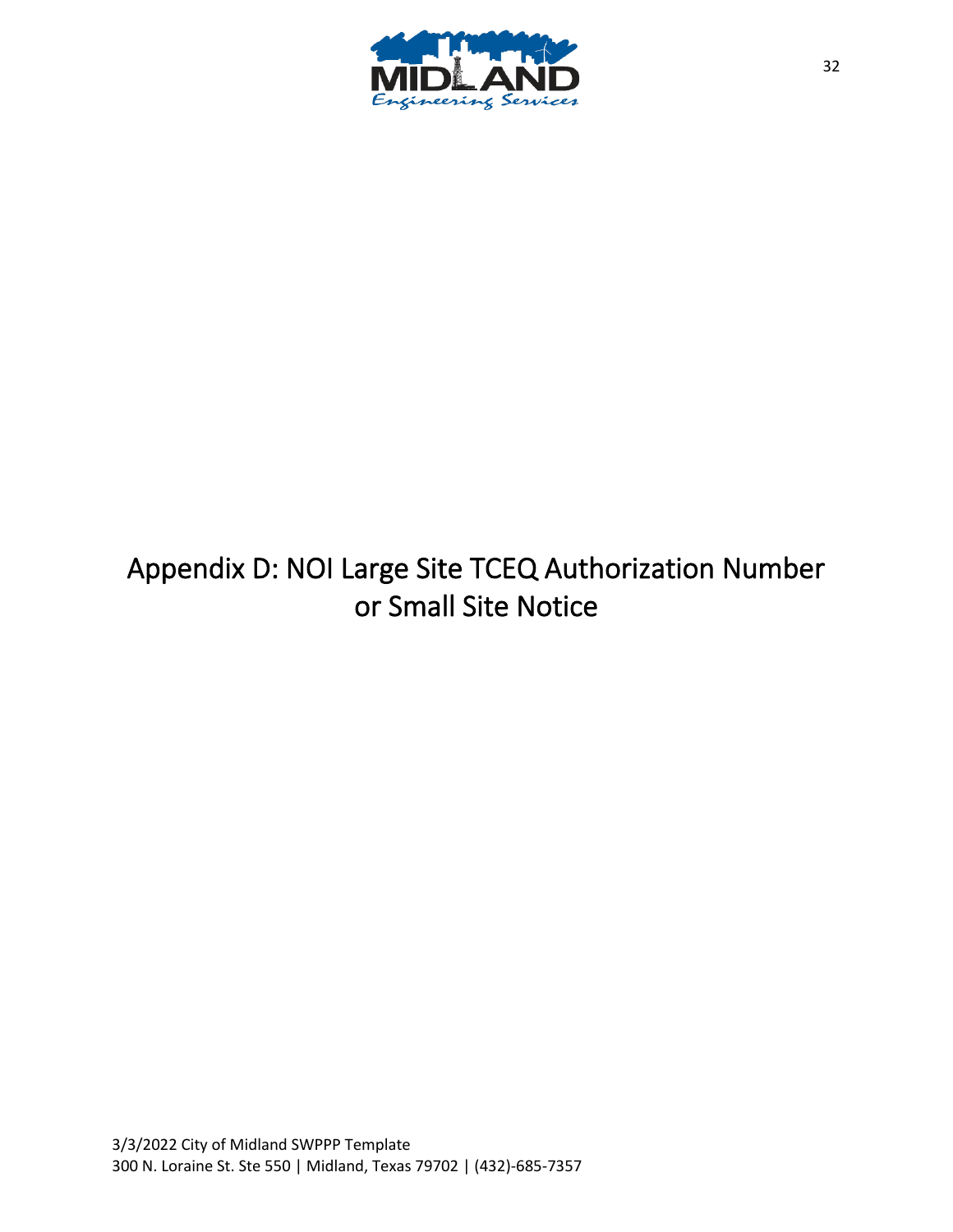

# Appendix E: Inspection Logs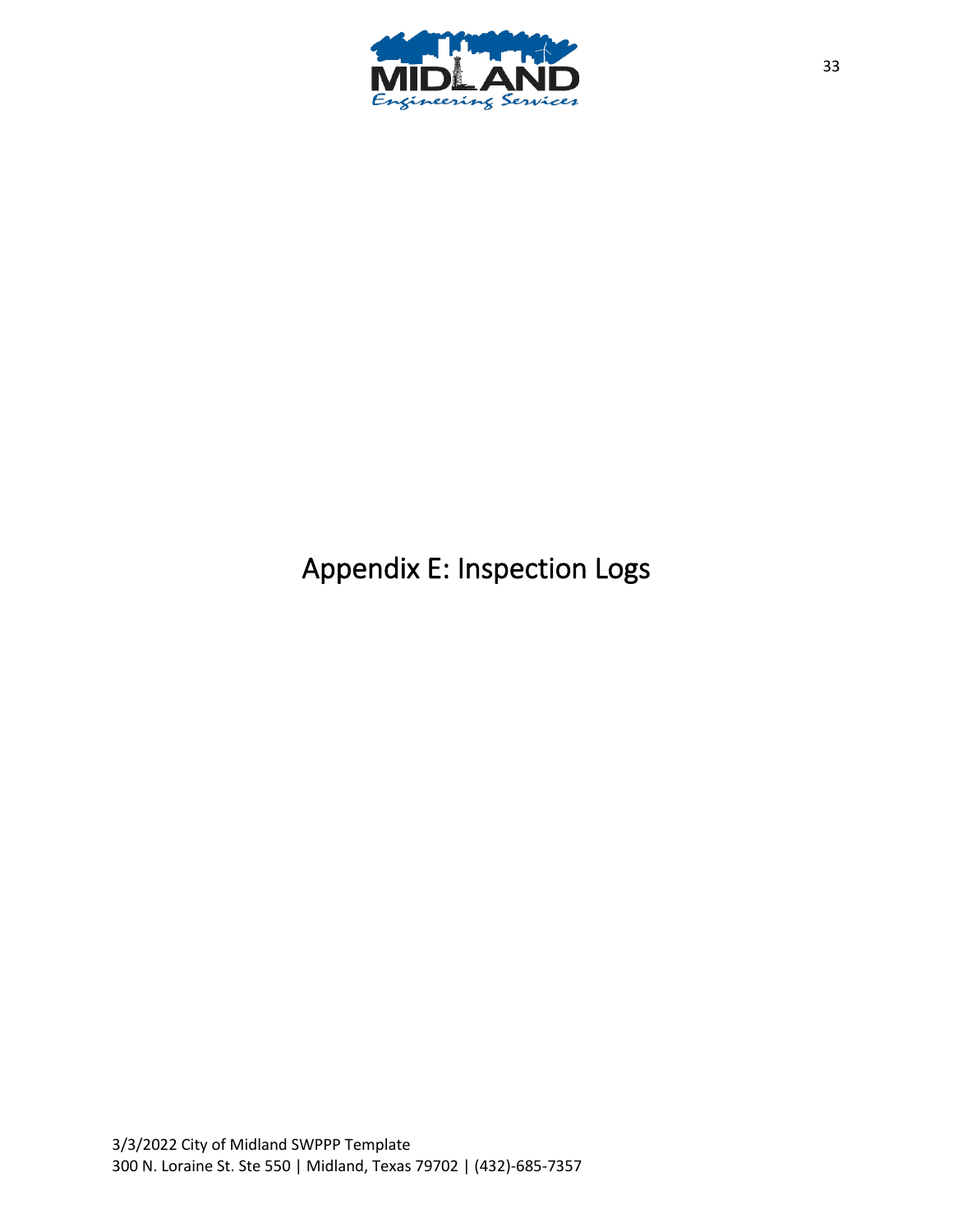

| <b>General Inspection Information</b>            |                           |                                            |  |
|--------------------------------------------------|---------------------------|--------------------------------------------|--|
| Project Operator Name:                           |                           |                                            |  |
| <b>Construction Type</b>                         | Residential<br>Commercial | Linear                                     |  |
| TCEQ Permit # (if applicable)                    |                           |                                            |  |
| <b>Weather Conditions</b>                        | Rain<br>Windy             | Other Rainfall amount above .5 inches? Y N |  |
| Date:                                            | <b>Start Time:</b>        | End Time:                                  |  |
| Inspector/Qualifications:                        |                           |                                            |  |
|                                                  |                           |                                            |  |
| <b>BMP</b> / Activity                            | <b>Condition</b>          | <b>Corrective Action Performed</b>         |  |
| Name:                                            | Maintenance D             |                                            |  |
| Description:                                     | Repair $\square$          |                                            |  |
|                                                  | Replace $\square$         |                                            |  |
| Name:                                            | Maintenance D             |                                            |  |
| Description:                                     | Repair $\square$          |                                            |  |
|                                                  | Replace $\square$         |                                            |  |
| Name:                                            | Maintenance D             |                                            |  |
| Description:                                     | Repair $\square$          |                                            |  |
|                                                  | Replace $\square$         |                                            |  |
| Name:                                            | Maintenance $\square$     |                                            |  |
| Description:                                     | Repair $\square$          |                                            |  |
|                                                  | Replace $\square$         |                                            |  |
| Name:                                            | Maintenance D             |                                            |  |
| Description:                                     | Repair $\Box$             |                                            |  |
|                                                  | Replace $\square$         |                                            |  |
| <b>Fueling Area (if applicable)</b>              | <b>Condition</b>          | <b>Corrective Action Performed</b>         |  |
|                                                  | Maintenance D             |                                            |  |
|                                                  | Repair $\square$          |                                            |  |
|                                                  | Replace $\square$         |                                            |  |
|                                                  | Maintenance D             |                                            |  |
|                                                  | Repair $\Box$             |                                            |  |
|                                                  | Replace $\square$         |                                            |  |
| <b>Vehicle Maintenance Areas (if applicable)</b> | <b>Condition</b>          | <b>Corrective Action Performed</b>         |  |
|                                                  | Maintenance D             |                                            |  |
|                                                  | Repair $\Box$             |                                            |  |
|                                                  | Replace $\square$         |                                            |  |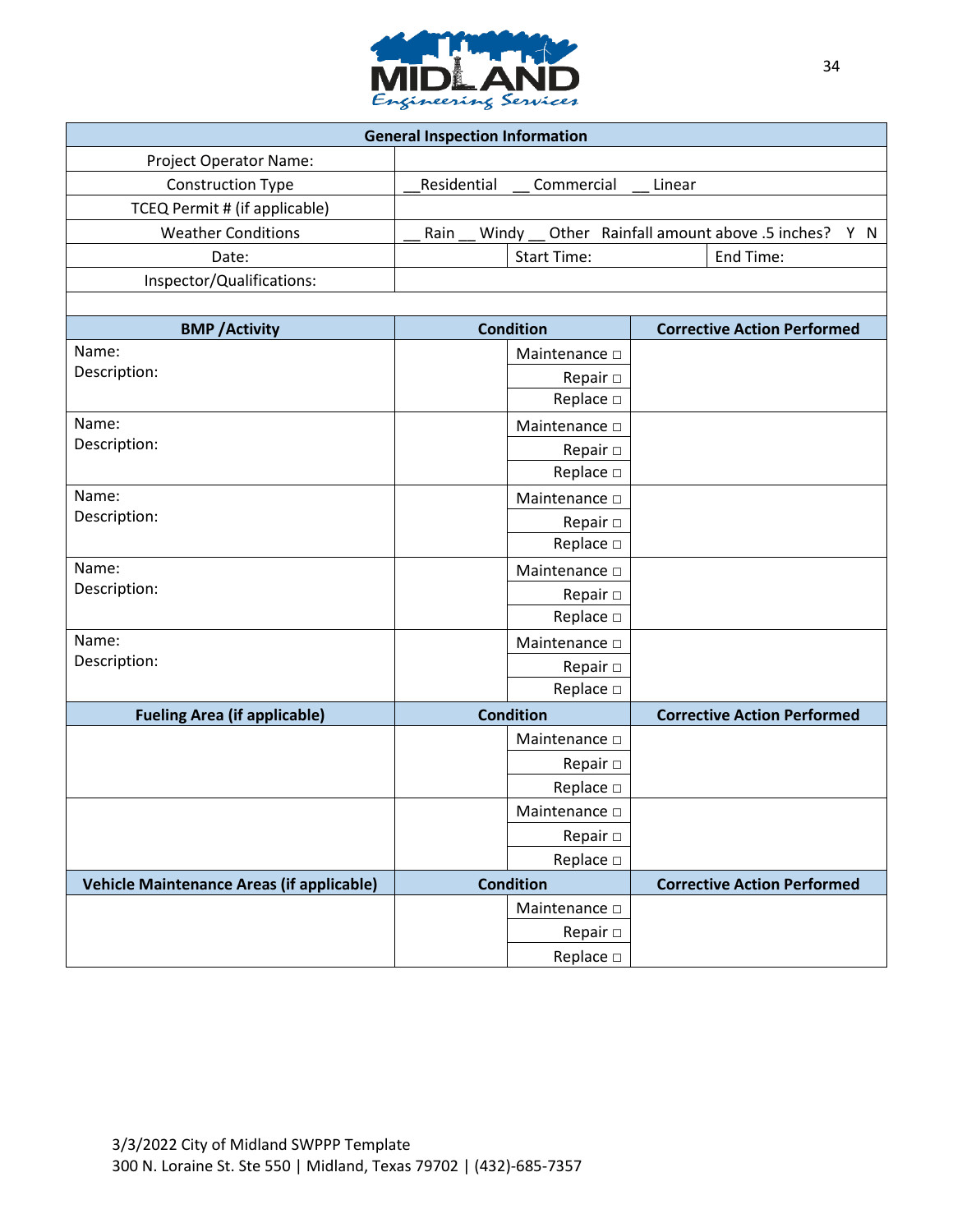

| <b>Vehicle Washing Areas (if applicable)</b>                                                                                                                                                                                                                                                                                                                                                                                                                                                                                                                                                       | <b>Condition</b> |                   | <b>Corrective Action Performed</b> |
|----------------------------------------------------------------------------------------------------------------------------------------------------------------------------------------------------------------------------------------------------------------------------------------------------------------------------------------------------------------------------------------------------------------------------------------------------------------------------------------------------------------------------------------------------------------------------------------------------|------------------|-------------------|------------------------------------|
|                                                                                                                                                                                                                                                                                                                                                                                                                                                                                                                                                                                                    |                  | Maintenance       |                                    |
|                                                                                                                                                                                                                                                                                                                                                                                                                                                                                                                                                                                                    |                  | □                 |                                    |
|                                                                                                                                                                                                                                                                                                                                                                                                                                                                                                                                                                                                    |                  | Repair $\Box$     |                                    |
|                                                                                                                                                                                                                                                                                                                                                                                                                                                                                                                                                                                                    |                  | Replace □         |                                    |
| <b>Chemical Storage</b>                                                                                                                                                                                                                                                                                                                                                                                                                                                                                                                                                                            | <b>Condition</b> |                   | <b>Corrective Action Performed</b> |
|                                                                                                                                                                                                                                                                                                                                                                                                                                                                                                                                                                                                    |                  | Maintenance       |                                    |
|                                                                                                                                                                                                                                                                                                                                                                                                                                                                                                                                                                                                    |                  | П                 |                                    |
|                                                                                                                                                                                                                                                                                                                                                                                                                                                                                                                                                                                                    |                  | Repair $\Box$     |                                    |
|                                                                                                                                                                                                                                                                                                                                                                                                                                                                                                                                                                                                    |                  | Replace □         |                                    |
|                                                                                                                                                                                                                                                                                                                                                                                                                                                                                                                                                                                                    |                  | Maintenance       |                                    |
|                                                                                                                                                                                                                                                                                                                                                                                                                                                                                                                                                                                                    |                  | П                 |                                    |
|                                                                                                                                                                                                                                                                                                                                                                                                                                                                                                                                                                                                    |                  | Repair $\Box$     |                                    |
|                                                                                                                                                                                                                                                                                                                                                                                                                                                                                                                                                                                                    |                  | Replace $\square$ |                                    |
| <b>Concrete Washout</b>                                                                                                                                                                                                                                                                                                                                                                                                                                                                                                                                                                            | <b>Condition</b> |                   | <b>Corrective Action Performed</b> |
| Is location clearly marked and<br>maintained on regular basis?                                                                                                                                                                                                                                                                                                                                                                                                                                                                                                                                     |                  |                   |                                    |
| <b>Trash bin containers</b>                                                                                                                                                                                                                                                                                                                                                                                                                                                                                                                                                                        | <b>Condition</b> |                   | <b>Corrective Action Performed</b> |
| Are trash bin locations clean, provided<br>in centrally located area of project site?                                                                                                                                                                                                                                                                                                                                                                                                                                                                                                              |                  |                   |                                    |
| certify under penalty of law that this document and all attachments were                                                                                                                                                                                                                                                                                                                                                                                                                                                                                                                           |                  |                   |                                    |
| prepared under my direction or supervision in accordance with a system designed to assure that qualified personnel<br>properly gathered and evaluated the information submitted. Based on my inquiry of the person or persons who<br>manage the system, or those persons directly responsible for gathering the information, the information submitted<br>is to the best of my knowledge and belief, true, accurate, and complete. I am aware that there are significant<br>penalties for submitting false information, including the possibility of fine and imprisonment for knowing violations. |                  |                   |                                    |
|                                                                                                                                                                                                                                                                                                                                                                                                                                                                                                                                                                                                    |                  |                   |                                    |

Signature: Date: Date: Date: Date: Date: Date: Date: Date: Date: Date: Date: Date: Date: Date: Date: Date: Date: Date: Date: Date: Date: Date: Date: Date: Date: Date: Date: Date: Date: Date: Date: Date: Date: Date: Date: D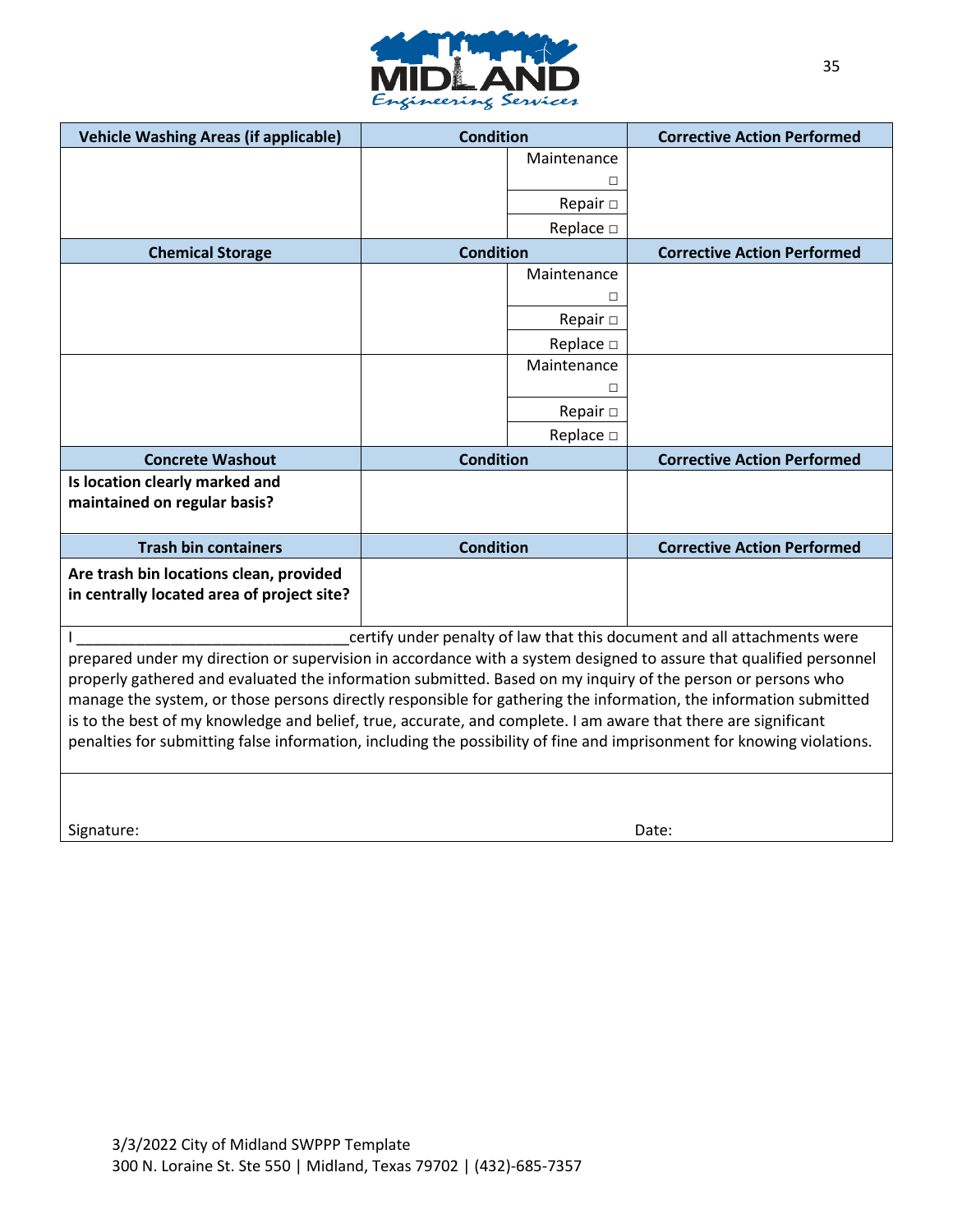

# Appendix F: Corrective Action Log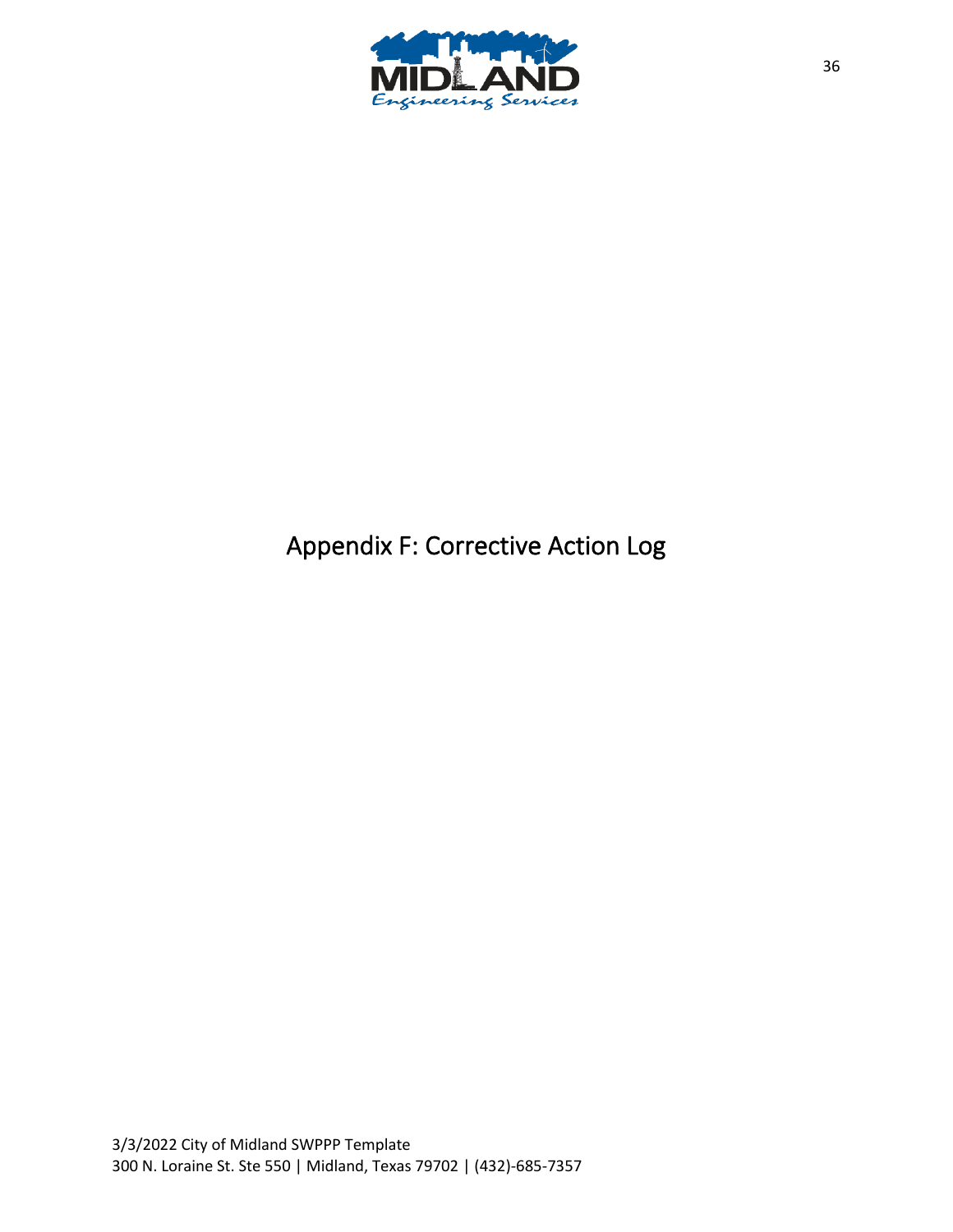

## Corrective Action Log

| <b>Project Name:</b>  | Location:            |                        |                                                 |                         |
|-----------------------|----------------------|------------------------|-------------------------------------------------|-------------------------|
| Date of<br>Inspection | Name of<br>Inspector | <b>Report findings</b> | <b>Corrective Actions</b><br>Required/Performed | Operator<br>Responsible |
|                       |                      |                        |                                                 |                         |
|                       |                      |                        |                                                 |                         |
|                       |                      |                        |                                                 |                         |
|                       |                      |                        |                                                 |                         |
|                       |                      |                        |                                                 |                         |
|                       |                      |                        |                                                 |                         |
|                       |                      |                        |                                                 |                         |
|                       |                      |                        |                                                 |                         |
|                       |                      |                        |                                                 |                         |
|                       |                      |                        |                                                 |                         |
|                       |                      |                        |                                                 |                         |
|                       |                      |                        |                                                 |                         |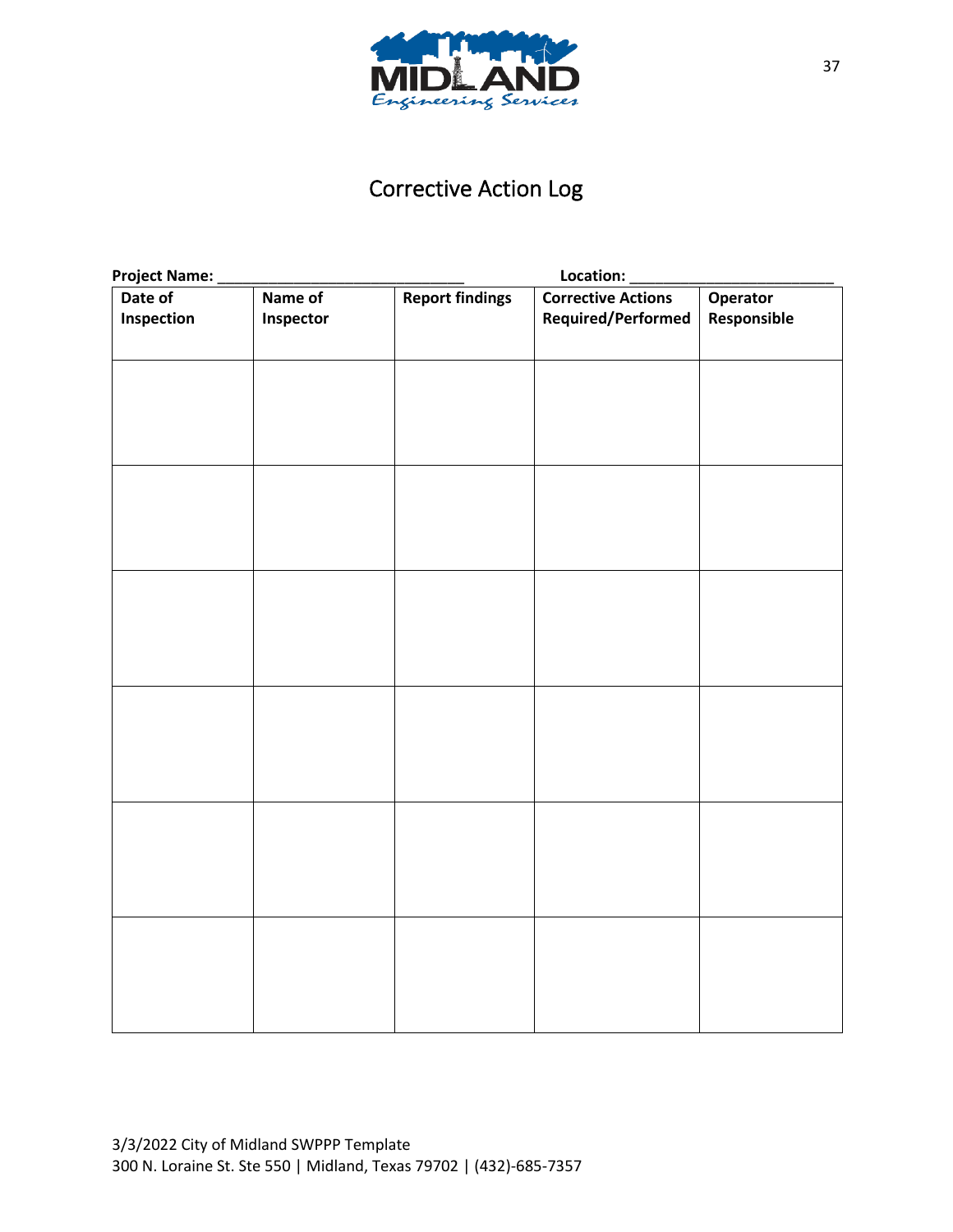

# Appendix G.: SWPPP Amendment Log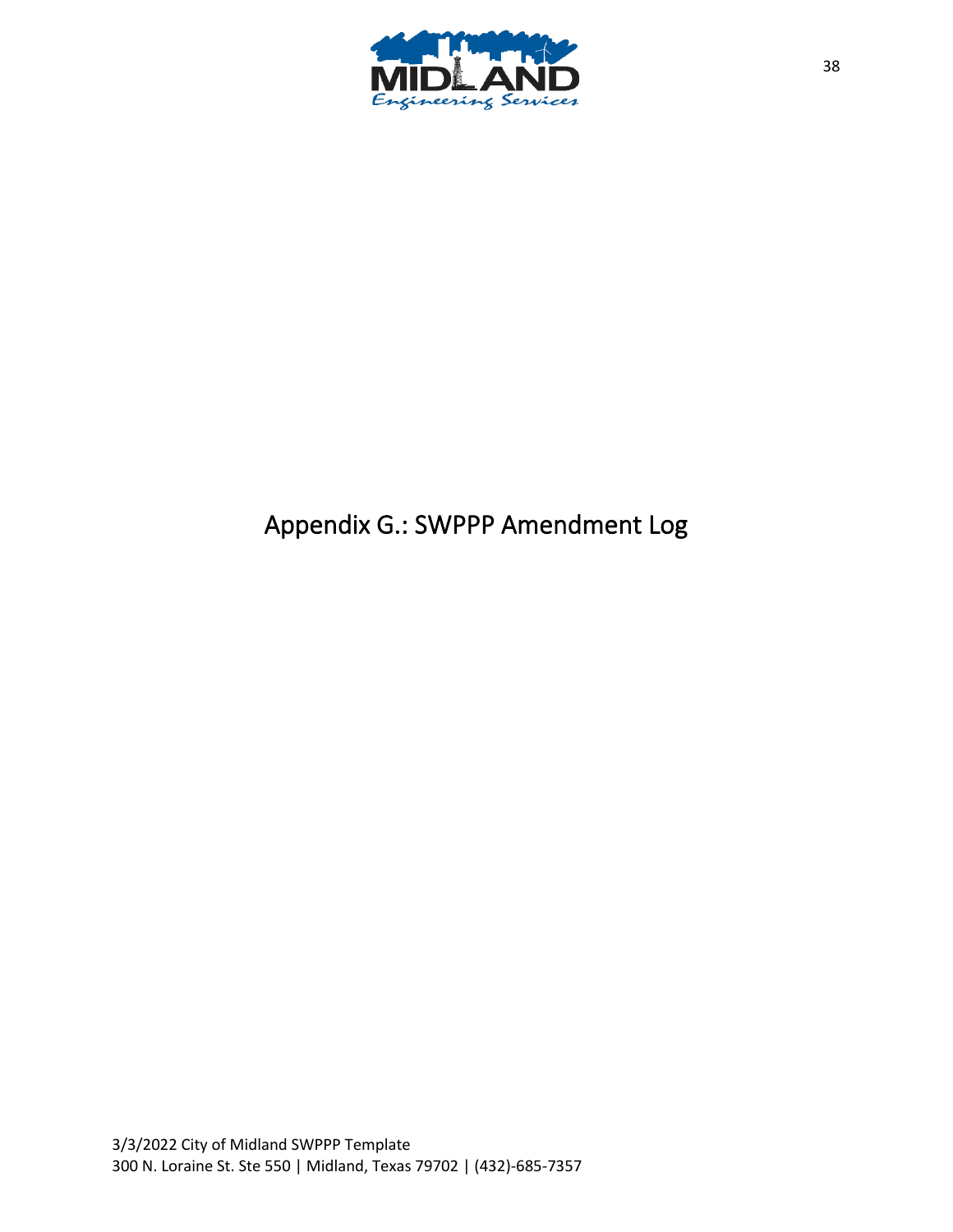

## SWPPP Amendment Log

| Project Name:                                       |  | Location:        |                              |  |
|-----------------------------------------------------|--|------------------|------------------------------|--|
| <b>Detail changes for SWPPP</b><br><b>Amendment</b> |  | Date of          | <b>Amendment Prepared by</b> |  |
| No. and Page                                        |  | <b>Amendment</b> | (Name and Title)             |  |
| No.                                                 |  |                  |                              |  |
|                                                     |  |                  |                              |  |
|                                                     |  |                  |                              |  |
|                                                     |  |                  |                              |  |
|                                                     |  |                  |                              |  |
|                                                     |  |                  |                              |  |
|                                                     |  |                  |                              |  |
|                                                     |  |                  |                              |  |
|                                                     |  |                  |                              |  |
|                                                     |  |                  |                              |  |
|                                                     |  |                  |                              |  |
|                                                     |  |                  |                              |  |
|                                                     |  |                  |                              |  |
|                                                     |  |                  |                              |  |
|                                                     |  |                  |                              |  |
|                                                     |  |                  |                              |  |
|                                                     |  |                  |                              |  |
|                                                     |  |                  |                              |  |
|                                                     |  |                  |                              |  |
|                                                     |  |                  |                              |  |
|                                                     |  |                  |                              |  |
|                                                     |  |                  |                              |  |
|                                                     |  |                  |                              |  |
|                                                     |  |                  |                              |  |
|                                                     |  |                  |                              |  |
|                                                     |  |                  |                              |  |
|                                                     |  |                  |                              |  |
|                                                     |  |                  |                              |  |
|                                                     |  |                  |                              |  |
|                                                     |  |                  |                              |  |
|                                                     |  |                  |                              |  |
|                                                     |  |                  |                              |  |
|                                                     |  |                  |                              |  |
|                                                     |  |                  |                              |  |
|                                                     |  |                  |                              |  |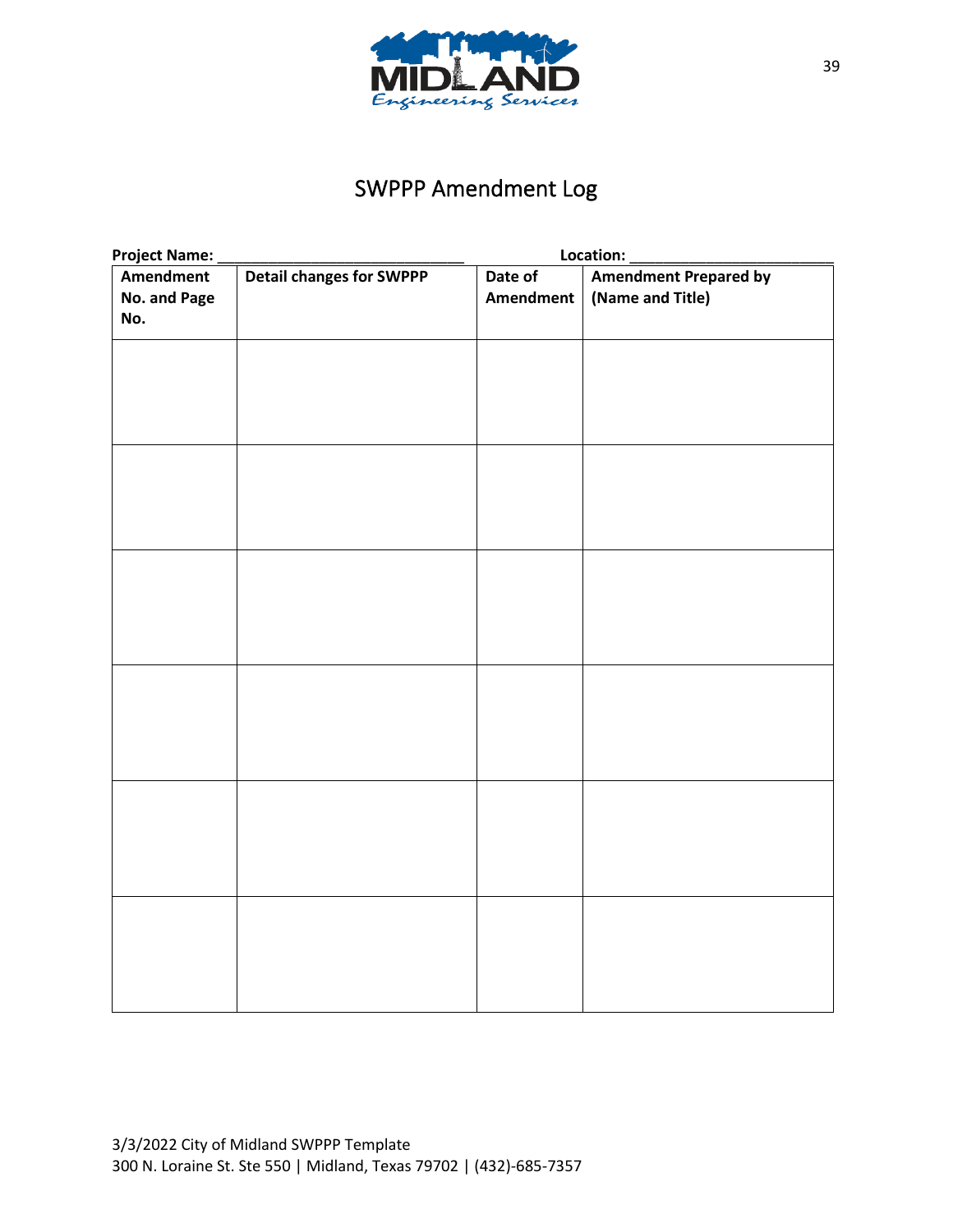

# Appendix H: Subcontractor Agreement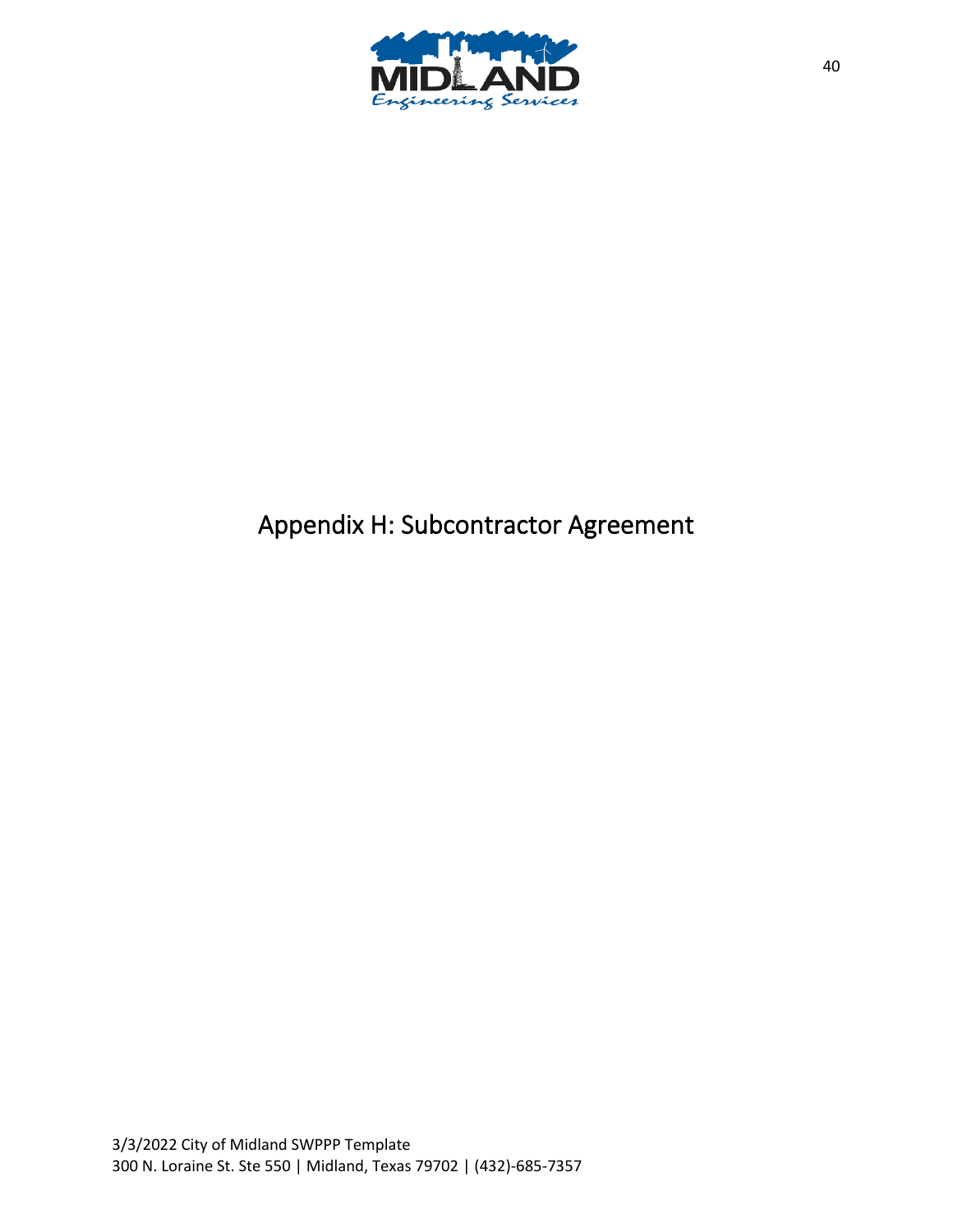

### Subcontractor Agreement

| <b>Authorization Number:</b>     |  |
|----------------------------------|--|
| Project Name:                    |  |
| Primary & Secondary Operator(s): |  |

Subcontractor are required to comply with the Stormwater Pollution Prevention Plan (SWPPP) for all work on that specific project. Persons who knowingly violate any condition of the SWPPP may be subject to substantial penalties or loss of contract. You are encouraged to advise each of your employees working on this project of the requirements of the SWPPP. A copy of the SWPPP is available for your review upon request.

Each subcontractor engaged in activities at the construction site that could impact stormwater must be identified and sign the following certification statement:

*I* certify under penalty of law that *I* have read or have been informed of the terms and conditions of the *SWPPP for the above designated project and agree to follow the practices described in the SWPPP.*

This agreement is hereby signed by in reference to the above name project:

| Company: _________________________           |  |
|----------------------------------------------|--|
| Address:                                     |  |
| Telephone: __________________________        |  |
| Type of construction service to be provided: |  |
|                                              |  |

\_\_\_\_\_\_\_\_\_\_\_\_\_\_\_\_\_\_\_\_\_\_\_\_\_\_\_\_\_\_\_\_\_\_\_\_\_\_\_\_\_\_\_\_\_\_\_\_\_\_\_\_\_\_\_\_\_\_\_\_\_\_\_\_\_\_\_\_\_\_\_\_\_\_\_\_\_\_\_\_\_\_\_\_\_ \_\_\_\_\_\_\_\_\_\_\_\_\_\_\_\_\_\_\_\_\_\_\_\_\_\_\_\_\_\_\_\_\_\_\_\_\_\_\_\_\_\_\_\_\_\_\_\_\_\_\_\_\_\_\_\_\_\_\_\_\_\_\_\_\_\_\_\_\_\_\_\_\_\_\_\_\_\_\_\_\_\_\_\_\_

| Signature: |  |
|------------|--|
| Title:     |  |
| Date:      |  |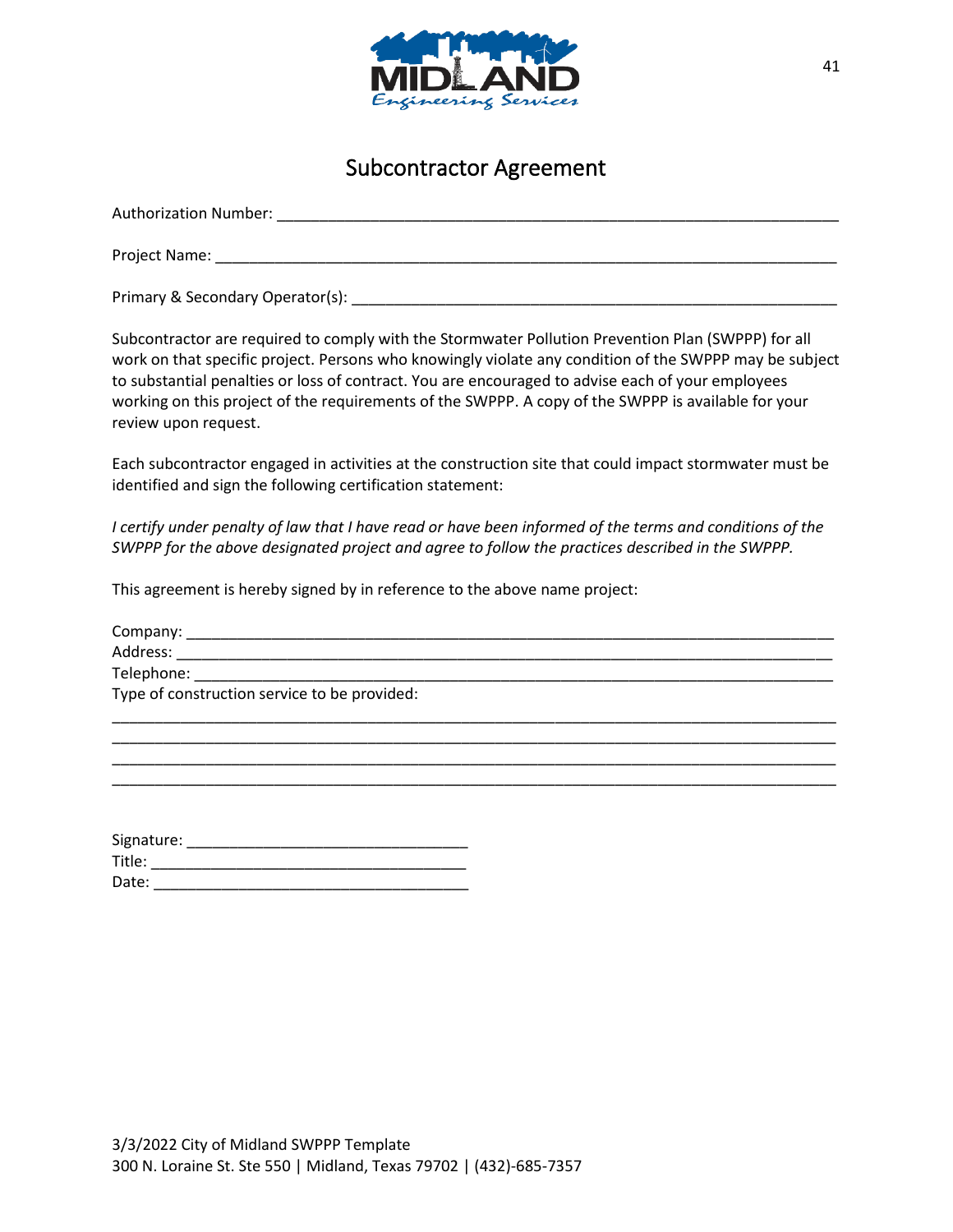

# Appendix I: Grading and Stabilization Activity Log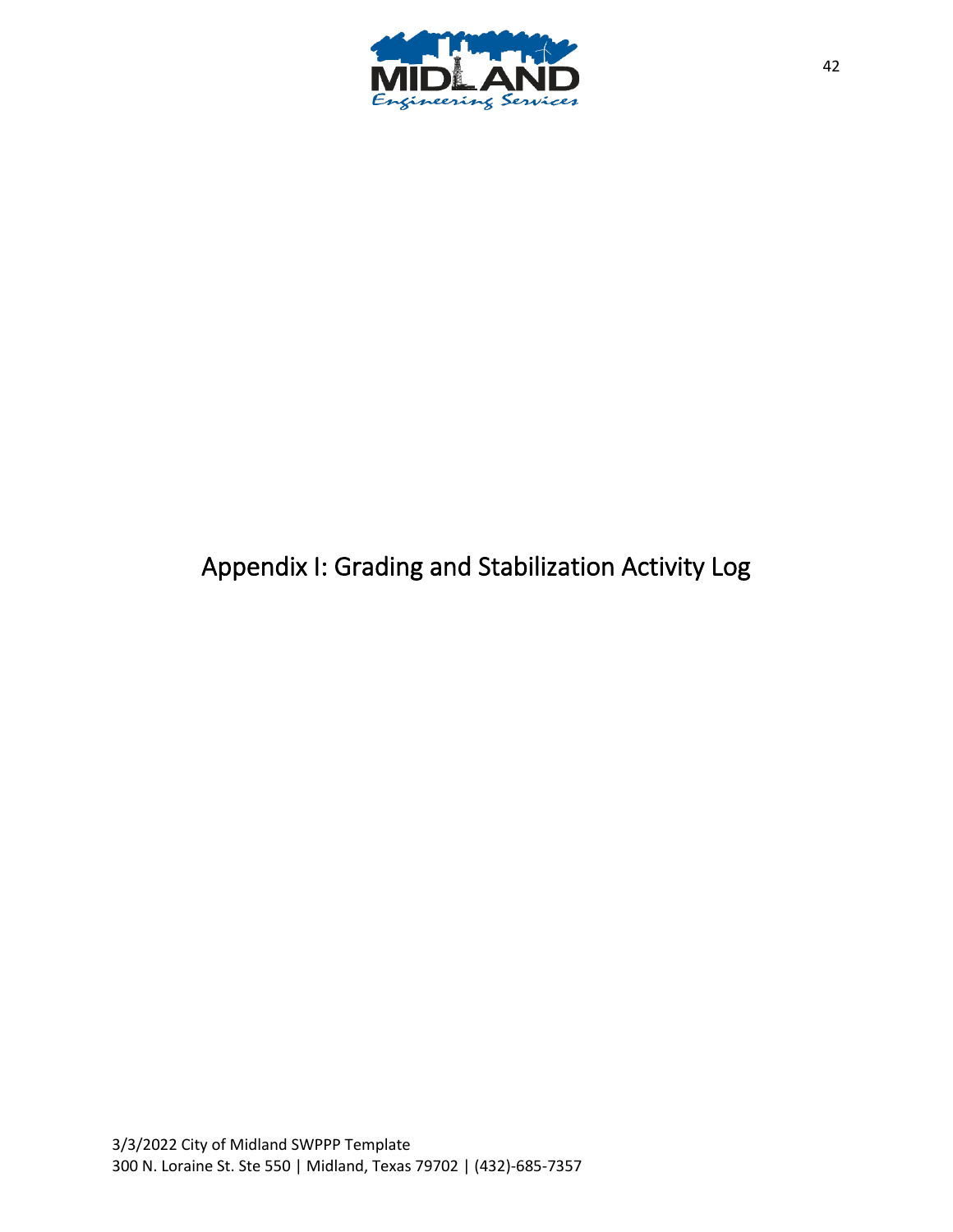

| <b>Project Name:</b> | Location:                                                                                                                                            |  |  |
|----------------------|------------------------------------------------------------------------------------------------------------------------------------------------------|--|--|
| <b>Start Date:</b>   | In the section below, please provide a description of activity performed and the<br>method of stabilization selected along with implementation date. |  |  |
|                      |                                                                                                                                                      |  |  |
|                      |                                                                                                                                                      |  |  |
|                      |                                                                                                                                                      |  |  |
|                      |                                                                                                                                                      |  |  |
|                      |                                                                                                                                                      |  |  |
|                      |                                                                                                                                                      |  |  |
|                      |                                                                                                                                                      |  |  |
|                      |                                                                                                                                                      |  |  |
|                      |                                                                                                                                                      |  |  |
|                      |                                                                                                                                                      |  |  |
|                      |                                                                                                                                                      |  |  |
|                      |                                                                                                                                                      |  |  |
|                      |                                                                                                                                                      |  |  |
|                      |                                                                                                                                                      |  |  |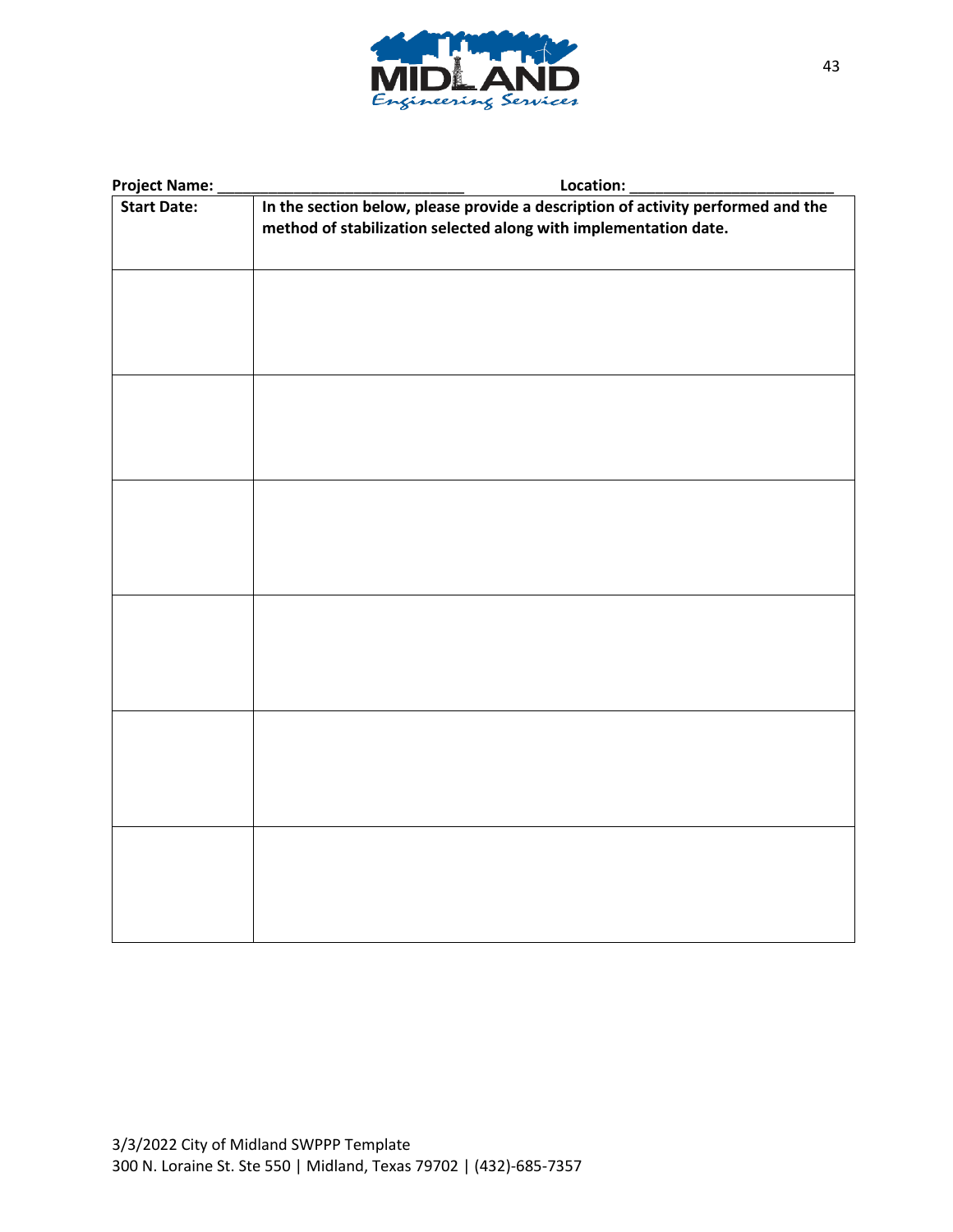

# Appendix J: Delegation of Authority Document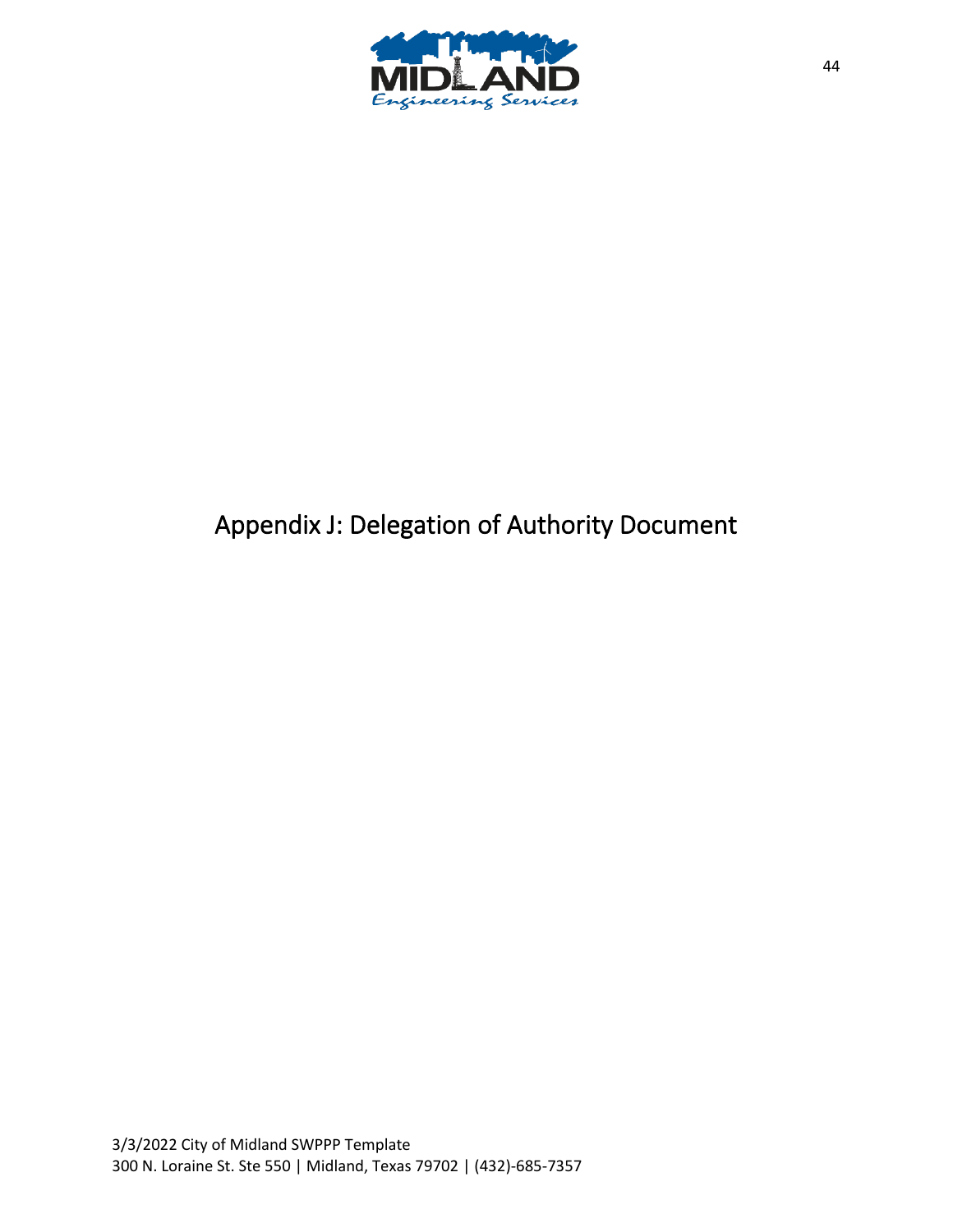

### Delegation of Authority Document

Project/Operator Name: Project Authorization Number (if applicable): \_\_\_\_\_\_\_\_

The provided document serves to designate person or persons as authorized individuals for signatures for reports, SWPPPs, certifications or any other documentation that may be requested by the City of Midland, TCEQ or EPA. It is also a requirement of the Texas Pollution Discharge Elimination System (TPDES) construction general permit, 30 TAC §305.128

| Name: |  |  |
|-------|--|--|
|       |  |  |
| Name: |  |  |
|       |  |  |
| Name: |  |  |

I am fully aware that authorization does not extend to the signing of the NOI (Notice of Intent) for obtaining coverage under the stormwater general permit.

By signing this agreement, I agree that I have or will meet requirements to make such an agreement as set forth by 30 TAC §305.44.

Name Date Date Controller and Title Controller and Date Date Date

\_\_\_\_\_\_\_\_\_\_\_\_\_\_\_\_\_\_\_\_\_\_\_\_\_\_\_\_\_\_\_\_ \_\_\_\_\_\_\_\_\_\_\_\_\_\_\_\_\_\_\_\_\_\_\_\_\_\_\_\_\_\_\_\_ \_\_\_\_\_\_\_\_\_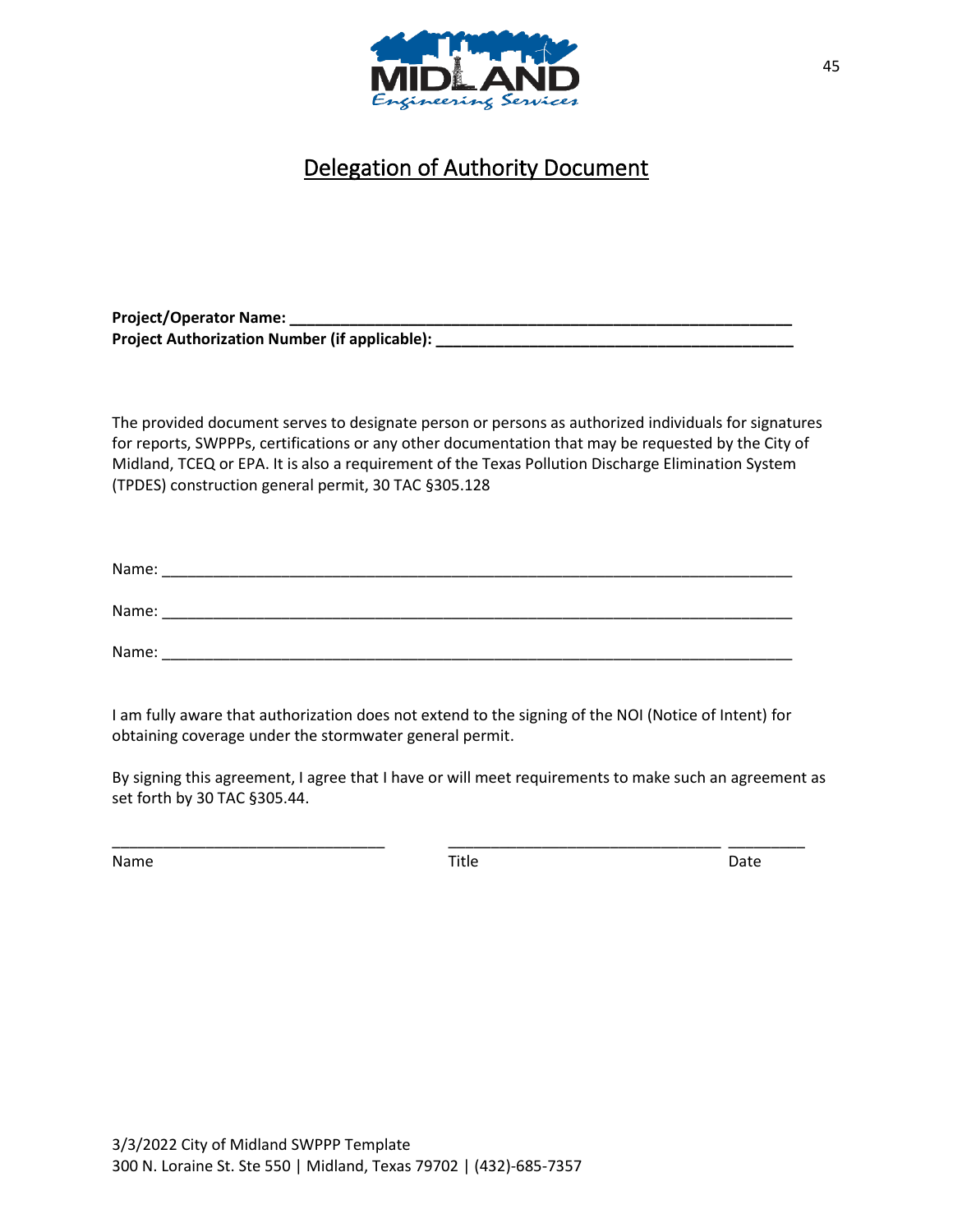

# Appendix K: Calculations Selected BMP's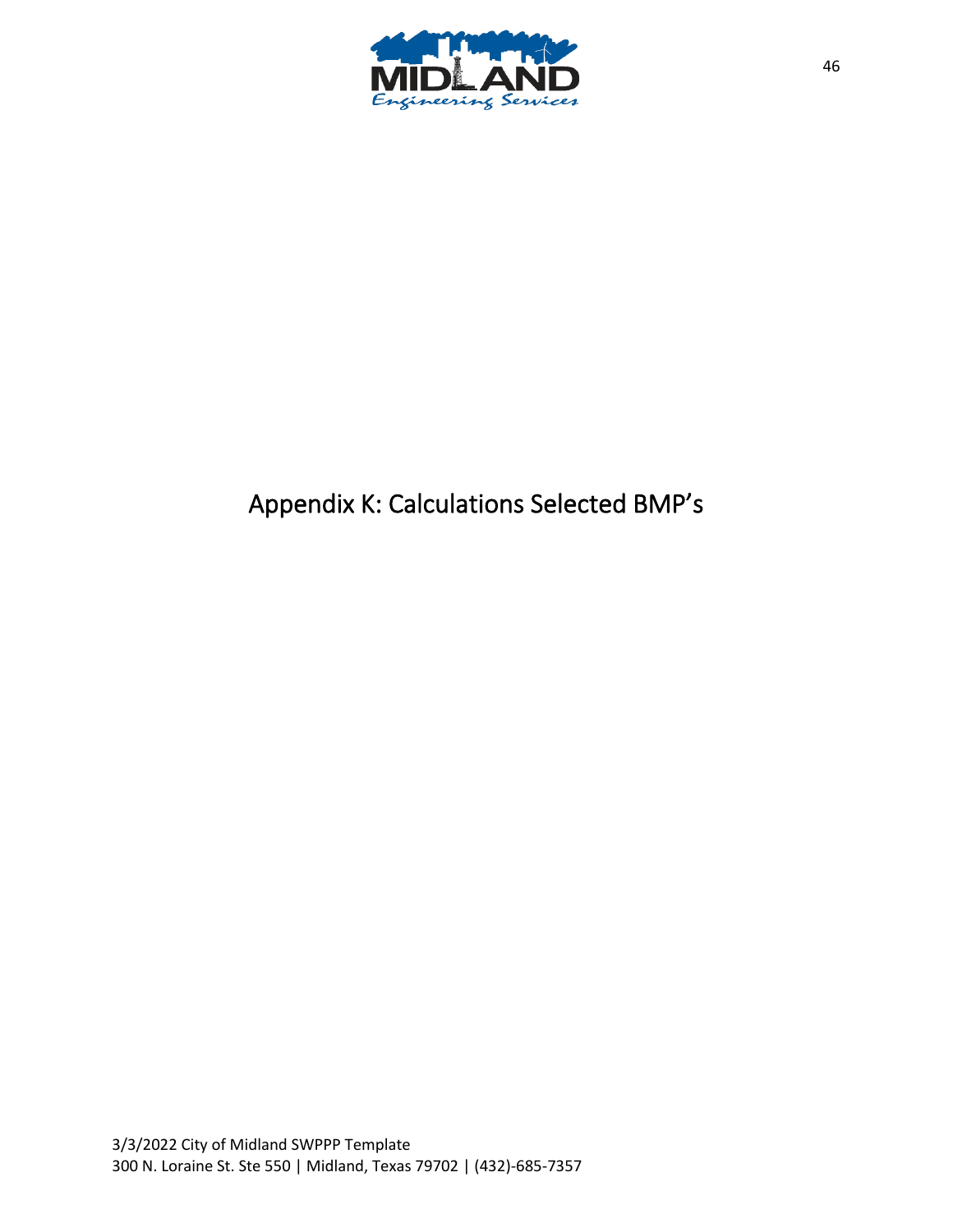

# Appendix L: End of Day Housekeeping Duties